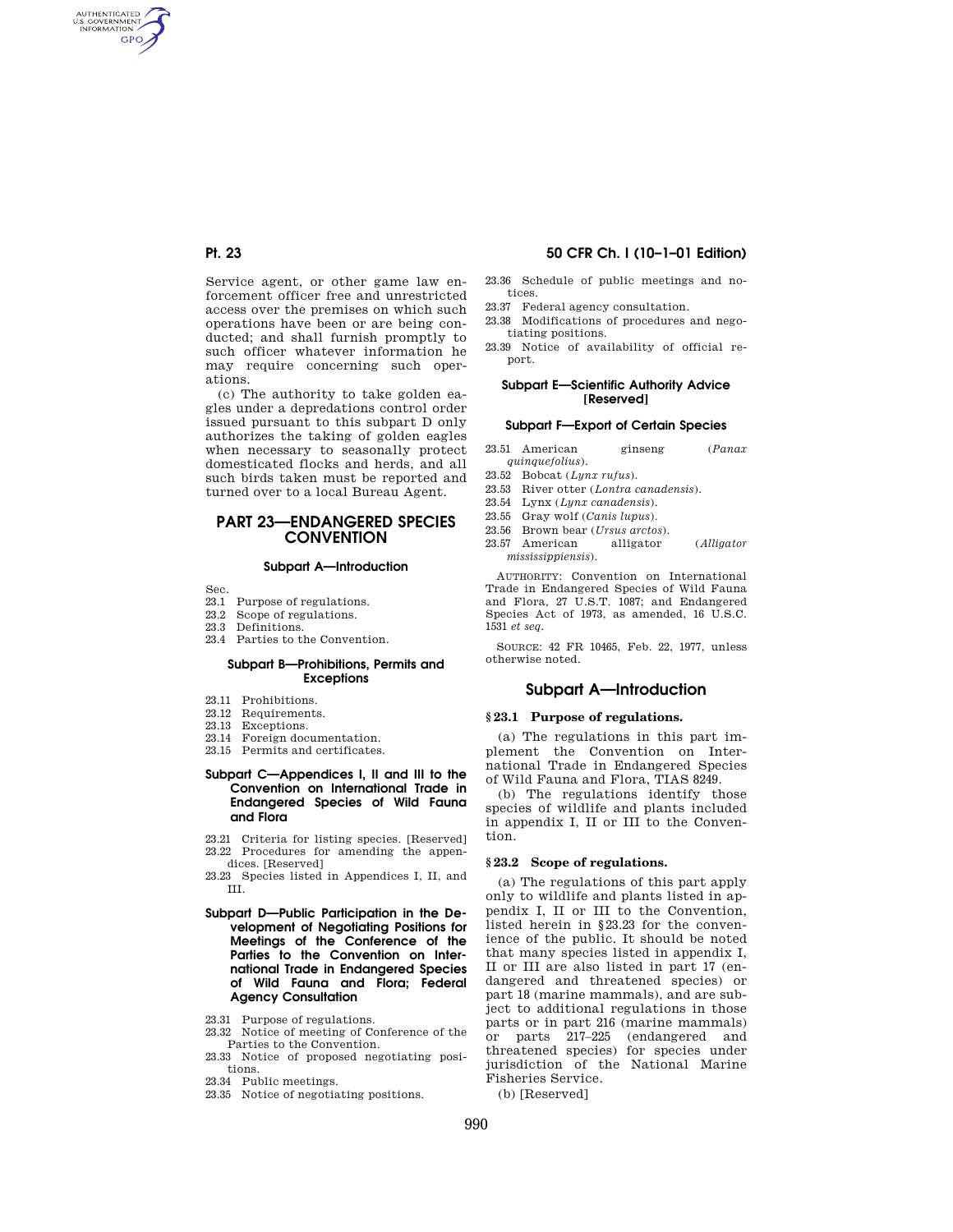## **§ 23.3 Definitions.**

In addition to the definitions contained in parts 10 and 17 of this subchapter, and unless the context requires otherwise, in this part:

*Appendix I* means the list of wildlife and plants called ''Appendix I'' and attached to the Convention (see § 23.23 for the list).

*Appendix II* means the list of wildlife and plants called ''Appendix II'' and attached to the Convention (see § 23.23 for the list).

*Appendix III* means the list of wildlife and plants called ''Appendix III'' and attached to the Convention (see § 23.23 for the list).

*Convention* means the Convention on International Trade in Endangered Species of Wild Fauna and Flora, TIAS 8249.

*Management Authority* means a national management authority officially designated by a party to implement the present Convention, including the granting of permits or certificates for Convention purposes on behalf of the party.

*Party* means a country for which the Convention has entered into force, by virtue of ratification or accession.

*Re-export* means export of wildlife or plants that have previously been imported.

*United States* means all of the several states, the District of Columbia, the Commonwealth of Puerto Rico, American Samoa, the Virgin Islands, Guam, and the Trust Territory of the Pacific Islands.

## **§ 23.4 Parties to the Convention.**

The following countries are currently parties to the Convention. The name and address of the management authority is included under the name of each country. This list is for the convenience of the public, and does not preclude the application of regulations in this part 23 to importation, exportation or re-exportation to or from other countries.

### AUSTRALIA

The Bureau of Customs, Department of Business and Consumer Affairs, Canberra, Act 2600, Australia.

### BRAZIL

Instituto Brasileiro de Desenvolvimento, Florestal (IBDF) do Ministério da Agricultura, Palacio do Desenvolvimento, Setor Bancario Norte, 13° andar, 70000 Brazilia—DF Brazil.

### CANADA

The Administrator, Convention on International Trade in Endangered Species, Canadian Wildlife Service, Department of the Environment, Ottawa, Ontario, K1A OH3, Canada.

### CHILE

Servico Agricola y Ganadero (SAG), Ministerio de Agricultura, Santiago, Chile.

### COSTA RICA

Departmento de Pesca Continental y Vida Silvestre, Ministério de Agricultura y Ganaderia, San Jose, Costa Rica.

### **CYPRUS**

Ministry of Agriculture and Natural Resources, Nicosia, Cyprus.

### ECUADOR

Ministério de Agricultura y Ganaderia, Quito, Ecuador.

### FEDERAL REPUBLIC OF GERMANY

Bundesminister für Ernährung<br>Landwirtschaft und Forsten Landwirtschaft und Forsten Rochusstrasse 1, 5300 Bonn-Duisdorf, Federal Republic of Germany.

## FINLAND

Maa—ja Metsatalousministerio, Ministry of Agriculture and Forestry, Bureau of Natural Resources, Hallituskatu 3 A, 00170 Helsinki 3 A, Finland.

### GERMAN DEMOCRATIC REPUBLIC

Ministerium für Land, Forst und Nahrungsgüterwirtschaft, der Deutschen Demokratischen Republik, DDR–1157 Berlin, German Democratic Republic.

### GHANA

Department of Game and Wildlife, P.O. Box M 239, Accra, Ghana.

### INDIA

The Director of Wildlife Preservation, Government of India, Ministry of Agriculture and Irrigation, Department of Agriculture, Krishi Bhaven, New Delhi—110001, India.

## IRAN

Department of the Environment, P.O. Box 1430, Tehran, Iran.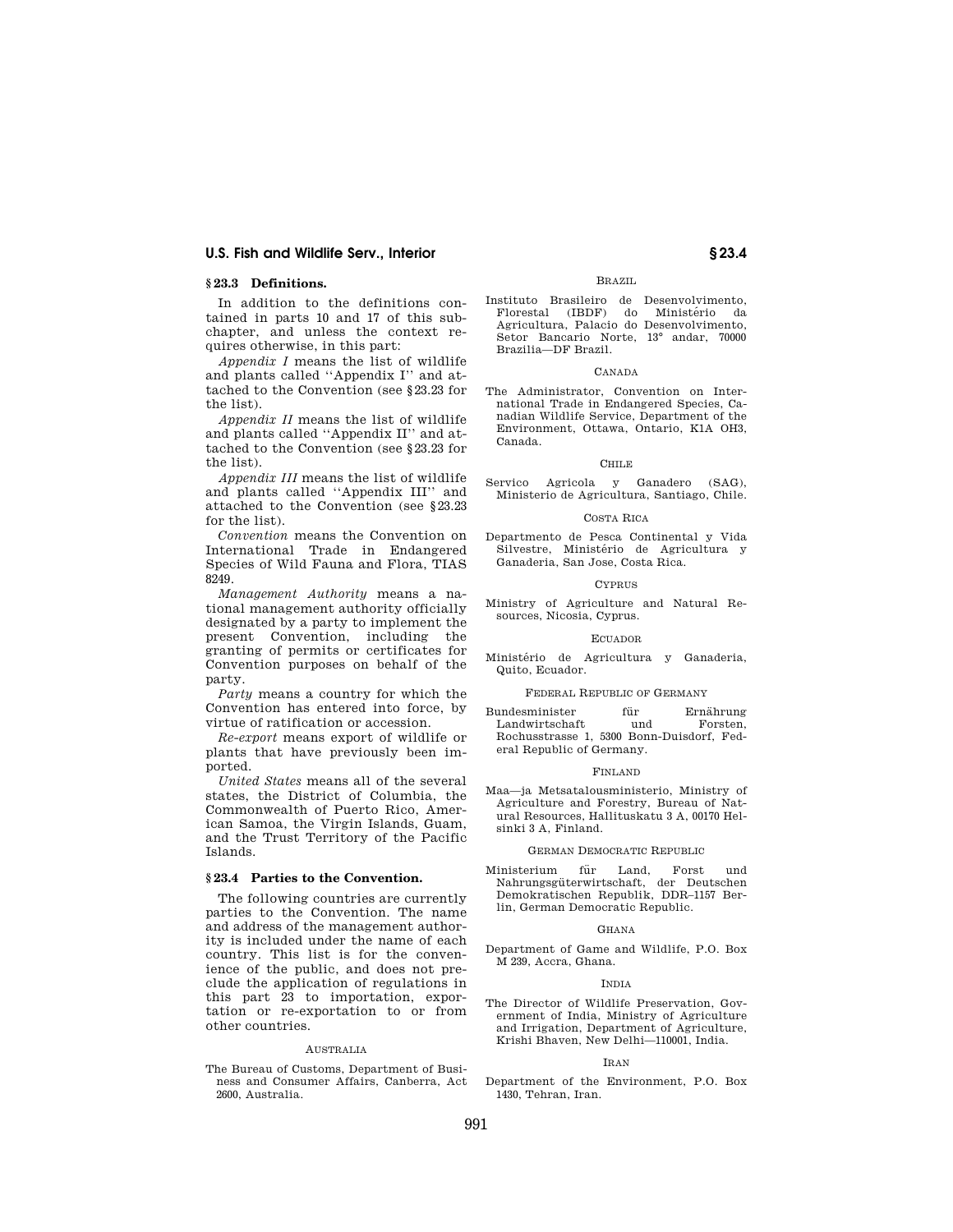## MALAGASY REPUBLIC

Direction des Eaux et Forets et de la Conservation des Sols, B.P. 243, Tananarive.

## **MAURITIUS**

The Conservator of Forests, Forest Service, Curepipe, Mauritius.

### **MOROCCO**

Comité National de l'Environment. Direction de l'Environment, Ministère de l'Urbanisme, de l'Habitat, du Tourisme et de l'Environment, Rabat, Morocco.

## NEPAL

Not available.

### NIGER

Ministère de l'Económie rurale, et du Climat, Niamey, Niger.

## NIGERIA

## Not available.

## NORWAY

The Royal Ministry of Environment, Myntgaten 2, P.O. Box 8012 Oslo-Dep., N— Oslo 1, Norway.

### PAKISTAN

Mr. A.M. Khattak, Inspector General of Forests/Member Secretary, Government of Pakistan, Ministry of Food, Agriculture, Cooperatives, Under-Developed Areas and Land Reforms (Food and Agriculture Division), National Council for Conservation of Wildlife, Bungalow No.: 4–G, St. No.: 51, F.6/Islamabad, Pakistan.

## PAPUA NEW GUINEA

The Conservator of Fauna, Department of<br>Natural Resources. P.O. Box 2585. Natural Resources, P.O. Box 2585, Konedobu, Papua, New Guinea.

### PARAGUAY

Not available.

### PERU

Direccion General Forestal y de Fauna, Natalio Sánches 220, 3er. piso, Jesús Maria, Lima, Peru.

### SOUTH AFRICA

The Secretary, Department of Planning and the Environment, Private Bag X 213, Pretoria 0001, South Africa.

### SWEDEN

Lantbruksstyrelsen, Vallgatan 6, S–551 83 Jonkoping, Sweden.

# **§ 23.11 50 CFR Ch. I (10–1–01 Edition)**

## SWITZERLAND

Office veterinaire federal, Thunstrasse 17, 3005 Berne 6, Switzerland.

## **TUNISIA**

Direction des Forets, 36, rue Alain Savary, Tunis, Tunisia.

UNION OF SOVIET SOCIALIST REPUBLICS

### Not available.

### UNITED ARAB EMIRATES

Not available.

UNITED KINGDOM OF GREAT BRITAIN AND NORTHERN IRELAND

Department of the Environment, 17/19 Rochester Row, London SW1P 1LN, England.

UNITED STATES OF AMERICA

Chief, Federal Wildlife Permit Office, U.S. Fish and Wildlife Service, U.S. Department of the Interior, 18th and C Streets NW., Washington, DC 20240 U.S.A.

## URUGUAY

Presidente del Instituto Nacional para le Preservacion Ministerio de Education y Cultura, Sarandi 444, Montevideo, Uruguay.

## ZAIRE

Le Commissaire d'Etat a l'Environment, Conservation de la Nature et Tourisme Boite Postale 12348, Kinshasa/Gombe, Zaire.

# **Subpart B—Prohibitions, Permits and Exceptions**

## **§ 23.11 Prohibitions.**

(a) Unless the requirements in this part 23 are met, or one of the exceptions in this part 23 is applicable, it is unlawful for any person subject to the jurisdiction of the United States to commit, attempt to commit, solicit another to commit, or cause to be committed any of the acts described in paragraphs (b) through (d) of this section.

(b) *Import.* (1) It is unlawful to import into the United States any wildlife or plant listed in appendix I, II or III (see § 23.23) from any foreign country.

(2) It is unlawful to import directly into the United States any wildlife or plant listed in appendix I or II (see § 23.23) taken from the sea beyond the jurisdiction of any country.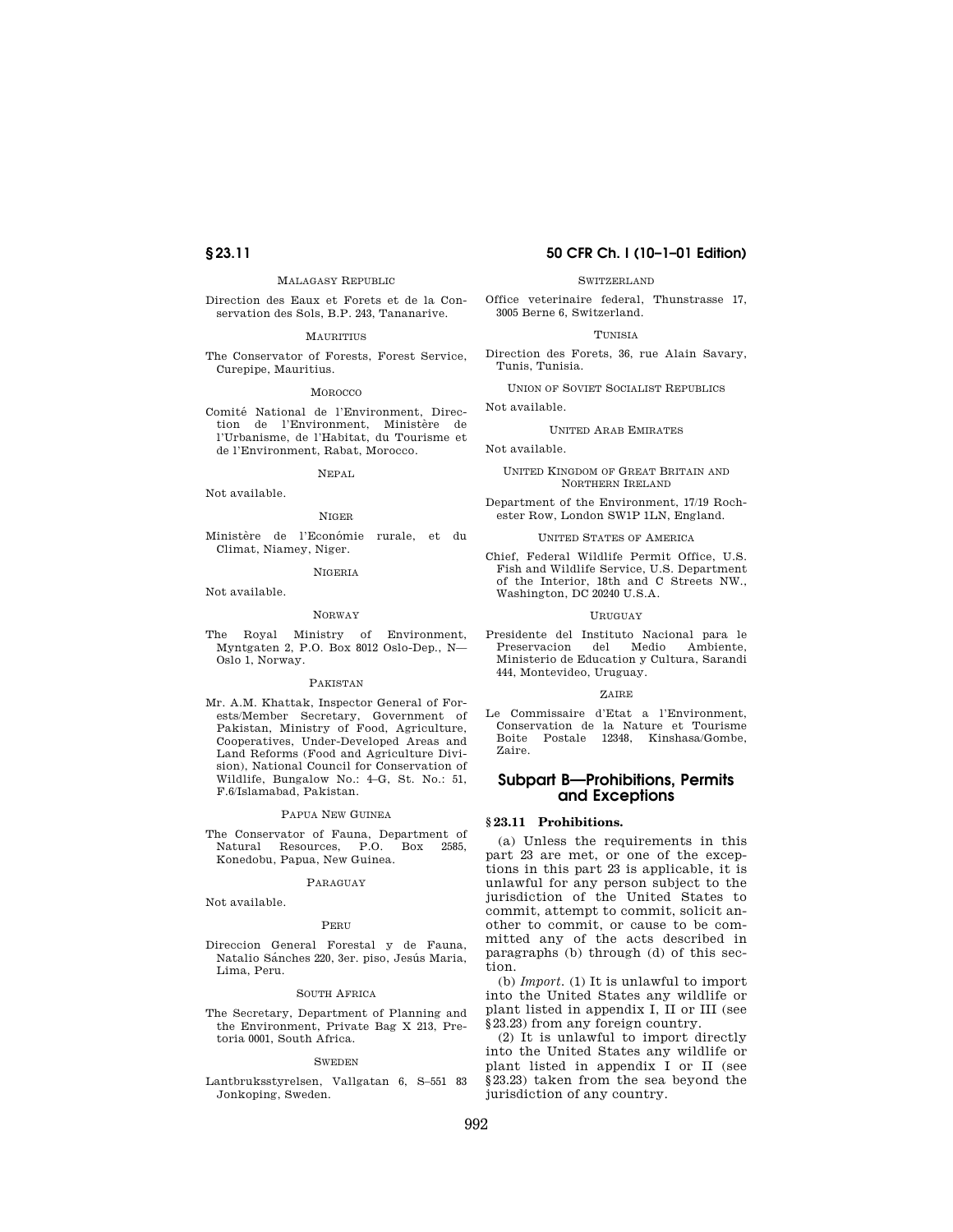(c) *Export.* It is unlawful to export from the United States any wildlife or plant listed in appendix I, II or III (see  $\S$  23.23).

(d) *Re-export.* It is unlawful to re-export from the United States any wildlife or plant listed in appendix I, II or III (see § 23.23).

(e) *Possession.* It is unlawful for any person subject to the jurisdiction of the United States to possess any wildlife or plant listed in appendix I, II or III imported into the United States, or exported or re-exported from the United States contrary to the provisions of the Convention or this part 23.

### **§ 23.12 Requirements.**

(a) *Import*—(1) *Appendix I.* (i) In order to import into the United States any wildlife or plant listed in Appendix I from any foreign country, a United States import permit, issued pursuant to § 23.15, and a valid foreign export permit issued by the country of origin or a valid foreign re-export certificate issued by the country of re-export must be obtained prior to such importation.

(ii) In order to import directly into the United States any wildlife or plant listed in appendix I taken from the sea beyond the jurisdiction of any country, a United States import permit issued pursuant to § 23.15 must be obtained prior to such importation.

(2) *Appendix II.* (i) In order to import into the United States any wildlife or plant listed in appendix II from any foreign country, a valid foreign export permit issued by the country of origin, or a valid foreign re-export certificate issued by the country of re-export, must be obtained prior to such importation.

(ii) In order to import directly into the United States any wildlife or plant listed in Appendix II taken from the sea beyond the jurisdiction of any country, a United States import permit issued pursuant to § 23.15, must be obtained prior to such importation.

(3) *Appendix III.* (i) In order to import into the United States any wildlife or plant listed in appendix III from a foreign country that has listed such animal or plant in appendix III, a valid foreign export permit or re-export certificate issued by such country must be obtained prior to such importation.

(ii) In order to import into the United States any wildlife or plant listed in appendix III from a foreign country that has not listed such wildlife or plant in appendix III, a valid foreign certificate of origin or foreign re-export certificate must be obtained prior to such importation.

(b) *Export or re-export*—(1) *Appendices I and II.* In order to export or re-export from the United States any wildlife or plant listed in appendix I or II, a United States export permit or re-export certificate, issued pursuant to § 23.15, must be obtained prior to such exportation or re-exportation.

(2) *Appendix III.* (i) In order to export or re-export from the United States any wildlife or plant listed in appendix III by the United States, a United States export permit or re-export certificate issued pursuant to § 23.15, must be obtained prior to such exportation or re-exportation.

(ii) In order to export or re-export from the United States any wildlife or plant listed in appendix III that has not been listed by the United States, a re-export certificate or certificate of origin, issued pursuant to § 23.15, must be obtained prior to such exportation or re-exportation.

## **§ 23.13 Exceptions.**

(a) If any wildlife or plant listed in appendix I, II or III is also subject to the regulations in part 17 or part 18 of this subchapter, the prohibitions and exceptions in those parts and in part 23 shall apply. Exceptions in one part cannot be invoked to allow activities prohibited in another part.

(b) The prohibitions in § 23.11 (b) through (d) concerning importation, exportation and re-exportation shall not apply to wildlife or plant listed in appendix I, II or III that are being transshipped through the United States provided such wildlife or plants remain in Customs custody.

(c) The prohibitions in § 23.11 (b) through (d) concerning importation, exportation and re-exportation shall not apply to wildlife or plants when a certificate has been issued by the management authority of the country of origin or the country of re-export to the effect that the wildlife or plant was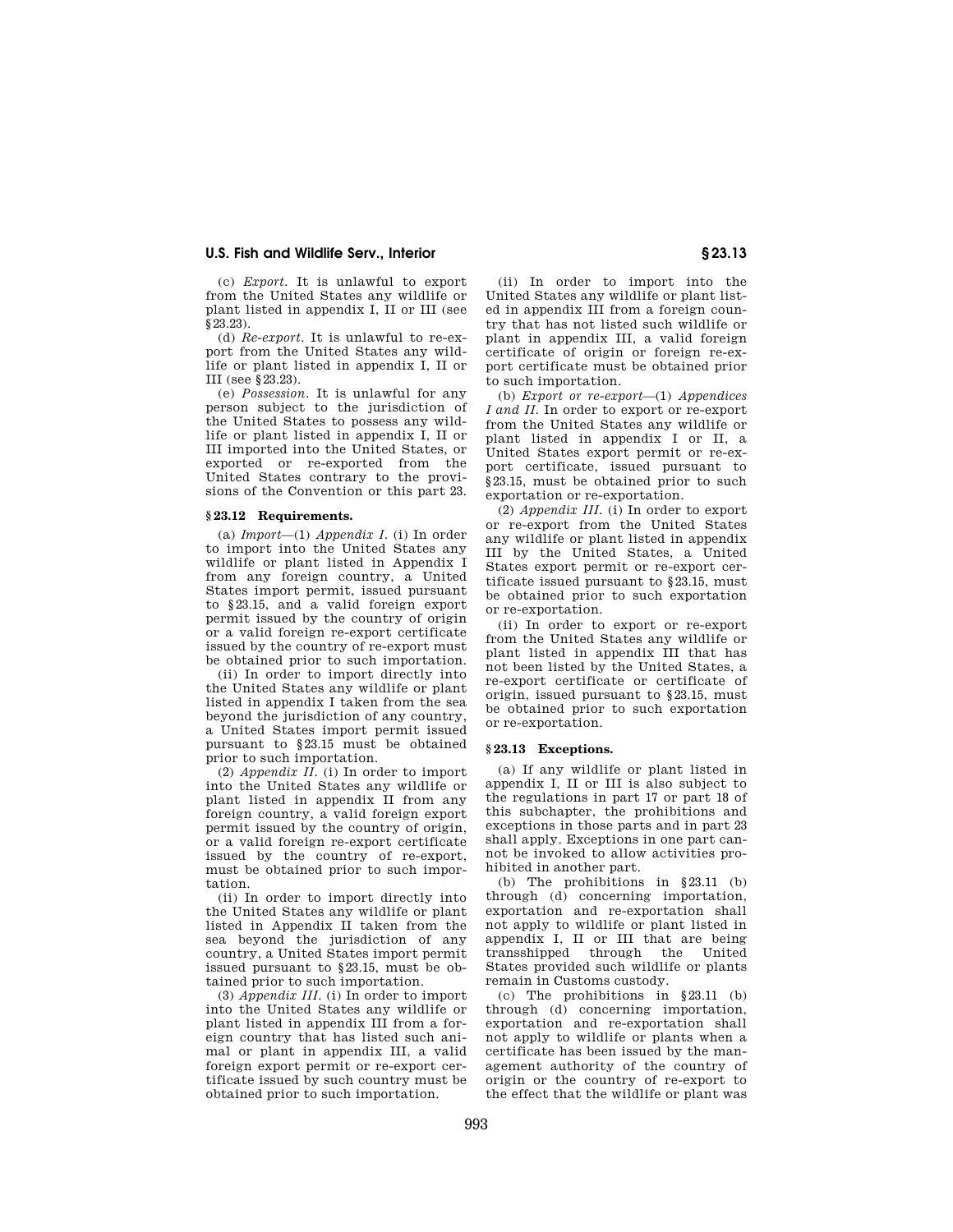acquired prior to the date the Convention applied to it. See § 23.15 for rules on the issuance of such certificates.

(d) The prohibitions in § 23.11 (b) through (d) concerning importation, exportation and re-exportation shall not apply to wildlife or plants that are accompanying personal baggage or part of a shipment of the household effects of persons moving their residences to or from the United States: *Provided,* That this exception shall not apply to:

(1) Importation by U.S. residents of wildlife or plants listed in appendix I that were acquired outside the United States; or

(2) Importation by U.S. residents of wildlife or plants listed in appendix II that were taken from the wild in a foreign country, if that country requires export permits.

(e) Wildlife or plants listed in appendix I that have been bred in captivity or artificially propagated, for commercial activities, shall be treated as if listed in appendix II.

(f) The prohibitions in § 23.11 (b) through (d) concerning importation, exportation and re-exportation shall not apply to wildlife or plants when a certificate has been issued by the management authority of the country of export to the effect that the wildlife or plant was bred in captivity or artificially propagated, or was part of or derived therefrom. See § 23.15 for rules on the issuance of such certificates.

 $(g)$  The prohibitions in §23.11 (b) through (d) concerning importation, exportation and re-exportation shall not apply to herbarium specimens, other preserved, dried or embedded museum specimens, and live plant material when they are imported, exported or re-exported as a non-commercial loan, donation or exchange between scientists or scientific institutions that have been registered by a management authority of their country, and when a label issued or approved by such management authority is clearly affixed to the package or container. See § 23.15 for rules on registration and issuance or approval of labels.

## **§ 23.14 Foreign documentation.**

(a) *Party countries.* Only export permits, re-export certificates, certificates of origin, or other certificates

**§ 23.14 50 CFR Ch. I (10–1–01 Edition)**

issued and signed by a management authority will be accepted as a valid foreign document from a country that is a party to the Convention.

(b) *Countries that are not parties.* The requirements in this part 23 apply to all wildlife and plants listed in appendix I, II or III to the Convention, whether the shipment is to or from a country that is party to the Convention, or to or from any other country. In the case of a shipment from a country not party to the Convention, documents containing information corresponding to that required by the regulations in this part 23 may be accepted. Such documents may be in the form of an export or import permit, a letter from the proper authority, or any other form that clearly indicates the nature of the document. Such documents must:

(1) Be issued by an official of the country responsible for authorizing the export of such wildlife or plants;

(2) Specify the species (or taxa to the rank listed in appendix I, II or III) and give the numbers of wildlife or plants covered by the document; and

(3) Contain the following statement or its equivalent:

I, (Signing official), hereby certify that the shipment of wildlife or plants covered by this document is in accordance with the laws of  $\frac{\text{(Coun-}}{\text{try})}$ , will not be detrimental to the survival of the species in the wild, and, if living, will be transported in a manner which will minimize the risk of injury, damage to health, or cruel treatment.

## **§ 23.15 Permits and certificates.**

(a) In order to import, export or reexport wildlife or plants listed in appendix I, II or III that are also listed as endangered or threatened and subject to regulations in part 17 of this subchapter, the requirements in both part 17 and part 23 must be met. A single application meeting the appropriate application requirements in part 17 will also meet the application requirements in part 23.

(b) In order to import wildlife listed in appendix I, II or III that are marine mammals subject to regulations in part 18 of this subchapter, the requirements in both part 18 and part 23 must be met. A single application meeting the application requirements in part 18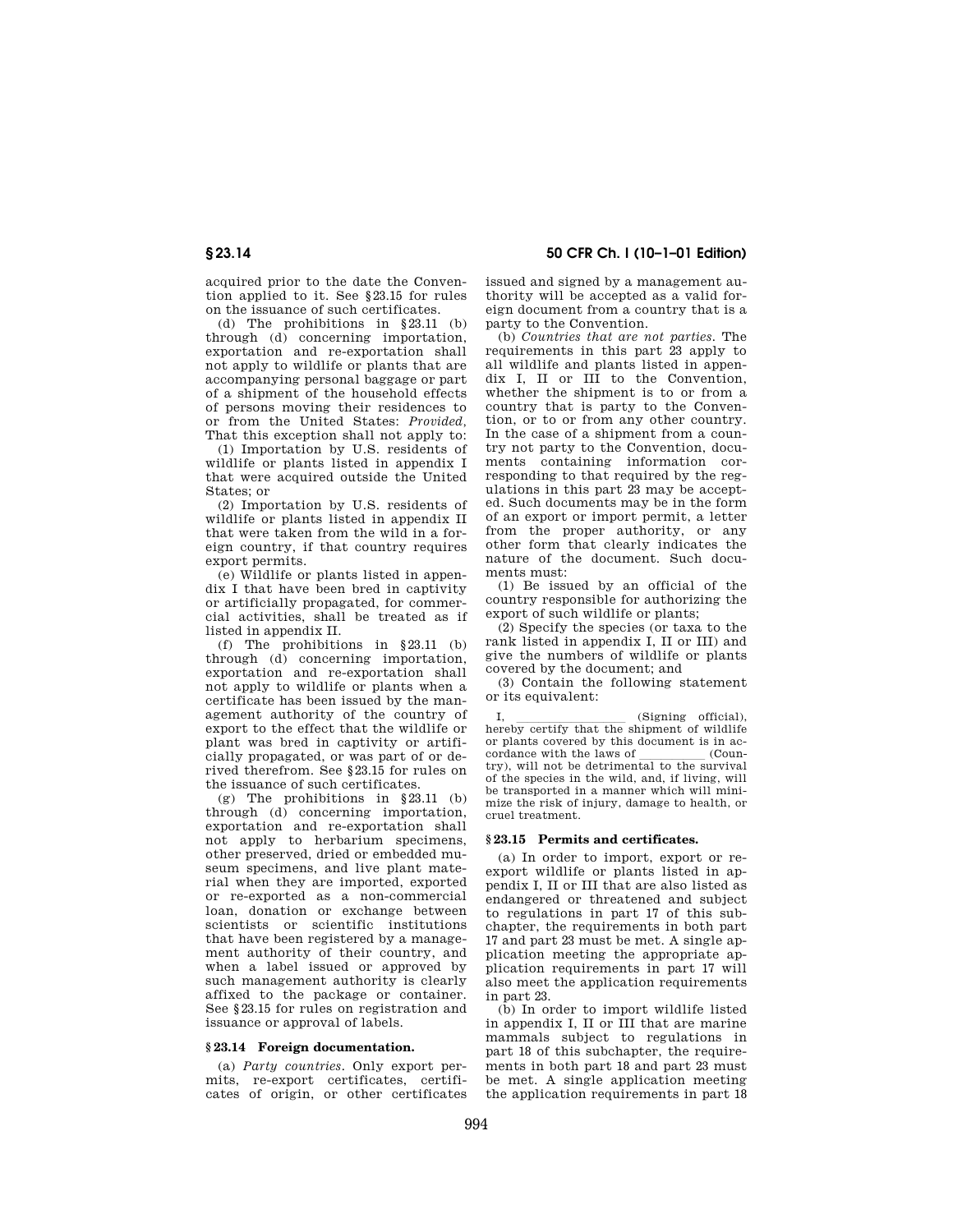will also meet the application requirements in part 23.

(c) Application requirements for permits or certificates to import, export or reexport wildlife or plants listed in appendix I, II or III that are not subject to the regulations in part 17 or part 18 of this subchapter. Any person subject to the jurisdiction of the United States who wishes to get such a permit or certificate submits an application under this section to the Director, U.S. Fish and Wildlife Service, (Attention: Office of Management Authority), 4401 N. Fairfax Drive, Room 700, Arlington, VA 22203 by any person subject to the jurisdiction of the United States who wishes to get a permit for the activity. The Service provides Form 3-200 for the application to which as much of the following information relating to the purpose of the permit or certificate must be attached.

(1) The scientific and common names of the species (or taxa to the rank listed in appendix I, II or III) sought to be covered by the permit, the number of wildlife or plants, and the activity sought to be authorized (such as importing, exporting, re-exporting, etc.);

(2) A statement as to whether the wildlife or plant, at the time of application, (i) is living in the wild, (ii) is living but is not in the wild, or (iii) is dead;

(3) A description of the wildlife or plant, including (i) size, (ii) sex (if known), and (iii) type of goods, if it is a part or derivative;

(4) In the case of living wildlife or plants, (i) a description of the type, size and construction of any container the wildlife or plant will be placed in during transportation; and (ii) the arrangements for watering and otherwise caring for the wildlife or plant during transportation;

(5) The name and address of the person in a foreign country to whom the wildlife or plant is to be exported from the United States, or from whom the wildlife or plant is to be imported into the United States;

(6) The country and place where the wildlife or plant was or is to be taken from the wild;

(7) In the case of wildlife or plants listed in appendix I to be imported into the United States, (i) a statement of

the purposes and details of the activities for which the wildlife or plant is to be imported; (ii) a brief resume of the technical expertise of the applicant or other persons who will care for the wildlife or plant; (iii) the name, address and a description, including diagrams or photographs, of the facility where the wildlife or plant will be maintained; and (iv) a description of all mortalities, in the two years preceding the date of this application, involving any wildlife species covered in the application (or any species of the same genus or family) held by the applicant, including the causes and steps taken to avoid such mortalities; and

(8) Copies of documents, sworn affidavits or other evidence showing that either (i) the wildlife or plant was acquired prior to the date the Convention applied to it, or (ii) the wildlife or plant was bred in captivity or artificially propagated, or was part of or derived therefrom, or (iii) the wildlife or plant is an herbarium specimen, other preserved, dried or embedded museum specimen or live plant material to be imported, exported or re-exported as a non-commercial loan, donation or exchange between scientists or scientific institutions.

(d) *Issuance criteria.* Upon receiving an application completed in accordance with paragraph (a), (b) or (c) of this section, the Director will decide whether or not a permit or certificate should be issued. In making his decision, the Director shall consider in addition to the general criteria in § 13.21(b) of this subchapter, the following factors:

(1) Whether the proposed import, export or re-export would be detrimental to the survival of the species;

(2) Whether the wildlife or plant was acquired lawfully;

(3) Whether any living wildlife or plant to be exported or re-exported will be so prepared and shipped as to minimize the risk of injury, damage to health or cruel treatment;

(4) Whether any living wildlife or plant to be imported directly into the United States from the sea beyond the jurisdiction of any country will be so handled as to minimize the risk of injury, damage to health or cruel treatment;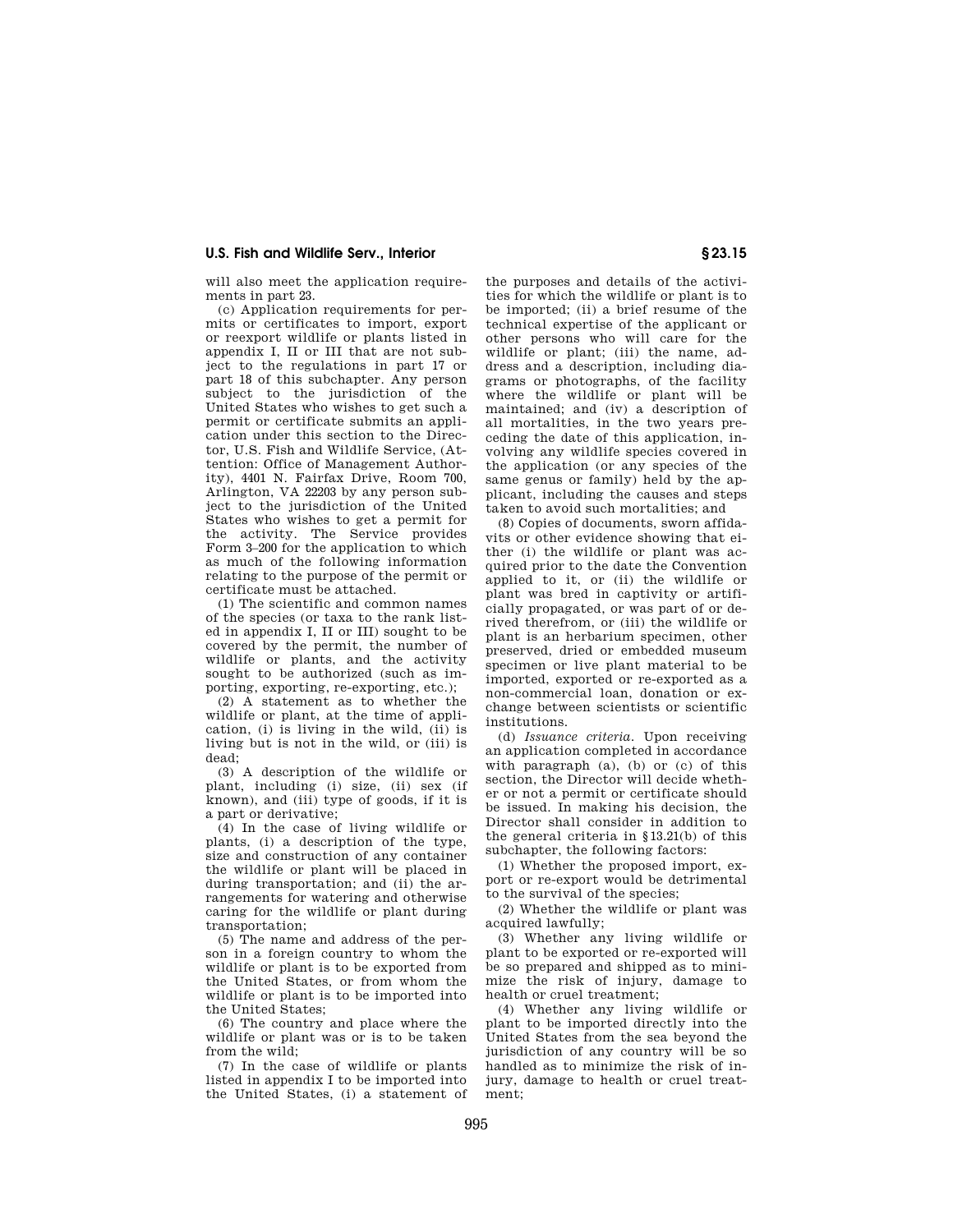(5) Whether an import permit has been granted by a foreign country, in the case of proposed export or re-export from the United States of any wildlife or plant listed in Appendix I;

(6) Whether the proposed recipient of any living wildlife or plant listed in Appendix I to be imported into the United States is suitably equipped to house and care for such wildlife or plant;

(7) Whether any wildlife or plant listed in appendix I to be imported into the United States is to be used for primarily commercial activities; and

(8) Whether the evidence submitted is sufficient to justify an exception, in the case of (i) wildlife or plants that were acquired prior to the date the Convention applied to them; (ii) wildlife or plants that were bred in captivity or artificially propagated, or were part of or derived there from; or (iii) wildlife or plants that are herbarium specimens; other preserved, dried or embedded museum specimens, or live plant material to be imported, exported or re-exported as a noncommercial loan, donation or exchange between scientists or scientific institutions.

(9) Whether in the case of wildlife or plants listed in Appendix II, they are the subject of a large volume of trade and are not necessarily threatened with extinction.

(e) *Permit or certificate conditions.* In addition to the general criteria set forth in part 13 of this subchapter, permits or certificates issued under this section shall be subject to the following special conditions:

(1) Any permit must be presented to a Service agent at a designated port of entry upon importation into the United States or prior to exportation or re-exportation from the United States:

(2) Where appropriate and feasible, the Service may require that an identifying mark be affixed upon any wildlife or plant;

(3) In the case of wildlife or plants that are herbarium specimens, other preserved, dried or embedded museum specimens, or live plant material to be imported, exported or re-exported as a non-commercial loan, donation or exchange between scientists or scientific

**§ 23.15 50 CFR Ch. I (10–1–01 Edition)**

institutions, the names and addresses of the consignor and consignee must be on each package or container. The letters ''CITES'' (acronym for the Convention), a description such as ''herbarium specimens,'' and the code letters assigned by the Service to the scientist or scientific institution, must be entered on the Customs declaration form affixed to each package or container.

(f) *Duration of permits or certificates.* The duration of permits or certificates issued under this section shall be designated on the face of the permit or certificate, but in no case will export permits be valid for longer than six months.

(g) *Information collection requirements.* The Office of Management and Budget approved the information collection requirements contained in this part 23 under 44 U.S.C. 3507 and assigned OMB Control Number 1018–0093. The Service may not conduct or sponsor, and you are not required to respond to, a collection of information unless it displays a currently valid OMB control number. We are collecting this information to provide information necessary to evaluate permit applications. We will use this information to review permit applications and make decisions, according to criteria established in various Federal wildlife conservation statutes and regulations, on the issuance, suspension, revocation, or denial of permits. You must respond to obtain or retain a permit. We estimate the public reporting burden for these reporting requirements to vary from 20 minutes to 2 hours per response, with an average of 1 hour per response, including time for reviewing instructions, gathering and maintaining data, and completing and reviewing the forms. Direct comments regarding the burden estimate or any other aspect of these reporting requirements to the Service Information Collection Control Officer, MS–222 ARLSQ, U.S. Fish and Wildlife Service, Washington, DC 20240, or the Office of Management and Budget, Paperwork Reduction Project (1018–0093), Washington, DC 20603.

[42 FR 10465, Feb. 22, 1977, as amended at 63 FR 52638, Oct. 1, 1998]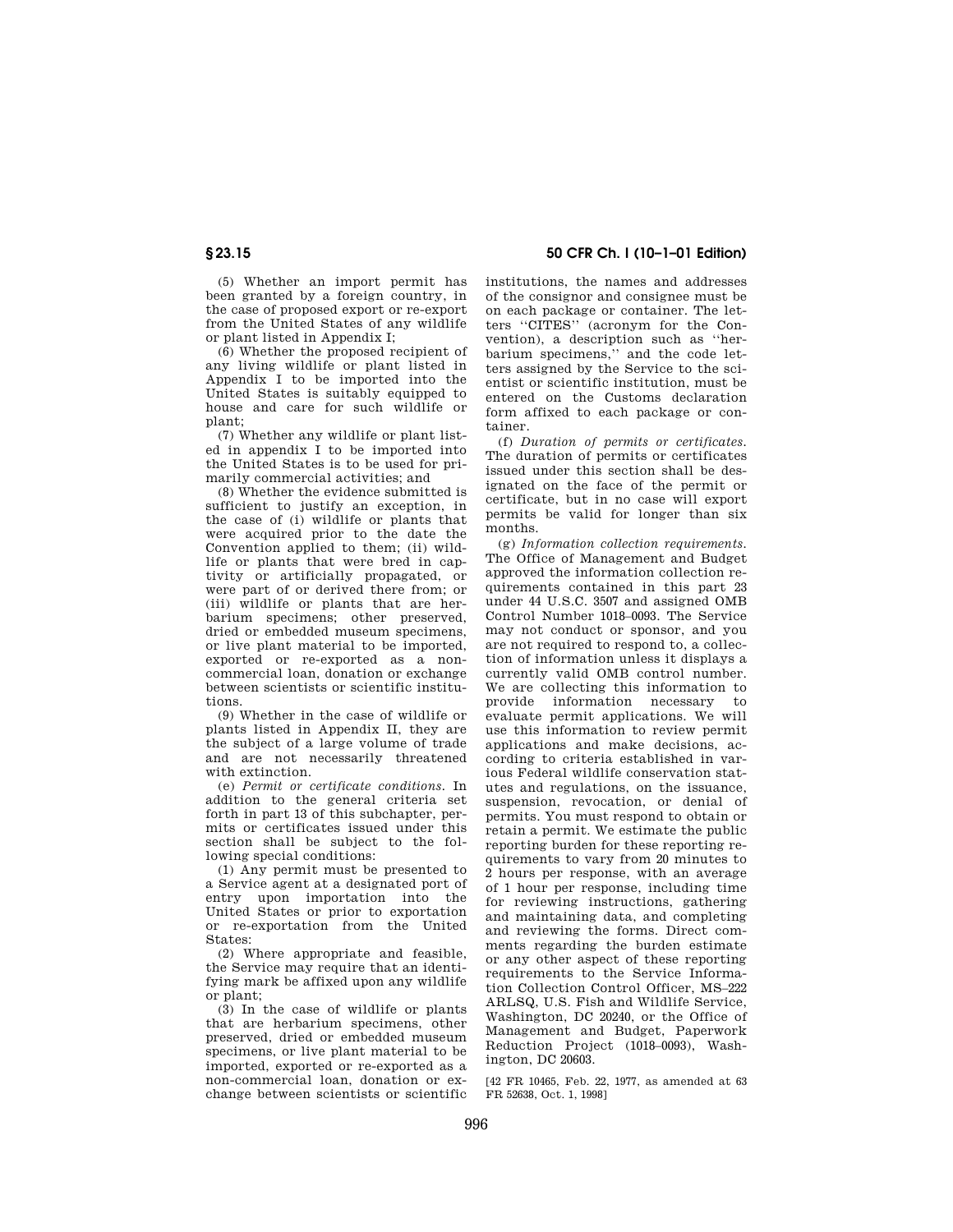# **Subpart C—Appendices I, II and III to the Convention on International Trade in Endangered Species of Wild Fauna and Flora**

**§ 23.21 Criteria for listing species. [Reserved]**

## **§ 23.22 Procedures for amending the appendices. [Reserved]**

## **§ 23.23 Species listed in Appendices I, II, and III.**

(a) The list in this section includes species of wildlife and plants placed in Appendix I, II or III in accordance with the provisions of Articles XV and XVI of the Convention.

The list of species is organized as follows:

| Major group     | Subgroups                           |
|-----------------|-------------------------------------|
| Mammals         | Orders, in taxonomic sequence.      |
| Birds           | Orders, in taxonomic sequence.      |
| Reptiles        | Orders, in taxonomic sequence.      |
| Amphibians      | Orders, in taxonomic sequence.      |
| Fishes          | Orders, in taxonomic sequence.      |
| <b>Molluscs</b> | Classes.                            |
| Arthropods      | Classes.                            |
| Plants          | Families, in alphabetical sequence. |

Within each Subgroup, lower taxonomic units (mainly genera, but sometimes families or subfamilies) are listed in alphabetical sequence. Within genera, the scientific names of the species are listed in alphabetical sequence. The scientific name takes precedence over the common name in determining if a species is listed.

(b) The appendix column of the list includes the annotation ''pe'' (=possibly extinct) for certain species. It also contains the names of Parties including species in Appendix III.

(c) For purposes of issuing United States certificates of exemption under Article VII(3), the date when the Convention applies to a species is the date when the inclusion of that species in the appendices enters into force under the terms of Article XV or XVI of the Convention. The date of first listing is retained if a species is transferred from one appendix to another or if a listed species is subsequently included with other species in the listing of a taxon above the species level. Such species are shown separately in this publication of the appendices. The date of a subsequent listing is used only if a species is entirely deleted from the appendices and is subsequently reincluded after an intervening period of time.

(d) Subject to the regulations of this part are all living or dead animals or plants in Appendix I, II or III, and all their readily recognizable parts and derivatives except for specified parts or derivatives of particular Appendix III animal species as excluded in the particular listing and the following categorically excluded or exempted parts or derivatives of certain plants:

(1) For Appendix II and Appendix III plants and artificially propagated hybrids of Appendix I plants: Seedling or tissue cultures obtained in vitro, in solid or liquid media, transported in sterile containers; and

(2) For Appendix II and Appendix III plants: Seeds (other than the seeds of Mexican Cactaceae originating from Mexico, which are included in the Appendices), spores, pollen (including pollinia), and artificially propagated cut flowers; and

(3) For artificially propagated hybrids of Appendix I plants: seeds and pollen (including pollinia) and cut flowers; and

(4) For artificially propagated or naturalized Appendix II Cactaceae species: fruits and their parts and derivatives; for Opuntia subgenus Opuntia species, separate stem joints (pads) and their parts and derivatives.

(5) For Orchidaceae species: in Appendix I, seedling or tissue cultures obtained in vitro, in solid or liquid media, transported in sterile containers; in Appendix II, for artificially propagated Vanilla species, the fruits and their parts and derivatives.

(e) The list of species set out in subsection (f) is informational and not regulatory in nature. It is solely intended as a convenience to the public. The official list of species included in Appendices I, II, and III is the one maintained by the CITES Secretariat based on the decisions of the Parties to the Convention.

(f) The list of species in the Appendices to the Convention on International Trade in Endangered Species of Wild Fauna and Flora is provided below: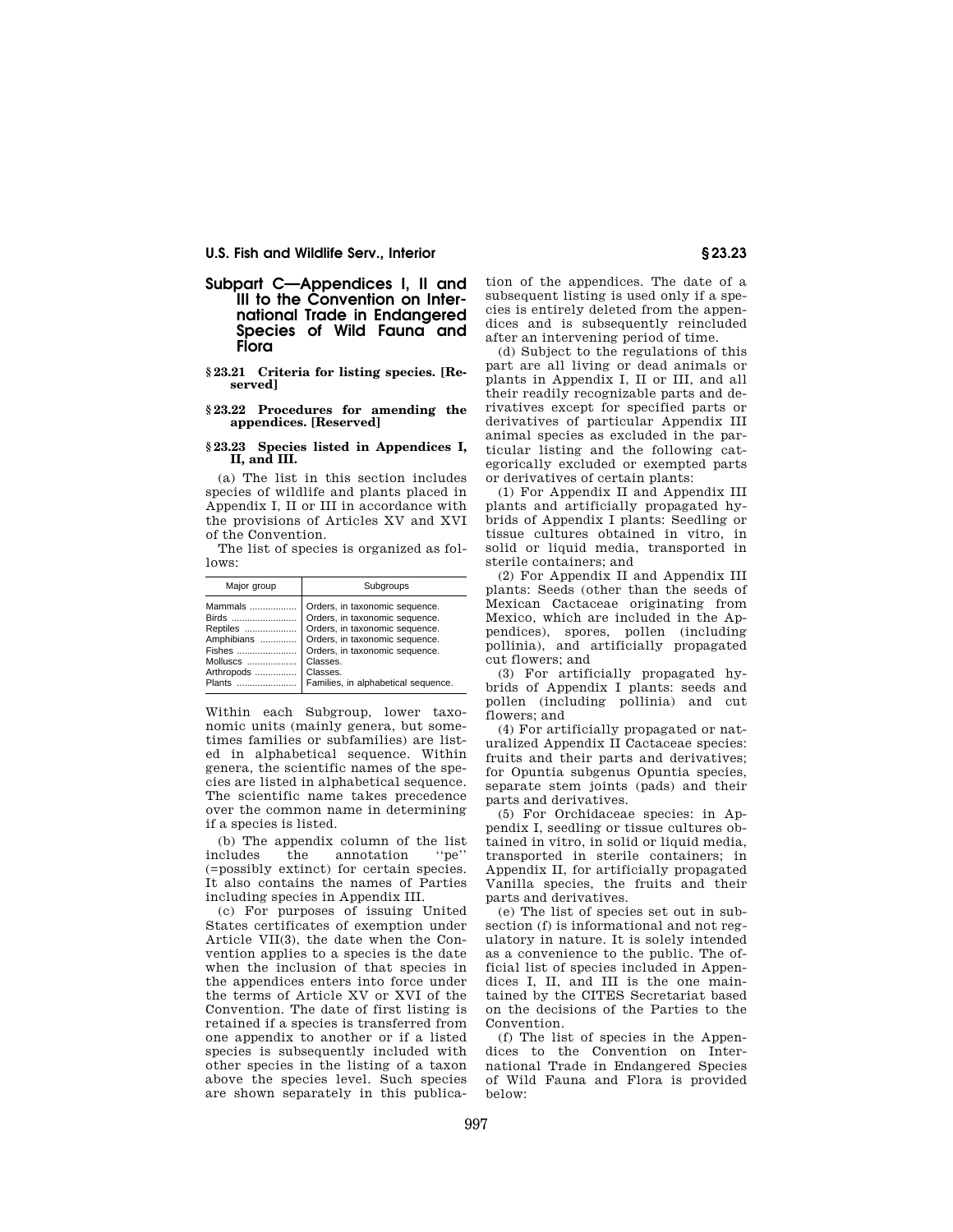| Species                                                         | Common name                                                         | Appendix      | First list-<br>ing date<br>(month/<br>day/year) |
|-----------------------------------------------------------------|---------------------------------------------------------------------|---------------|-------------------------------------------------|
| <b>CLASS MAMMALIA:</b>                                          | MAMMALS:                                                            |               |                                                 |
| Order Monotremata:                                              | Monotremes:                                                         |               |                                                 |
| Order Dasyuromorphia:                                           | Dunnarts (Marsupial-mice), Tasmanian                                |               | 2/4/77                                          |
|                                                                 | wolf:<br>Long-tailed marsupial-mouse, Long-                         |               | 7/1/75                                          |
|                                                                 | tailed dunnart.<br>Large desert marsupial-mouse,                    | 1             | 7/1/75                                          |
|                                                                 | Sandhill dunnart.                                                   |               |                                                 |
|                                                                 | Tasmanian wolf, Thylacine                                           | I pe          | 7/1/75                                          |
| Order Peramelemorphia:                                          | Bandicoots:<br>Pig-footed bandicoot                                 | I pe          | 7/1/75                                          |
|                                                                 | Rabbit bandicoot, Bilby                                             | 1             | 7/1/75                                          |
|                                                                 | Lesser rabbit bandicoot, Yallara                                    | 1             | 7/1/75                                          |
|                                                                 | Barred bandicoot, Long-nosed<br>bandicoot, Mari.                    |               | 7/1/75                                          |
| Order Diprotodontia:                                            | Kangaroos, Wombats, Wallabies,                                      |               |                                                 |
|                                                                 | Cuscuses, Rat-kangaroos, etc.:                                      |               |                                                 |
| Bettongia spp. (except species listed below)                    |                                                                     | 1             | 6/28/79                                         |
|                                                                 | Lesueur's rat-kangaroo, Boodie<br>Brush-tailed rat-kangaroo, Woylie | 1             | 7/1/75<br>7/1/75                                |
|                                                                 | Desert rat-kangaroo                                                 | I pe          | 7/1/75                                          |
|                                                                 | Grizzled tree kangaroo                                              | II            | 7/1/75                                          |
|                                                                 | Vogelkop tree kangaroo                                              | II            | 7/1/75                                          |
|                                                                 | Western hare wallaby, Wurrup                                        |               | 7/1/75                                          |
|                                                                 | Banded hare wallaby, Munning                                        |               | 7/1/75                                          |
|                                                                 | Queensland hairy-nosed wombat                                       | 1             | 7/1/75                                          |
|                                                                 | Bridled nail-tailed wallaby<br>Crescent nail-tailed wallaby         | 1             | 7/1/75<br>7/1/75                                |
| Phalanger maculatus (see Spilocuscus maculatus)                 |                                                                     |               |                                                 |
|                                                                 |                                                                     |               | 6/28/79                                         |
|                                                                 |                                                                     | II            | 6/28/79                                         |
| Order Scandentia                                                | Tree shrews                                                         | II            | 2/4/77                                          |
|                                                                 |                                                                     | II            | 2/4/77                                          |
| Order Chiroptera:                                               | Bats:                                                               |               |                                                 |
| Acerodon spp. (all species except those in App. I)              |                                                                     |               | 1/18/90<br>1/18/90                              |
|                                                                 | Golden-capped fruit bat<br>Panay giant fruit bat                    | 1<br>I pe     | 1/18/90                                         |
| Pteropus spp. (all species except those in App. I or            |                                                                     | II            | 1/18/90                                         |
| with earlier date in App. II).                                  |                                                                     |               | 10/22/87                                        |
|                                                                 | Big-eared flying fox                                                | II            | 10/22/87                                        |
|                                                                 | Mariana flying fox, Mariana fruit bat                               | 1             | 10/22/87                                        |
|                                                                 | Ponape flying fox                                                   | 1             | 10/22/87                                        |
|                                                                 | Mortlock flying fox                                                 |               | 10/22/87                                        |
|                                                                 |                                                                     | 1             | 10/22/87                                        |
|                                                                 | Samoa flying fox                                                    | 1             | 10/22/87                                        |
|                                                                 | Little Mariana fruit bat, Tokuda's fly-<br>ing fox.                 | II            | 10/22/87                                        |
|                                                                 | Insular flying fox, Tonga fruit bat                                 | 1             | 10/22/87                                        |
|                                                                 |                                                                     | III (Uruguay) | 7/14/76                                         |
| Order Primates (formerly including order Scandentia,<br>above): | Primates: Monkeys, Apes, etc.:                                      |               |                                                 |
| All species of primates except those in App. I or with          | All monkeys, apes, etc. not listed                                  | II            | 2/4/77                                          |
| earlier date in App. II.                                        | below.                                                              |               |                                                 |
|                                                                 | Hairy-eared dwarf lemurs<br>Mantled howler monkey                   | 1<br>1        | 7/1/75                                          |
|                                                                 | Black howler monkey                                                 |               | 7/1/75<br>7/1/75                                |
|                                                                 | Black-handed spider monkey                                          |               | 7/1/75                                          |
|                                                                 | Black-handed spider monkey                                          | 1             | 7/1/75                                          |
|                                                                 | Avahis, Woolly lemurs                                               | 1             | 7/1/75                                          |
|                                                                 | Woolly spider monkey                                                |               | 7/1/75                                          |
|                                                                 |                                                                     |               | 7/1/75                                          |
|                                                                 | Goeldi's monkey, Callimico                                          |               | 7/1/75                                          |
| Callithrix aurita (=C. jacchus aurita)                          | White-eared marmoset                                                |               | 2/4/77                                          |
| C. flaviceps (=C. jacchus flaviceps)                            | Buff-headed marmoset                                                |               | 2/4/77                                          |
|                                                                 | White-throated capuchin                                             | II            | 7/1/75                                          |
|                                                                 | Tana River mangabey, AgilL<br>Langabey.                             |               | 7/1/75                                          |
|                                                                 |                                                                     | 1             | 2/4/77                                          |
|                                                                 |                                                                     | 1             | 7/1/75                                          |
|                                                                 |                                                                     |               | 7/1/75                                          |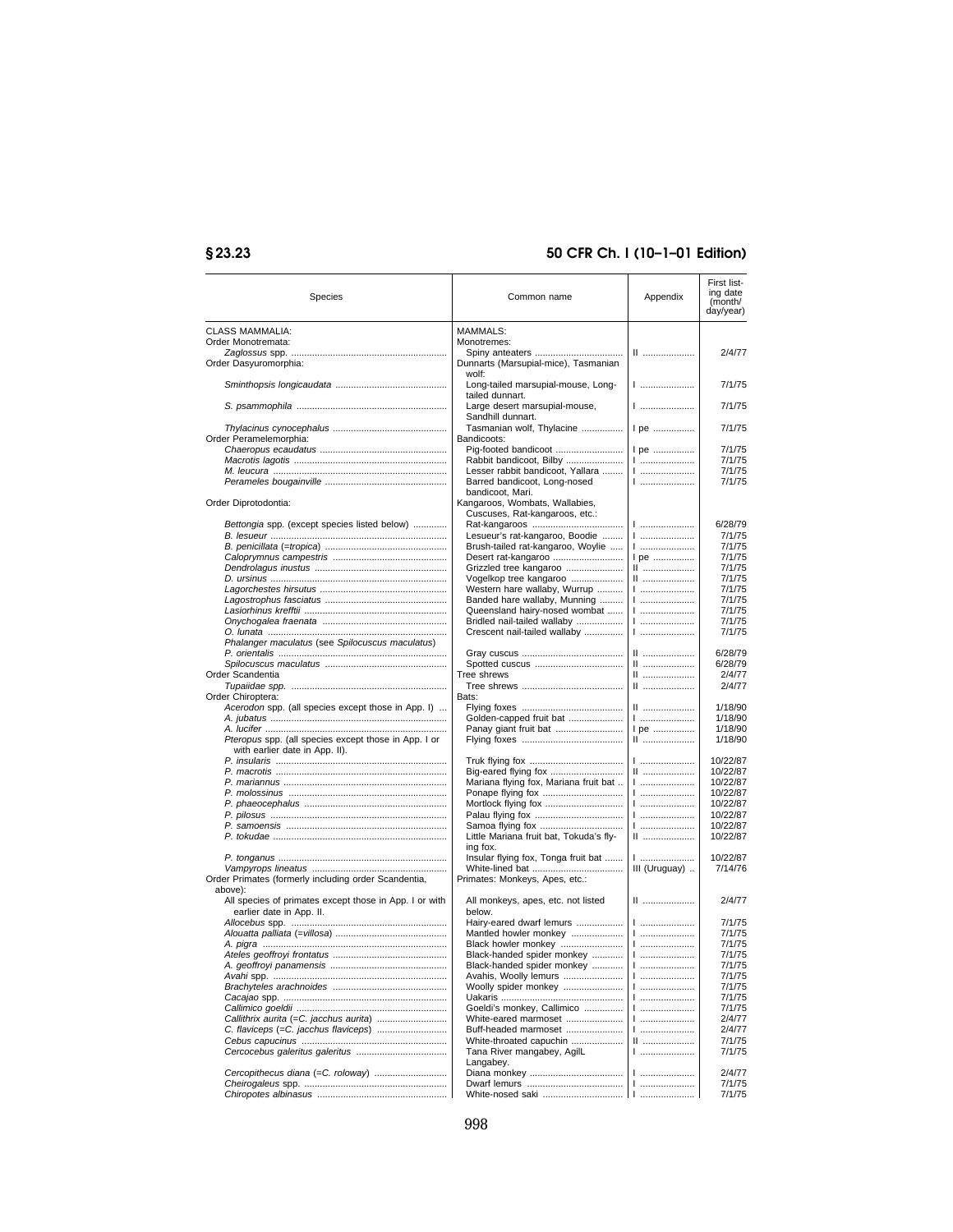| Species                                                  | Common name                         | Appendix      | First list-<br>ing date<br>(month/<br>day/year) |
|----------------------------------------------------------|-------------------------------------|---------------|-------------------------------------------------|
| Colobus (see Procolobus)                                 |                                     |               |                                                 |
|                                                          |                                     | 1             | 7/1/75                                          |
|                                                          |                                     | 1             | 7/1/75                                          |
|                                                          |                                     | 1             | 7/1/75                                          |
|                                                          |                                     | 1             | 7/1/75                                          |
|                                                          | Gibbons, Siamang                    | 1             | 7/1/75                                          |
|                                                          |                                     | 1             | 7/1/75                                          |
|                                                          | Yellow-tailed woolly monkey         | 1             | 2/4/77                                          |
|                                                          |                                     | $\mathsf{L}$  | 7/1/75                                          |
|                                                          | Golden lion tamarins                |               | 7/1/75                                          |
|                                                          | Sportive lemur, Weasel lemur        | 1             | 7/1/75                                          |
|                                                          |                                     | II            | 7/1/75                                          |
|                                                          | Lion-tailed macaque                 |               | 7/1/75                                          |
|                                                          |                                     |               | 7/1/75                                          |
|                                                          |                                     | 1             | 2/4/77                                          |
|                                                          |                                     |               | 2/4/77                                          |
|                                                          |                                     | 1             | 7/1/75                                          |
|                                                          | Pagi Island langur                  | 1             | 7/1/75                                          |
|                                                          | Proboscis monkey                    | $\mathsf{L}$  | 7/1/75                                          |
|                                                          |                                     | II            | 7/1/75                                          |
|                                                          | Chimpanzee, Bonobo                  | 1             | 7/1/75                                          |
| Papio (see Mandrillus)                                   |                                     |               |                                                 |
|                                                          |                                     |               |                                                 |
|                                                          | Fork-marked mouse lemurs            | 1             | 7/1/75                                          |
|                                                          |                                     | $\mathsf{L}$  | 7/1/75                                          |
| Presbytis entellus (see Semnopithecus entellus)          |                                     |               |                                                 |
| P. pileata (see Trachypithecus pileatus)                 |                                     |               |                                                 |
|                                                          | Long-tailed langur, Mentawai leaf   | 1             | 2/4/77                                          |
|                                                          | monkey.                             |               |                                                 |
| Presbytis (other species) (see Trachypithecus)           |                                     |               |                                                 |
|                                                          | Uhehe red colobus                   |               | 7/1/75                                          |
| P. pennantii kirki (=C. badius kirkii)                   | Zanzibar reL Lolobus                | 1             | 7/1/75                                          |
| P. rufomitratus (=C. badius rufomitratus)                | Tana River red colobus              |               | 7/1/75                                          |
|                                                          |                                     | II            | 7/1/75                                          |
|                                                          |                                     | $\mathsf{L}$  | 7/1/75                                          |
| Pygathrix (=Rhinopithecus) spp. (except those spe-       | Snub-nosed langurs                  | 1             | 2/4/77                                          |
| cies with earlier date).                                 |                                     |               |                                                 |
|                                                          |                                     | $\mathsf{L}$  | 7/1/75                                          |
|                                                          | Sichuan snub-nosed langur           | 1             | 7/1/75                                          |
|                                                          |                                     |               | 2/4/77                                          |
|                                                          | Geoffroy's marmoset                 | 1             | 2/4/77                                          |
|                                                          | White-footed tamarin, Silvery-brown |               | 2/4/77                                          |
|                                                          | bare-face tamarin.                  |               |                                                 |
| S. oedipus (including S. oedipus geoffroyi)              | Cotton-top tamarin                  | 1             | 2/4/77                                          |
|                                                          | Red-backed squirrel monkey          | 1             | 7/1/75                                          |
|                                                          | Gray langur, Common Indian langur   | 1             | 7/1/75                                          |
| Symphalangus (see Hylobates)                             |                                     |               |                                                 |
|                                                          |                                     | <u>  </u>     | 7/1/75                                          |
|                                                          |                                     | II            | 7/1/75                                          |
|                                                          |                                     | 1             | 7/1/75                                          |
| Tupaiidae spp. (see Order Scandentia, above).            |                                     |               |                                                 |
|                                                          |                                     | 1             | 7/1/75                                          |
| Order Xenarthra:                                         | Anteaters, Sloths, Armadillos:      |               |                                                 |
|                                                          | Three-toed sloth                    |               |                                                 |
| Bradypus variegatus (=boliviensis or griseus)            |                                     | II            | 7/1/75                                          |
|                                                          | Five-toed armadillo                 | III (Costa    | 10/28/76                                        |
|                                                          |                                     | Rica).        |                                                 |
|                                                          | Naked-tailed armadillo              | III (Uruguay) | 7/14/76                                         |
| Chaetophractus nationi (subject to a zero export         |                                     | II            | 9/18/97                                         |
| quota).                                                  |                                     |               |                                                 |
|                                                          | Two-toed sloth                      | III (Costa    | 10/28/76                                        |
|                                                          |                                     | Rica).        |                                                 |
|                                                          |                                     | II            | 7/1/75                                          |
| Priodontes maximus (=giganteus)                          |                                     | 1             | 7/1/75                                          |
| Tamandua tetradactyla (=T. mexicana)                     | Tamandua, Collared anteater         | III (Guate-   | 4/23/81                                         |
|                                                          |                                     | mala).        |                                                 |
| Order Pholidota:                                         | Pangolins, Scaly Anteaters:         |               |                                                 |
| Manis spp. (all species except those with an an-         |                                     |               | 7/1/75                                          |
| nual export quota).                                      |                                     |               |                                                 |
| Manis crassicaudata [zero quota for wild speci-          |                                     | II            | 7/1/75                                          |
| mens].                                                   |                                     |               |                                                 |
| Manis javanica [zero quota for wild specimens]           |                                     | II            |                                                 |
| Manis pentadactyla [zero quota for wild speci-<br>mens]. | Malayan pangolin                    | II            | 7/1/75<br>7/1/75                                |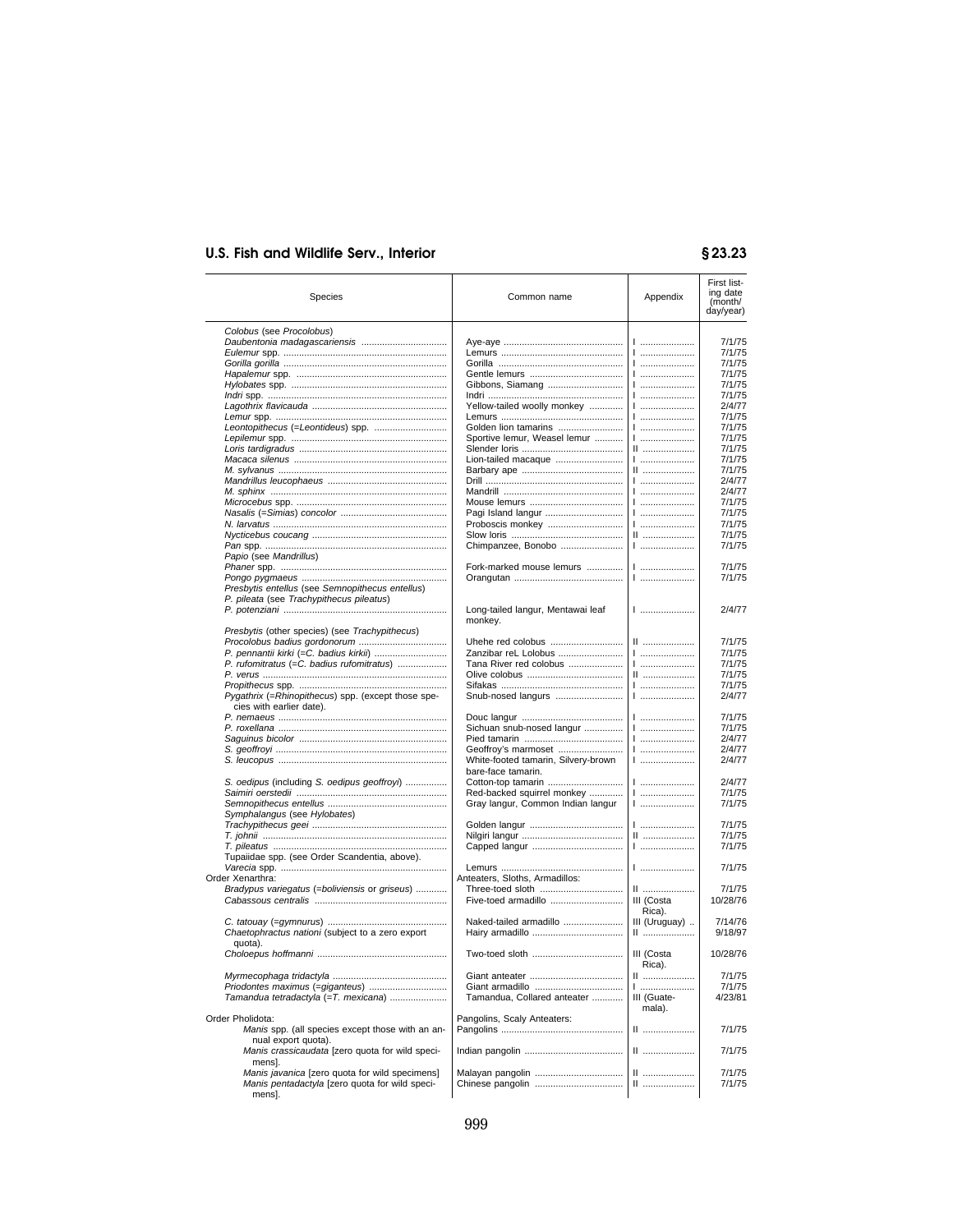| Species                                                                 | Common name                                              | Appendix                      | First list-<br>ing date<br>(month/<br>day/year) |
|-------------------------------------------------------------------------|----------------------------------------------------------|-------------------------------|-------------------------------------------------|
| Order Lagomorpha:                                                       | Rabbits, Hares:                                          |                               |                                                 |
|                                                                         | Hispid hare, Assam rabbit                                | 1                             | 7/1/75                                          |
|                                                                         | Mexican volcano rabbit                                   | 1                             | 7/1/75                                          |
| Order Rodentia:                                                         | Rodents:                                                 |                               |                                                 |
|                                                                         | Greater paca, Spotted cavy                               | III (Honduras)                | 4/13/87                                         |
|                                                                         | Beecroft's scaly-tailed flying squirrel                  | III (Ghana)                   | 2/26/76                                         |
|                                                                         | Lord Derby's scaly-tailed flying squir-                  | III (Ghana)                   | 2/26/76                                         |
|                                                                         | rel.                                                     |                               |                                                 |
| Chinchilla spp. (populations of South America, ex-                      | Pel's scaly-tailed flying squirrel                       | III (Ghana)<br>1              | 2/26/76<br>2/4/77                               |
| cept domesticated specimens).                                           |                                                          |                               |                                                 |
|                                                                         | Mexican prairie dog                                      |                               | 7/1/75<br>4/13/87                               |
|                                                                         | Common agouti                                            | III (Honduras)<br>III (Ghana) |                                                 |
|                                                                         | African palm squirrel                                    |                               | 2/26/76                                         |
|                                                                         | Crested porcupine                                        | III (Ghana)                   | 2/26/76                                         |
|                                                                         | Long-eared pygmy flying squirrel                         | III (Ghana)                   | 2/26/76                                         |
|                                                                         | Australian stick-nest rat                                | 1                             | 7/1/75                                          |
|                                                                         | Long-tailed marmot                                       | $III$ (India)                 | 3/16/89                                         |
|                                                                         | Himalayan marmot                                         | $III$ (India)                 | 3/16/89                                         |
|                                                                         | Shark Bay mouse                                          | 1                             | 7/1/75                                          |
|                                                                         |                                                          | II                            | 7/1/75                                          |
|                                                                         | Deppe's squirrel                                         | III (Costa<br>Rica).          | 10/28/76                                        |
| Sphiggurus (=Coendou) mexicanus                                         | Middle American prehensile-tailed<br>porcupine, Coendou. | III (Honduras)                | 4/13/87                                         |
|                                                                         | Prehensile-tailed porcupine                              | III (Uruguay)                 | 7/14/76                                         |
|                                                                         |                                                          |                               | 7/1/75                                          |
|                                                                         | Australian native mouse, McDonnell                       | 1                             | 7/1/75                                          |
|                                                                         | Range rock rat.                                          |                               |                                                 |
| Order Cetacea:                                                          | Whales, Porpoises, Dolphins:                             |                               |                                                 |
| All species except those in App. I or with earlier date                 | All whales, porpoises, and dolphins                      |                               | 6/28/79                                         |
| in App. II.                                                             | not listed below.                                        |                               |                                                 |
|                                                                         | Bowhead whale                                            | 1                             | 7/1/75                                          |
| Balaenoptera acutorostrata (all populations except                      | Northern minke whale                                     |                               | 6/28/79                                         |
| that of West Greenland).                                                |                                                          |                               |                                                 |
|                                                                         | Southern minke whale                                     |                               | 6/28/79                                         |
|                                                                         |                                                          | 1                             | 2/4/77                                          |
|                                                                         |                                                          | 1                             | 6/28/79                                         |
|                                                                         |                                                          |                               | 7/1/75                                          |
|                                                                         |                                                          |                               | 2/4/77                                          |
|                                                                         | Beaked whales                                            | 1                             | 6/28/79                                         |
| Caperea marginata (entry into force as App. I on 1/1/<br>86).           | Pygmy right whale                                        | 1                             | 6/28/79                                         |
|                                                                         |                                                          | $\ $                          | 7/1/75                                          |
|                                                                         |                                                          | 1                             | 7/1/75                                          |
|                                                                         | Bottle-nosed whales                                      | 1                             | 6/28/79                                         |
|                                                                         | White flag dolphin, Chinese river dol-                   | 1                             | 6/28/79                                         |
|                                                                         | phin.                                                    |                               |                                                 |
|                                                                         | Humpback whale                                           |                               | 7/1/75                                          |
|                                                                         |                                                          | II                            | 11/16/75                                        |
|                                                                         | Finless porpoise                                         | 1                             | 6/28/79                                         |
|                                                                         | Gulf of California harbor porpoise,<br>Cochita.          |                               | 6/28/79                                         |
| Physeter catodon (=macrocephalus)                                       |                                                          |                               | 2/4/77                                          |
|                                                                         | Ganges and Indus River dolphins                          | 1                             | 7/1/75                                          |
| Pontoporia (=Stenodelphis) blainvillei                                  | La Plata River dolphin                                   | II                            | 7/14/76                                         |
|                                                                         | Humpbacked dolphins                                      |                               | 6/28/79                                         |
|                                                                         | Humpbacked dolphins                                      |                               | 6/28/79                                         |
|                                                                         |                                                          |                               |                                                 |
| Order Carnivora:                                                        | Carnivores: Cats, Bears, etc.:                           |                               | 7/1/75                                          |
|                                                                         |                                                          |                               |                                                 |
|                                                                         |                                                          | 1                             | 3/14/84                                         |
|                                                                         |                                                          | 1                             | 7/1/75                                          |
| Aonyx congicus (=microdon) (populations of Cam-                         | West African "clawless" otter                            |                               | 7/1/75                                          |
| eroon and Nigeria).                                                     |                                                          |                               |                                                 |
|                                                                         |                                                          | $III$ (India)                 | 3/16/89                                         |
|                                                                         | Bushy-tailed olingo                                      | III (Costa                    | 10/28/76                                        |
|                                                                         |                                                          | Rica).                        |                                                 |
|                                                                         |                                                          | III (Costa<br>Rica).          | 10/28/76                                        |
|                                                                         |                                                          | $III$ (India)                 | 3/16/89                                         |
| C. lupus (all subspecies and populations except<br>those listed below). |                                                          | II                            | 2/4/77                                          |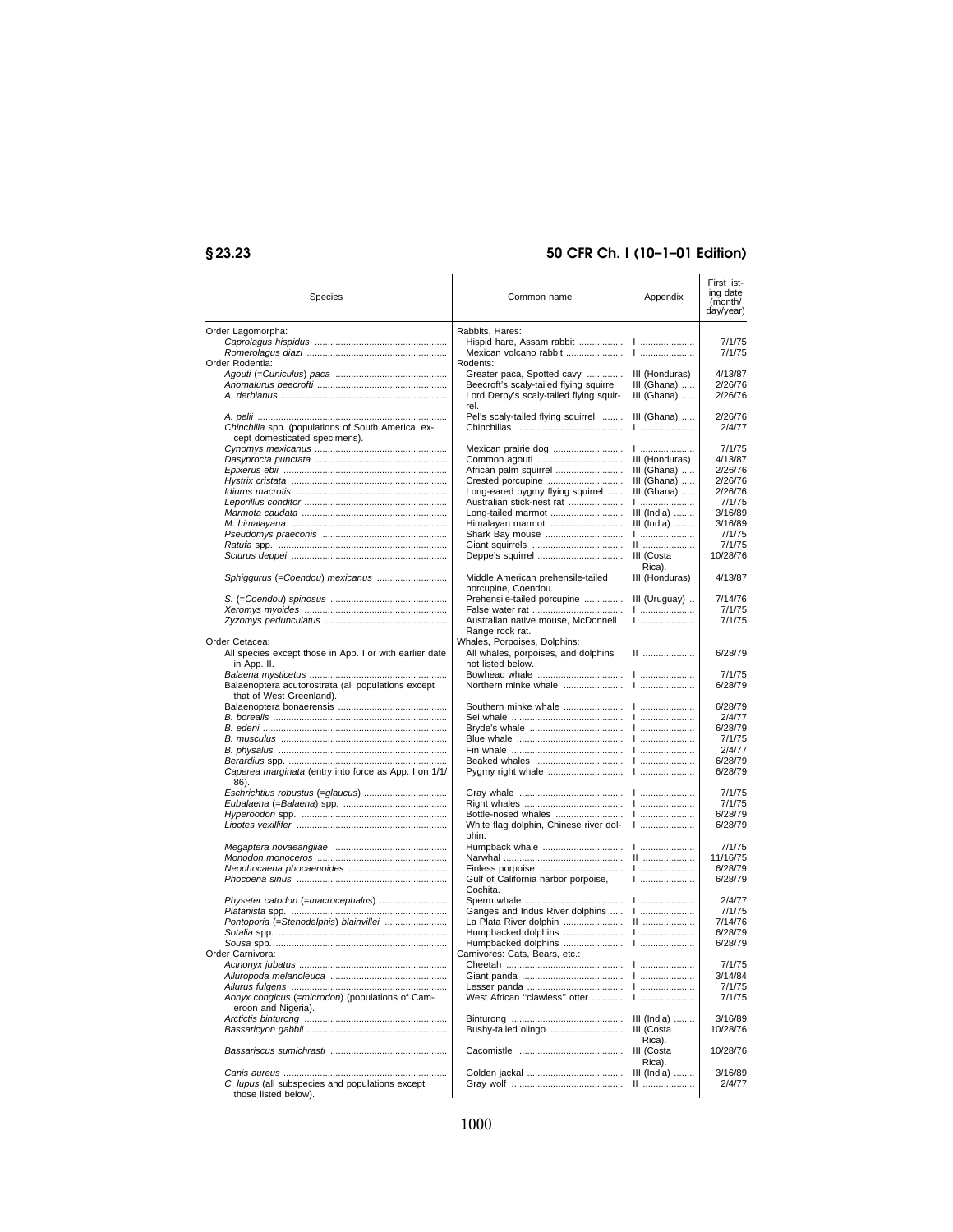| Species                                                                                                                                                                                                                                                                         | Common name                                          | Appendix                     | First list-<br>ing date<br>(month/<br>day/year) |
|---------------------------------------------------------------------------------------------------------------------------------------------------------------------------------------------------------------------------------------------------------------------------------|------------------------------------------------------|------------------------------|-------------------------------------------------|
| C. lupus (India, Pakistan, Bhutan, and Nepal popu-                                                                                                                                                                                                                              |                                                      |                              | 2/4/77                                          |
| lations).                                                                                                                                                                                                                                                                       | Gray wolf, Vancouver Island gray                     | II                           | 7/1/75                                          |
|                                                                                                                                                                                                                                                                                 | wolf.<br>Gray wolf, Rocky Mountain gray wolf         | II                           | 7/1/75                                          |
|                                                                                                                                                                                                                                                                                 |                                                      | $\ $                         | 7/1/75                                          |
| Caracal (=Felis) caracal (Asian population)                                                                                                                                                                                                                                     | Gray wolf, Middle East gray wolf                     | II<br>1                      | 7/1/75<br>7/1/75                                |
|                                                                                                                                                                                                                                                                                 | Asian golden cat                                     |                              | 7/1/75                                          |
|                                                                                                                                                                                                                                                                                 |                                                      | II                           | 6/11/92                                         |
|                                                                                                                                                                                                                                                                                 |                                                      | <u>   </u>                   | 7/1/75                                          |
|                                                                                                                                                                                                                                                                                 |                                                      | III (Botswana)               | 4/24/78                                         |
|                                                                                                                                                                                                                                                                                 | Humboldt's hognose skunk                             | II                           | 6/28/79                                         |
|                                                                                                                                                                                                                                                                                 |                                                      | II                           | 2/4/77                                          |
|                                                                                                                                                                                                                                                                                 |                                                      | II                           | 7/1/75                                          |
| Dusicyon thous (see Cerdocyon thous)<br>Dusicyon (other species) (see Pseudalopex)                                                                                                                                                                                              |                                                      | II<br>III (Honduras)         | 7/1/75<br>4/13/87                               |
|                                                                                                                                                                                                                                                                                 | Southern sea otter                                   | 1                            | 7/1/75                                          |
|                                                                                                                                                                                                                                                                                 | Malagasy mongoose                                    | II                           | 2/4/77                                          |
| Felidae spp. (all species in family except Felis catus<br>or those in App. I or with earlier date in App. II).<br>Felis (see also the following genera, formerly in-<br>cluded in Felis: Caracal, Catopuma, Herpailurus,<br>Leopardus, Lynx, Oncifelis, Oreailurus, Pardofelis, | Cats (not including House cats)                      | II                           | 2/4/77                                          |
| Prionailurus, and Puma)                                                                                                                                                                                                                                                         |                                                      |                              | 7/1/75                                          |
|                                                                                                                                                                                                                                                                                 |                                                      | II                           | 2/4/77                                          |
|                                                                                                                                                                                                                                                                                 |                                                      | III (Costa<br>Rica).         | 10/28/76                                        |
|                                                                                                                                                                                                                                                                                 |                                                      |                              | 7/1/75                                          |
| Herpailurus (=Felis) yaguarondi (North and Central<br>American populations).                                                                                                                                                                                                    | Banded palm civet                                    | II<br>1                      | 2/4/77<br>7/1/75                                |
| H. yaguarondi (South American populations)                                                                                                                                                                                                                                      |                                                      | II                           | 7/1/75                                          |
| Herpestes brachyurus fusca (=H. fuscus)                                                                                                                                                                                                                                         | Indian brown mongoose                                | III (India)                  | 3/16/89                                         |
|                                                                                                                                                                                                                                                                                 | Indian gray mongoose                                 | $III$ (India)                | 3/16/89                                         |
| H. javanicus auropunctata (=H. auropunctatus)                                                                                                                                                                                                                                   | Small Indian mongoose                                | III (India)                  | 3/16/89                                         |
|                                                                                                                                                                                                                                                                                 | Ruddy mongoose                                       | $III$ (India)                | 3/16/89                                         |
|                                                                                                                                                                                                                                                                                 | Crab-eating mongoose                                 | III (India)                  | 3/16/89                                         |
| Hyaena (see Parahyaena)<br>Leopardus (=Felis) pardalis (except subspecies with                                                                                                                                                                                                  | Stripe-necked mongoose                               | $III$ (India)<br>1           | 3/16/89<br>2/4/77                               |
| earlier date).                                                                                                                                                                                                                                                                  |                                                      |                              |                                                 |
|                                                                                                                                                                                                                                                                                 |                                                      | 1                            | 7/1/75                                          |
|                                                                                                                                                                                                                                                                                 |                                                      | 1                            | 7/1/75                                          |
| L. tigrinus (=Felis tigrina) (except subspecies with<br>earlier date).                                                                                                                                                                                                          | Tiger cat, Little spotted cat                        | 1                            | 2/4/77                                          |
|                                                                                                                                                                                                                                                                                 |                                                      | 1<br>1                       | 7/1/75<br>2/4/77                                |
| L. wiedii (except subspecies with earlier date)                                                                                                                                                                                                                                 | Central American margay                              | 1                            | 7/1/75                                          |
|                                                                                                                                                                                                                                                                                 | Guatemalan margay                                    | 1                            | 7/1/75                                          |
|                                                                                                                                                                                                                                                                                 |                                                      |                              | 7/1/75                                          |
|                                                                                                                                                                                                                                                                                 | Long-tailed otter, Neotropical otter                 | 1                            | 7/1/75                                          |
|                                                                                                                                                                                                                                                                                 | Southern river otter, South American<br>river otter. | 1                            | 7/1/75                                          |
| Lutra (other species) (see Lontra)                                                                                                                                                                                                                                              | European river otter                                 |                              | 2/4/77                                          |
| Lutrinae spp. (all species except those in App. I).                                                                                                                                                                                                                             | <b>Otters</b>                                        | Ш.                           | 2/4/77                                          |
|                                                                                                                                                                                                                                                                                 | Spanish lynx, Iberian lynx                           | 1                            | 2/4/77                                          |
| Martes flavigula (including M. gwatkinsi)                                                                                                                                                                                                                                       | Mexican bobcat<br>Yellow-throated marten             | II<br>III (India)            | 7/1/75<br>3/16/89                               |
|                                                                                                                                                                                                                                                                                 |                                                      | $III$ (India)                | 3/16/89                                         |
|                                                                                                                                                                                                                                                                                 | Honey badger, Ratel                                  | III (Ghana and<br>Botswana). | 2/26/76                                         |
|                                                                                                                                                                                                                                                                                 |                                                      | 1                            | 9/21/88                                         |
|                                                                                                                                                                                                                                                                                 | Mountain weasel                                      | $III$ (India)                | 3/16/89                                         |
|                                                                                                                                                                                                                                                                                 |                                                      | $III$ (India)                | 3/16/89                                         |
|                                                                                                                                                                                                                                                                                 | Yellow-bellied weasel                                | $III$ (India)                | 3/16/89                                         |
|                                                                                                                                                                                                                                                                                 |                                                      | 1                            | 7/1/75                                          |
|                                                                                                                                                                                                                                                                                 |                                                      |                              | 3/16/89                                         |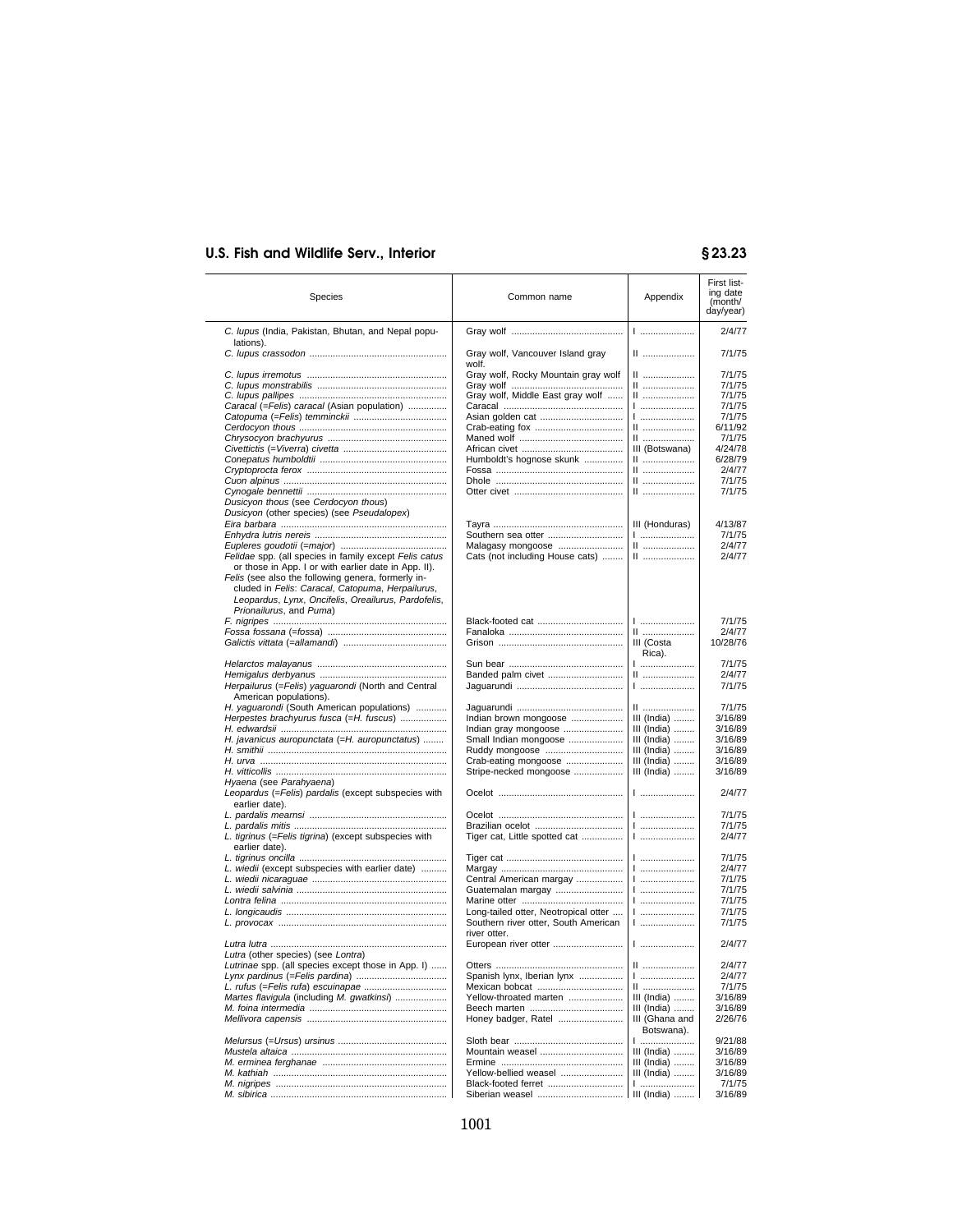| Species                                                                                                                                                | Common name                         | Appendix       | First list-<br>ing date<br>(month/<br>day/year) |
|--------------------------------------------------------------------------------------------------------------------------------------------------------|-------------------------------------|----------------|-------------------------------------------------|
|                                                                                                                                                        | Common coati, Coatimundi            | III (Honduras) | 4/13/87                                         |
|                                                                                                                                                        |                                     | III (Uruguay)  | 7/14/76                                         |
|                                                                                                                                                        | Clouded leopard                     |                | 7/1/75                                          |
|                                                                                                                                                        |                                     | 1              | 2/4/77                                          |
|                                                                                                                                                        |                                     |                | 7/1/75                                          |
|                                                                                                                                                        | Masked palm civet                   | $III$ (India)  | 3/16/89                                         |
|                                                                                                                                                        | Asiatic lion, Indian lion           | 1              | 7/1/75                                          |
|                                                                                                                                                        |                                     | 1              | 7/1/75                                          |
|                                                                                                                                                        |                                     | 1              | 7/1/75                                          |
|                                                                                                                                                        |                                     | 1              | 7/1/75                                          |
| P. uncia (see Uncia uncia).                                                                                                                            |                                     |                |                                                 |
|                                                                                                                                                        | Common palm civet                   | III (India)    | 3/16/89                                         |
|                                                                                                                                                        | Jerdon's palm civet                 | $III$ (India)  | 3/16/89                                         |
|                                                                                                                                                        |                                     | 1              | 7/1/75                                          |
|                                                                                                                                                        |                                     | III (Honduras) | 4/13/87                                         |
| Prionailurus (=Felis) bengalensis bengalensis (Ban-                                                                                                    |                                     | 1              | 7/1/75                                          |
| gladesh, India, and Thailand populations).                                                                                                             |                                     |                |                                                 |
| P. bengalensis bengalensis (all other populations)                                                                                                     |                                     | II             | 7/1/75                                          |
|                                                                                                                                                        |                                     | 1              | 7/1/75                                          |
| P. rubiginosus (=Felis rubiginosa) (Indian population)                                                                                                 |                                     |                | 2/4/77                                          |
|                                                                                                                                                        |                                     | II             | 7/1/75                                          |
|                                                                                                                                                        | Spotted linsang                     | 1              | 7/1/75                                          |
|                                                                                                                                                        |                                     | III (Botswana) | 4/24/78                                         |
|                                                                                                                                                        |                                     | II             | 6/28/79                                         |
|                                                                                                                                                        | Argentine gray fox                  | $\ $           | 6/28/79                                         |
|                                                                                                                                                        |                                     | II             | 10/22/87                                        |
|                                                                                                                                                        |                                     | 1              | 7/1/75                                          |
|                                                                                                                                                        | Florida panther, Florida puma       | 1              | 7/1/75                                          |
|                                                                                                                                                        | Costa Rican puma                    | 1              | 7/1/75                                          |
|                                                                                                                                                        | Eastern puma, Adirondack cougar     | 1              | 7/1/75                                          |
| Selenarctos thibetanus (see Ursus thibetanus)                                                                                                          |                                     |                |                                                 |
|                                                                                                                                                        |                                     | 1              | 2/4/77                                          |
|                                                                                                                                                        | Spectacled bear                     |                | 2/4/77                                          |
|                                                                                                                                                        |                                     | 1              | 7/1/75                                          |
|                                                                                                                                                        |                                     |                | 6/11/92                                         |
| Ursidae spp. (all species in family except those in<br>App. I or with earlier date in App. II; includes Baltic<br>States and former USSR populations). |                                     |                |                                                 |
|                                                                                                                                                        | American black bear                 | II             | 9/18/91                                         |
| U. arctos (all Asian populations, including popu-                                                                                                      |                                     | II             | 1/18/90                                         |
| lations of Iran, Iraq, Syria, Turkey, and the former<br>USSR, except populations and subspecies listed                                                 |                                     |                |                                                 |
| in App. $I$ ).<br>U. arctos (all European populations except Italian                                                                                   | European Brown Bear                 | $\ $           | 7/29/83                                         |
| population and former USSR populations).<br>U. arctos (all North American populations except U.<br>a. nelsoni).                                        | Brown bear, Grizzly bear            | II             | 7/1/75                                          |
| U. arctos (all populations of Bhutan, Mongolia, and<br>China except subspecies with earlier date).                                                     |                                     | 1              | 1/18/90                                         |
|                                                                                                                                                        | European brown bear                 | II             | 7/1/75                                          |
|                                                                                                                                                        |                                     | 1              | 6/28/79                                         |
|                                                                                                                                                        | Mexican grizzly bear                |                | 7/1/75                                          |
|                                                                                                                                                        | Tibetan blue bear                   | 1              | 7/1/75                                          |
|                                                                                                                                                        |                                     | II             | 7/1/75                                          |
| U. thibetanus (except subspecies listed below)                                                                                                         | Asiatic black bear                  |                | 6/28/79                                         |
|                                                                                                                                                        | Baluchistan black bear              |                | 2/4/77                                          |
|                                                                                                                                                        | Malabar large-spotted civet         | $III$ (India)  | 3/16/89                                         |
|                                                                                                                                                        |                                     | $III$ (India)  | 3/16/89                                         |
|                                                                                                                                                        | Lesser oriental civet, Small Indian | III (India)    | 3/16/89                                         |
|                                                                                                                                                        | civet.                              |                |                                                 |
|                                                                                                                                                        |                                     |                | 3/16/89                                         |
|                                                                                                                                                        |                                     | II             | 2/4/77                                          |
|                                                                                                                                                        |                                     |                |                                                 |
|                                                                                                                                                        |                                     | $III$ (India)  | 3/16/89                                         |
|                                                                                                                                                        |                                     | III (India)    | 3/16/89                                         |
|                                                                                                                                                        |                                     | III (India)    | 3/16/89                                         |
|                                                                                                                                                        |                                     |                | 4/22/76                                         |
| Order Pinnipedia:                                                                                                                                      | Seals, Sea lions:                   |                |                                                 |
| Arctocephalus spp. (except species listed below)                                                                                                       | Southern fur seals                  | II             | 2/4/77                                          |
|                                                                                                                                                        | Southern fur seal                   |                | 7/1/75                                          |
|                                                                                                                                                        |                                     | <u>   </u>     | 7/1/75                                          |
|                                                                                                                                                        | Juan Fernandez fur seal             | 11             | 7/1/75                                          |
|                                                                                                                                                        | Guadalupe fur seal                  |                | 7/1/75                                          |
|                                                                                                                                                        |                                     |                | 7/1/75                                          |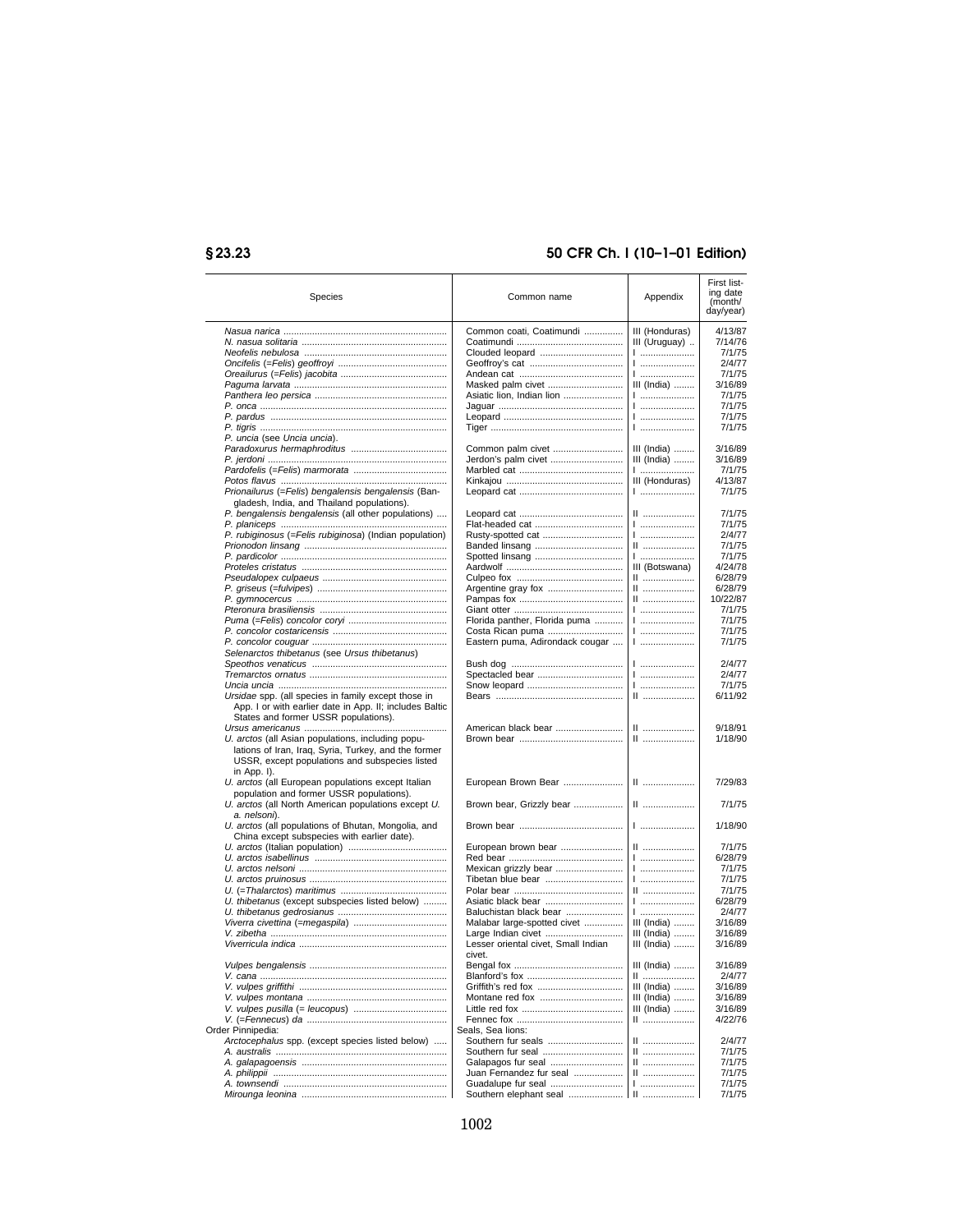| Species                                                                                                                                                                                                                                                                                                                                                                                                                                                                 | Common name                                 | Appendix     | First list-<br>ing date<br>(month/<br>day/year) |
|-------------------------------------------------------------------------------------------------------------------------------------------------------------------------------------------------------------------------------------------------------------------------------------------------------------------------------------------------------------------------------------------------------------------------------------------------------------------------|---------------------------------------------|--------------|-------------------------------------------------|
|                                                                                                                                                                                                                                                                                                                                                                                                                                                                         |                                             | 1            | 7/1/75                                          |
|                                                                                                                                                                                                                                                                                                                                                                                                                                                                         |                                             | III (Canada) | 11/16/75                                        |
| Order Proboscidea:                                                                                                                                                                                                                                                                                                                                                                                                                                                      | Elephants:                                  |              |                                                 |
|                                                                                                                                                                                                                                                                                                                                                                                                                                                                         |                                             | 1            | 7/1/75                                          |
| Loxodonta africana [except populations of Botswana,                                                                                                                                                                                                                                                                                                                                                                                                                     | African elephant                            |              | 2/4/77                                          |
| Namibia, South Africa, and Zimbabwe].                                                                                                                                                                                                                                                                                                                                                                                                                                   |                                             |              |                                                 |
| L. africana [only the populations of Botswana, Na-                                                                                                                                                                                                                                                                                                                                                                                                                      | African elephant                            | II           | 2/4/77                                          |
| mibia, South Africa and Zimbabwe, to allow: (1)                                                                                                                                                                                                                                                                                                                                                                                                                         |                                             |              |                                                 |
| Export of hunting trophies for noncommercial pur-<br>poses; (2) export of live animals to appropriate<br>and acceptable destinations (Namibia: for non-<br>commercial purposes only; South Africa: for re-<br>introduction purposes); (3) export of hides and<br>leather goods (South Africa and Zimbabwe); (4)<br>export of ivory carvings for noncommercial pur-<br>poses (Zimbabwe only); (5) export of ivory tusks<br>from Kruger National Park (South Africa; zero |                                             |              |                                                 |
|                                                                                                                                                                                                                                                                                                                                                                                                                                                                         |                                             |              |                                                 |
| quota)].<br>Order Sirenia:                                                                                                                                                                                                                                                                                                                                                                                                                                              | Dugongs, Manatees:                          |              |                                                 |
|                                                                                                                                                                                                                                                                                                                                                                                                                                                                         |                                             | 1            | 7/1/75                                          |
|                                                                                                                                                                                                                                                                                                                                                                                                                                                                         | South American manatee, Amazo-              | 1            | 7/1/75                                          |
|                                                                                                                                                                                                                                                                                                                                                                                                                                                                         | nian manatee.                               |              |                                                 |
|                                                                                                                                                                                                                                                                                                                                                                                                                                                                         | West Indian manatee<br>West African manatee | 1            | 7/1/75                                          |
| Order Perissodactyla:                                                                                                                                                                                                                                                                                                                                                                                                                                                   | Odd-toed ungulates:                         |              | 7/1/75                                          |
|                                                                                                                                                                                                                                                                                                                                                                                                                                                                         | Northern white rhinoceros                   |              | 7/1/75                                          |
| C. s. simum (population of South Africa) (no trade al-                                                                                                                                                                                                                                                                                                                                                                                                                  | Southern white rhinoceros                   | II           | 2/4/77                                          |
| lowed, except for hunting trophies and for the sale<br>of live animals to appropriate and acceptable des-<br>tinations).                                                                                                                                                                                                                                                                                                                                                |                                             |              |                                                 |
| Dicerorhinus (=Didermocerus) sumatrensis                                                                                                                                                                                                                                                                                                                                                                                                                                | Sumatran rhinoceros                         | $1$          | 7/1/75                                          |
|                                                                                                                                                                                                                                                                                                                                                                                                                                                                         | Black rhinoceros                            | $\ $         | 7/1/75                                          |
|                                                                                                                                                                                                                                                                                                                                                                                                                                                                         | African wild ass                            | 1<br>$1$     | 7/29/83<br>6/28/79                              |
| E. hemionus (except subspecies listed below)                                                                                                                                                                                                                                                                                                                                                                                                                            |                                             | 11           | 7/1/75                                          |
|                                                                                                                                                                                                                                                                                                                                                                                                                                                                         |                                             |              | 7/1/75                                          |
| E. hemionus khur (see E. onager khur)                                                                                                                                                                                                                                                                                                                                                                                                                                   |                                             |              |                                                 |
| E. kiang (=hemionus) (except subspecies listed<br>below).                                                                                                                                                                                                                                                                                                                                                                                                               |                                             | II           | 7/1/75                                          |
| E. kiang khur (see E. onager khur)<br>E. onager (=hemionus) (except subspecies listed<br>below).                                                                                                                                                                                                                                                                                                                                                                        |                                             | II           | 7/1/75                                          |
|                                                                                                                                                                                                                                                                                                                                                                                                                                                                         |                                             |              | 7/1/75                                          |
|                                                                                                                                                                                                                                                                                                                                                                                                                                                                         | Przewalski's horse                          |              | 7/1/75                                          |
|                                                                                                                                                                                                                                                                                                                                                                                                                                                                         | Hartmann's mountain zebra                   | II<br>1      | 6/28/79<br>7/1/75                               |
| Rhinocerotidae spp. (all species and populations in                                                                                                                                                                                                                                                                                                                                                                                                                     | Cape mountain zebra                         | 1            | 2/4/77                                          |
| the family except those in App. II or with earlier<br>date in App. I).                                                                                                                                                                                                                                                                                                                                                                                                  |                                             |              |                                                 |
|                                                                                                                                                                                                                                                                                                                                                                                                                                                                         | Javan rhinoceros                            | 1            | 7/1/75                                          |
|                                                                                                                                                                                                                                                                                                                                                                                                                                                                         | Great Indian one-horned rhinoceros          | 1            | 7/1/75                                          |
| Tapirus spp. (except for species listed below)                                                                                                                                                                                                                                                                                                                                                                                                                          | South American tapir                        |              | 7/1/75<br>7/1/75                                |
| Order Artiodactyla:                                                                                                                                                                                                                                                                                                                                                                                                                                                     | Even-toed ungulates:                        |              |                                                 |
|                                                                                                                                                                                                                                                                                                                                                                                                                                                                         |                                             | 1            | 7/1/75                                          |
|                                                                                                                                                                                                                                                                                                                                                                                                                                                                         | Barbary sheep, Aoudad                       | II           | 4/22/76                                         |
| Antilocapra americana (Mexican population)                                                                                                                                                                                                                                                                                                                                                                                                                              | Mexican pronghorn                           |              | 7/1/75                                          |
|                                                                                                                                                                                                                                                                                                                                                                                                                                                                         | Blackbuck antelope                          | III (Nepal)  | 11/16/75                                        |
|                                                                                                                                                                                                                                                                                                                                                                                                                                                                         |                                             | 1            | 7/1/75                                          |
|                                                                                                                                                                                                                                                                                                                                                                                                                                                                         | Calamianes deer                             | 1            | 7/1/75                                          |
|                                                                                                                                                                                                                                                                                                                                                                                                                                                                         | Kuhl's deer, Bawean hog deer                |              | 7/1/75                                          |
|                                                                                                                                                                                                                                                                                                                                                                                                                                                                         |                                             |              | 7/1/75                                          |
|                                                                                                                                                                                                                                                                                                                                                                                                                                                                         |                                             | 11           | 7/1/75<br>7/1/75                                |
| Boocercus (see Tragelaphus)                                                                                                                                                                                                                                                                                                                                                                                                                                             |                                             |              |                                                 |
| Bos frontalis (see B. gaurus)                                                                                                                                                                                                                                                                                                                                                                                                                                           |                                             |              |                                                 |
| B. gaurus (excluding domestic forms)                                                                                                                                                                                                                                                                                                                                                                                                                                    | Seladang, Gaur                              | 1            | 7/1/75                                          |
| B. grunniens (see B. mutus)                                                                                                                                                                                                                                                                                                                                                                                                                                             |                                             |              |                                                 |
|                                                                                                                                                                                                                                                                                                                                                                                                                                                                         |                                             | 1            | 7/1/75                                          |
|                                                                                                                                                                                                                                                                                                                                                                                                                                                                         |                                             | 1            | 7/1/75                                          |
| Bubalus arnee (formerly listed as B. bubalis, a non-<br>protected, domesticated form).                                                                                                                                                                                                                                                                                                                                                                                  |                                             | III (Nepal)  | 11/16/75                                        |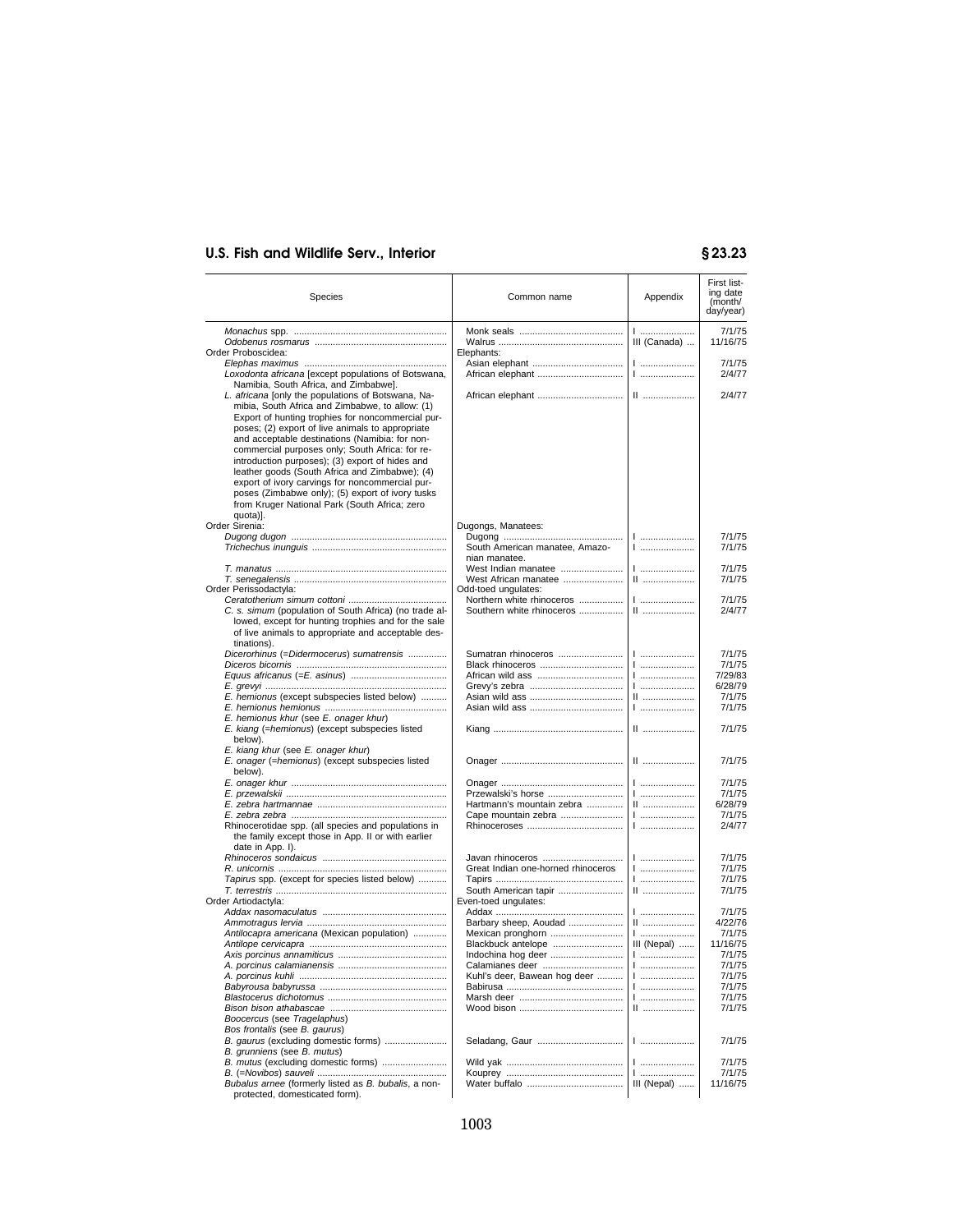# $$23.23$

# 50 CFR Ch. I (10-1-01 Edition)

| Species                                                                                                  | Common name                    | Appendix              | First list-<br>ing date<br>(month/<br>day/year) |
|----------------------------------------------------------------------------------------------------------|--------------------------------|-----------------------|-------------------------------------------------|
|                                                                                                          |                                | 1                     | 7/1/75                                          |
|                                                                                                          |                                | 1                     | 7/1/75                                          |
|                                                                                                          |                                | 1                     | 7/1/75                                          |
|                                                                                                          |                                | II                    | 8/1/85                                          |
|                                                                                                          |                                |                       | 7/1/75                                          |
| Capricornis sumatraensis (see Naemorhedus                                                                |                                |                       |                                                 |
| sumatraensis)                                                                                            |                                |                       |                                                 |
|                                                                                                          | Chacoan peccary, Giant peccary | 1                     | 10/22/87                                        |
|                                                                                                          |                                | II<br>1               | 7/29/83<br>7/29/83                              |
|                                                                                                          |                                | II                    | 7/1/75                                          |
|                                                                                                          |                                | $\ $                  | 7/29/83                                         |
|                                                                                                          | Yellow-backed duiker           | II                    | 7/29/83                                         |
|                                                                                                          | Zebra-banded duiker            | II                    | 7/29/83                                         |
| Cervus dama mesopotamicus (see Dama<br>mesopotamica)                                                     |                                |                       |                                                 |
|                                                                                                          |                                | 1                     | 7/1/75                                          |
|                                                                                                          |                                | II                    | 7/1/75                                          |
|                                                                                                          |                                | III (Tunisia)         | 4/22/76                                         |
|                                                                                                          |                                | 1                     | 7/1/75                                          |
|                                                                                                          | Eld's brow-antlered deer       | 1                     | 7/1/75                                          |
| C. porcinus (see Axis porcinus)                                                                          |                                |                       |                                                 |
| Choeropsis liberiensis (see Hexaprotodon liberiensis)                                                    |                                |                       | 2/4/77                                          |
|                                                                                                          | Persian fallow deer            | 1                     |                                                 |
| Damaliscus dorcas dorcas (see D. pygargus dorcas)                                                        | Sassaby antelope, Korrigum     | III (Ghana)           | 2/26/76                                         |
|                                                                                                          |                                | II                    | 7/1/75                                          |
| Gazella cuvieri (=G. gazella cuvieri)                                                                    | Mountain gazelle               | III (Tunisia)         | 4/22/76                                         |
|                                                                                                          |                                |                       | 7/29/83                                         |
|                                                                                                          |                                | III (Tunisia)         | 4/22/76                                         |
|                                                                                                          | Slender-horned gazelle         | III (Tunisia)         | 4/22/76                                         |
|                                                                                                          | Pygmy hippopotamus             | II                    | 7/1/75                                          |
|                                                                                                          |                                | 1                     | 7/1/75                                          |
|                                                                                                          |                                | II                    | 2/26/76                                         |
|                                                                                                          | Giant sable antelope           | 1                     | 7/1/75                                          |
|                                                                                                          | Water chevrotain               | III (Ghana)           | 2/26/76                                         |
|                                                                                                          |                                | II                    | 7/1/75                                          |
|                                                                                                          | Red brocket deer               | II<br>III (Guate-     | 8/12/78<br>4/23/81                              |
|                                                                                                          |                                | mala).<br>1           | 2/16/95                                         |
| Moschus spp. (all except populations in App. I)                                                          |                                | II                    | 2/16/79                                         |
| Moschus spp. (populations of Afghanistan, Bhutan,<br>India, Myanmar, Nepal, and Pakistan).               |                                | 1                     | 7/1/75                                          |
|                                                                                                          |                                | 1                     | 8/1/85                                          |
|                                                                                                          |                                | $\mathsf{L}$          | 7/1/75                                          |
|                                                                                                          |                                | 1                     | 7/1/75                                          |
|                                                                                                          |                                | 1<br>1                | 7/1/75<br>7/1/75                                |
| Nemorhaedus (see Naemorhedus)                                                                            |                                |                       |                                                 |
|                                                                                                          |                                | III (Guate-<br>mala). | 4/23/81                                         |
|                                                                                                          | Scimitar-horned oryx           | 1                     | 7/1/75                                          |
|                                                                                                          |                                | 1                     | 7/1/75                                          |
| Ovis ammon (except subspecies listed below)                                                              |                                | II                    | 7/1/75                                          |
|                                                                                                          |                                | 1                     | 7/1/75                                          |
|                                                                                                          | Kara Tau argali                | 1                     | 7/1/75                                          |
| O. aries ophion (=0. musimon ophion) (see O.<br>orientalis ophion)<br>O. canadensis (Mexican population) |                                |                       | 7/1/75                                          |
|                                                                                                          | Cyprian red sheep              | 1                     | 7/1/75                                          |
| Ovis vignei (except subspecies listed below)                                                             |                                | II                    | 7/19/00                                         |
|                                                                                                          |                                | $\mathsf{L}$          | 7/1/75                                          |
|                                                                                                          |                                | 1                     | 7/1/75                                          |
|                                                                                                          | Tibetan antelope               | 1                     | 7/1/75                                          |
| Pecari tajacu (except populations of the United<br>States and Mexico).                                   | Collared peccary               | II                    | 10/22/87                                        |
|                                                                                                          |                                | 1                     | 2/16/95                                         |
|                                                                                                          |                                | II                    | 7/1/75                                          |
|                                                                                                          |                                |                       | 7/1/75                                          |
| Rupicapra pyrenaica (=rupicapra) ornata                                                                  | Apennian chamois               |                       | 7/1/75                                          |
|                                                                                                          |                                |                       | 2/16/95                                         |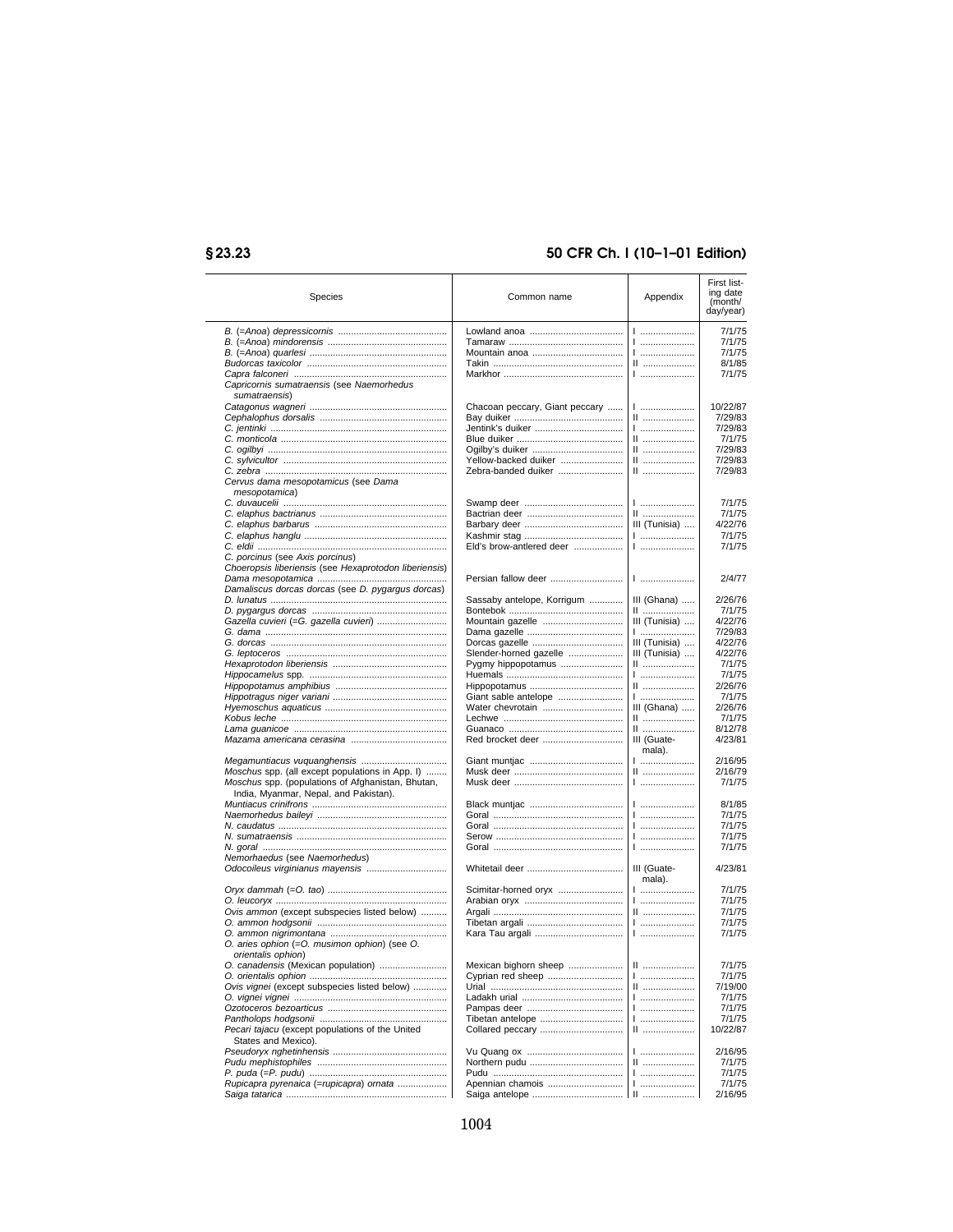| Species                                                                                                                                                                                                                                                                                                                                                                                                                                                                                                                                                                                                                                                                                                 | Common name               | Appendix     | First list-<br>ing date<br>(month/<br>day/year) |
|---------------------------------------------------------------------------------------------------------------------------------------------------------------------------------------------------------------------------------------------------------------------------------------------------------------------------------------------------------------------------------------------------------------------------------------------------------------------------------------------------------------------------------------------------------------------------------------------------------------------------------------------------------------------------------------------------------|---------------------------|--------------|-------------------------------------------------|
|                                                                                                                                                                                                                                                                                                                                                                                                                                                                                                                                                                                                                                                                                                         |                           | 1            | 7/1/75                                          |
|                                                                                                                                                                                                                                                                                                                                                                                                                                                                                                                                                                                                                                                                                                         | White-lipped peccary      | II           | 10/22/87                                        |
| T. tajacu (see Pecari tajacu)                                                                                                                                                                                                                                                                                                                                                                                                                                                                                                                                                                                                                                                                           |                           |              |                                                 |
|                                                                                                                                                                                                                                                                                                                                                                                                                                                                                                                                                                                                                                                                                                         | Four-horned antelope      | III (Nepal)  | 11/16/75                                        |
| Tragelaphus (=Taurotragus) eurycerus                                                                                                                                                                                                                                                                                                                                                                                                                                                                                                                                                                                                                                                                    |                           | III (Ghana)  | 2/26/76                                         |
|                                                                                                                                                                                                                                                                                                                                                                                                                                                                                                                                                                                                                                                                                                         | Sitatunga antelope        | III (Ghana)  | 2/26/76                                         |
| Vicugna vicugna (except populations listed below,<br>under the conditions specified).                                                                                                                                                                                                                                                                                                                                                                                                                                                                                                                                                                                                                   |                           | 1            | 7/1/75                                          |
| V. vicugna [Argentina: wild populations of the Prov-<br>ince of Jujuy and the semi-captive populations of<br>the Provinces of Jujuy, Salta, Catamarca, La Rioja<br>and San Juan (export limited to wool sheared from<br>live animals and to cloth and items made thereof,<br>including luxury handicrafts and knitted articles;<br>the reverse side of cloth and cloth products must<br>bear the logo adopted by countries signatory to<br>the Convenio para la Conservación y Manejo de la<br>Vicuña and the words, "VICUNA-ARGENTINA"; all<br>specimens not meeting any of the above condi-<br>tions shall be deemed to be specimens of species<br>included in Appendix I and the trade in them shall |                           | II           | 7/1/75                                          |
| be regulated accordingly)].                                                                                                                                                                                                                                                                                                                                                                                                                                                                                                                                                                                                                                                                             |                           |              |                                                 |
| V. vicugna [Bolivia: populations of the Conservation<br>Units of Mauri-Desaguadero, Ulla Ulla and Lipez-<br>Chichas (export limited to wool sheared from live<br>animals and to cloth and items made thereof, in-<br>cluding luxury handicrafts and knitted articles; the<br>reverse side of cloth and cloth products must bear<br>the logo adopted by countries signatory to the<br>Convenio para la Conservación y Manejo de la<br>Vicuña and the words, "VICUNA-BOLIVIA"; all<br>specimens not meeting any of the above condi-<br>tions shall be deemed to be specimens of species<br>included in Appendix I and the trade in them shall                                                             |                           | II           | 7/1/75                                          |
| be regulated accordingly)].                                                                                                                                                                                                                                                                                                                                                                                                                                                                                                                                                                                                                                                                             |                           |              | 7/1/75                                          |
| V. vicugna [Chile: populations of Paranicota Prov-<br>ince, 1a. Region of Tarapaca (export limited to<br>wool sheared from live animals and to cloth and<br>items made thereof, including luxury handicrafts<br>and knitted articles; the reverse side of cloth and<br>cloth products must bear the logo adopted by<br>countries signatory to the Convenio para la<br>Conservación y Manejo de la Vicuña and the<br>words, "VICUNA-CHILE"; all specimens not meet-<br>ing any of the above conditions shall be deemed<br>to be specimens of species included in Appendix I<br>and the trade in them shall be regulated accord-<br>ingly)].                                                              |                           | II           |                                                 |
| V. vicugna [Peru: all populations (export limited to<br>the stock of 3249 kg. extant in November, 1994, to<br>wool sheared from live animals, and to cloth and<br>items made thereof, including luxury handicrafts<br>and knitted articles; the reverse side of cloth and<br>cloth products must bear the logo adopted by<br>countries signatory to the Convenio para la<br>Conservación y Manejo de la Vicuña and the<br>words, "VICUNA-PERU-ARTESANIA"; all speci-<br>mens not meeting any of the above conditions<br>shall be deemed to be specimens of species in-<br>cluded in Appendix I and the trade in them shall<br>be regulated accordingly)].                                               |                           | II           | 7/1/75                                          |
| <b>CLASS AVES:</b><br>Order Struthioniformes:<br>Struthio camelus (populations of Algeria, Burkina<br>Faso, Cameroon, Central African Republic, Chad,<br>Mali, Mauritania, Morocco, Niger, Nigeria, Sen-<br>egal, and Sudan).                                                                                                                                                                                                                                                                                                                                                                                                                                                                           | BIRDS:<br>Ostriches:      | $\mathsf{L}$ | 7/29/83                                         |
| <b>Order Rheiformes</b>                                                                                                                                                                                                                                                                                                                                                                                                                                                                                                                                                                                                                                                                                 | Rheas:                    |              |                                                 |
| Pterocnemia pennata (see Rhea pennata)<br>Rhea americana (all subspecies except that with<br>earlier date in App. II).                                                                                                                                                                                                                                                                                                                                                                                                                                                                                                                                                                                  | Greater rhea, Common rhea | II           | 7/14/76                                         |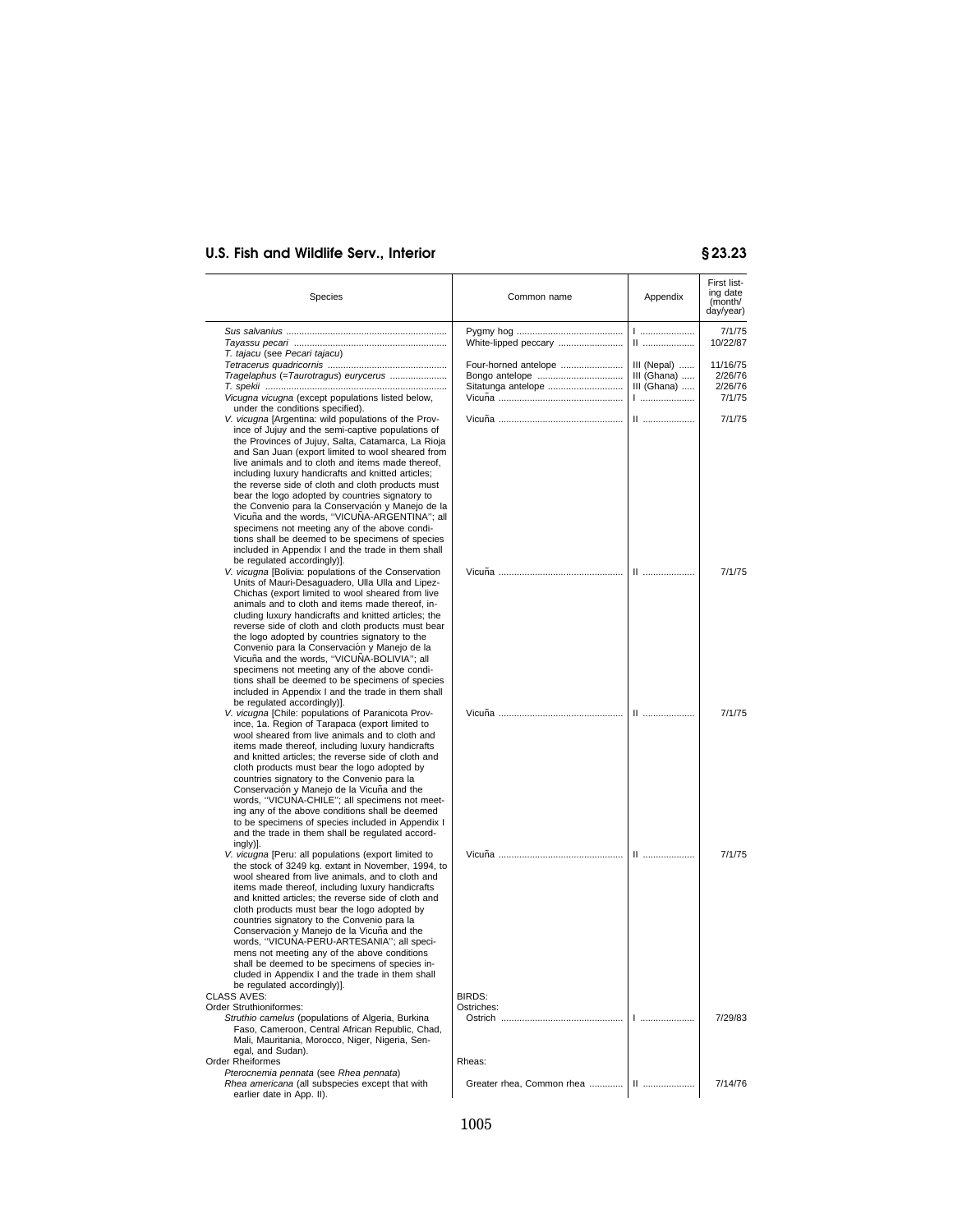| Species                                             | Common name                          | Appendix       | First list-<br>ing date<br>(month/<br>day/year) |
|-----------------------------------------------------|--------------------------------------|----------------|-------------------------------------------------|
|                                                     |                                      | II             | 7/1/75                                          |
| R. pennata (except subspecies listed below)         |                                      | 1              | 6/28/79                                         |
|                                                     |                                      | 1              | 7/1/75                                          |
| R. pennata pennata (Argentina only)                 |                                      | II             | 7/1/75                                          |
| R. pennata pennata (except population of Argentina) |                                      | 1              | 7/1/75                                          |
| Order Tinamiformes:                                 | Tinamous:                            |                |                                                 |
|                                                     | Solitary tinamou                     | 1              | 7/1/75                                          |
| Order Sphenisciformes:                              | Penguins:                            |                |                                                 |
|                                                     |                                      |                |                                                 |
|                                                     | Jackass penguin, Blackfooted Cape    | II             | 7/1/75                                          |
|                                                     | penguin.                             |                |                                                 |
|                                                     | Humboldt penguin                     |                | 6/6/81                                          |
| Order Podicipediformes:                             | Grebes:                              |                |                                                 |
|                                                     |                                      | 1              | 7/1/75                                          |
| Order Procellariiformes:                            | Albatrosses, Shearwaters, Petrels:   |                |                                                 |
|                                                     | Short-tailed albatross               |                | 7/1/75                                          |
| Order Pelecaniformes:                               | Tropicbirds, Pelicans, Frigatebirds: |                |                                                 |
|                                                     | Andrew's frigatebird                 | 1              | 7/1/75                                          |
|                                                     |                                      | $\mathsf{L}$   | 7/1/75                                          |
|                                                     | Dalmatian pelican                    | 1              | 7/1/75                                          |
| Sula abbotti (see Papasula abbotti)                 |                                      |                |                                                 |
| Order Ciconiiformes:                                | Herons, Storks, Ibises, Flamingos:   |                |                                                 |
|                                                     |                                      | III (Ghana)    | 2/26/76                                         |
|                                                     | Whale-headed stork                   | II             | 10/22/87                                        |
|                                                     |                                      | III (Ghana)    | 2/26/76                                         |
|                                                     | Spotted-breasted ibis                | III (Ghana)    | 2/26/76                                         |
|                                                     |                                      | III (Ghana)    | 2/26/76                                         |
|                                                     |                                      | III (Ghana)    | 2/26/76                                         |
|                                                     |                                      | 1              | 7/1/75                                          |
| C. ciconia boyciana (see C. boyciana)               |                                      |                |                                                 |
|                                                     |                                      | II             | 7/1/75                                          |
|                                                     |                                      | III (Ghana)    | 2/26/76                                         |
|                                                     |                                      | III (Ghana)    | 2/26/76                                         |
|                                                     |                                      |                | 10/22/87                                        |
|                                                     | Southern bald ibis                   | II             | 7/1/75                                          |
|                                                     | Northern bald ibis, Hermit ibis      |                | 6/28/79                                         |
| Hagedashia hagedash (see Bostrychia hagedash)       |                                      |                |                                                 |
|                                                     |                                      | $\ $           | 8/1/85                                          |
| Lampribis rara (see Bostrychia rara)                |                                      |                |                                                 |
|                                                     |                                      | III (Ghana)    | 2/26/76                                         |
|                                                     | Milky wood stork                     | 1              | 10/22/87                                        |
|                                                     | Japanese crested ibis                | 1              | 7/1/75                                          |
| Phoenicopteridae spp. (except species or popu-      |                                      | II             | 7/29/83                                         |
| lations with an earlier date in App. II).           |                                      |                |                                                 |
|                                                     | Andean flamingo                      | II             | 7/1/75                                          |
|                                                     | Chilean flamingo                     | II             | 7/1/75                                          |
|                                                     | James flamingo                       | II             | 7/1/75                                          |
|                                                     | American flamingo                    | II             | 6/28/79                                         |
|                                                     |                                      | II             | 7/1/75                                          |
|                                                     |                                      | III (Ghana)    | 2/26/76                                         |
| Order Anseriformes:                                 | Ducks, Geese, Swans, Screamers:      |                |                                                 |
|                                                     |                                      | III (Ghana)    | 2/26/76                                         |
|                                                     | Northern pintail                     | III (Ghana)    | 2/26/76                                         |
|                                                     |                                      | 1              | 7/1/75                                          |
|                                                     | Madagascar teal                      | II             | 7/1/75                                          |
|                                                     |                                      | III (Ghana)    | 2/26/76                                         |
| A. chlorotis (see A. aucklandica)                   |                                      |                |                                                 |
|                                                     | Northern shoveler                    | III (Ghana)    | 2/26/76                                         |
|                                                     |                                      | III (Ghana)    | 2/26/76                                         |
|                                                     |                                      | II             | 6/11/92                                         |
| A. laysanensis (=A. platyrhynchos laysanensis)      |                                      |                | 7/1/75                                          |
| A. nesiotis (see A. aucklandica)                    |                                      |                |                                                 |
| A. oustaleti (=A. platyrhynchos oustaleti)          | Marianas mallard                     | 1              | 7/1/75                                          |
|                                                     | Europeon wigeon                      | III (Ghana)    | 2/26/76                                         |
|                                                     |                                      | III (Ghana)    | 2/26/76                                         |
|                                                     | White-eyed pochard                   | III (Ghana)    | 2/26/76                                         |
|                                                     | Aleutian Canada goose                | 1              | 7/1/75                                          |
|                                                     | Red-breasted goose                   |                | 7/1/75                                          |
|                                                     | Hawaiian goose, Nene                 | 1              | 7/1/75                                          |
|                                                     |                                      | III (Honduras) | 4/13/87                                         |
|                                                     | White-winged duck                    | 1              | 7/1/75                                          |
|                                                     | Coscoroba swan                       | II             | 7/1/75                                          |
|                                                     |                                      |                | 7/1/75                                          |
|                                                     |                                      |                |                                                 |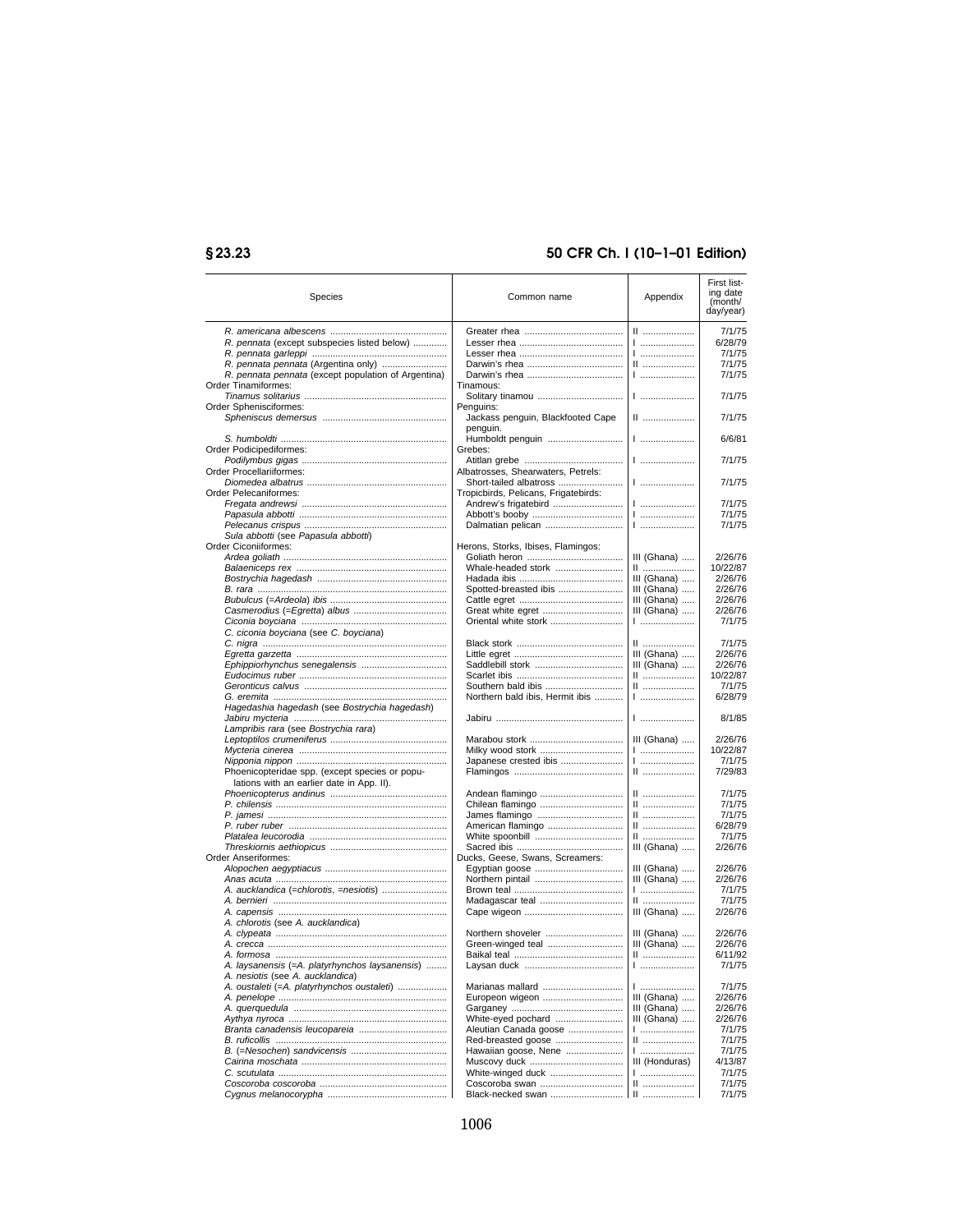| Species                                                                                                                                  | Common name                                                               | Appendix                         | First list-<br>ing date<br>(month/<br>day/year) |
|------------------------------------------------------------------------------------------------------------------------------------------|---------------------------------------------------------------------------|----------------------------------|-------------------------------------------------|
|                                                                                                                                          | Cuban tree duck, West Indian whis-<br>tling-duck.                         | II                               | 7/1/75                                          |
|                                                                                                                                          | Black-bellied whistling-duck<br>Fulvous whistling-duck                    | III (Honduras)<br>III (Ghana and | 4/13/87<br>2/26/76                              |
|                                                                                                                                          | White-faced whistling-duck                                                | Honduras).<br>III (Ghana)        | 2/26/76                                         |
|                                                                                                                                          | African pygmy goose                                                       | III (Ghana)                      | 2/26/76                                         |
|                                                                                                                                          | White-headed duck                                                         | II                               | 7/29/83                                         |
|                                                                                                                                          | Spur-winged goose                                                         | III (Ghana)                      | 2/26/76                                         |
|                                                                                                                                          | Hartlaub's duck                                                           | III (Ghana)                      | 2/26/76                                         |
|                                                                                                                                          | Pink-headed duck                                                          | I pe<br>II                       | 7/1/75<br>7/1/75                                |
| Order Falconiformes:                                                                                                                     | Hawks, Falcons, Vultures, Eagles:                                         |                                  |                                                 |
| All species except those in App. I, or with earlier<br>date in App. II, and except Cathartidae species not<br>specifically listed below. | All species except New World vul-<br>tures not specifically listed below. |                                  | 6/28/79                                         |
| Accipitridae spp. (all South American populations)                                                                                       | Hawks, Harriers                                                           | II                               | 10/28/76                                        |
|                                                                                                                                          | Northern goshawk                                                          | $\mathsf{II}$                    | 2/4/77                                          |
|                                                                                                                                          | Gundlach's hawk                                                           | II                               | 2/4/77                                          |
|                                                                                                                                          | European sparrow hawk                                                     | II<br>II                         | 2/4/77                                          |
|                                                                                                                                          | European black vulture, Cinerous<br>vulture.                              |                                  | 2/4/77                                          |
| Aquila spp. (all species except those in App. I or<br>with earlier date in App. II).                                                     |                                                                           |                                  | 2/4/77                                          |
|                                                                                                                                          |                                                                           | 1                                | 2/4/77                                          |
|                                                                                                                                          |                                                                           | II                               | 7/1/75                                          |
|                                                                                                                                          | Cuban hook-billed kite                                                    | 1                                | 2/4/77<br>2/4/77                                |
|                                                                                                                                          |                                                                           | II                               | 2/4/77                                          |
|                                                                                                                                          |                                                                           | II                               | 2/4/77                                          |
| Falconidae spp. (all species in family except those in<br>App. I).                                                                       | Falcons, Caracaras                                                        |                                  | 7/1/75                                          |
|                                                                                                                                          | Seychelles kestrel                                                        |                                  | 7/1/75                                          |
|                                                                                                                                          |                                                                           |                                  | 7/1/75                                          |
| F. newtoni (Seychelles population) (=F.newtoni<br>aldabranus).<br>F. pelegrinoides (=F. peregrinus pelegrinoides)                        |                                                                           | 1                                | 7/1/75<br>7/1/75                                |
|                                                                                                                                          | Peregrine falcon                                                          | 1                                | 7/1/75                                          |
|                                                                                                                                          | Mauritius kestrel                                                         |                                  | 7/1/75                                          |
|                                                                                                                                          |                                                                           | 1                                | 7/1/75                                          |
|                                                                                                                                          | California condor                                                         | 1                                | 7/1/75                                          |
|                                                                                                                                          |                                                                           | II<br>II                         | 2/4/77<br>2/4/77                                |
| Haliaeetus spp. (except species in App. I)                                                                                               | Sea-eagles, Fish-eagles                                                   | <u>   </u>                       | 2/4/77                                          |
| H. albicilla (except subspecies listed below)                                                                                            | White-tailed eagle                                                        | 1                                | 2/4/77                                          |
|                                                                                                                                          | Greenland white-tailed sea-eagle                                          |                                  | 7/1/75                                          |
| H. leucocephalus (except subspecies listed below)                                                                                        |                                                                           | 1                                | 2/4/77                                          |
|                                                                                                                                          | Southern bald eagle                                                       | 1                                | 7/1/75                                          |
|                                                                                                                                          | New Guinea harpy eagle                                                    | II                               | 7/1/75<br>2/4/77                                |
|                                                                                                                                          |                                                                           | II                               | 2/4/77                                          |
|                                                                                                                                          |                                                                           | II                               | 2/4/77                                          |
|                                                                                                                                          | Monkey-eating eagle                                                       | 1                                | 7/1/75                                          |
|                                                                                                                                          |                                                                           | II                               | 2/26/76                                         |
|                                                                                                                                          |                                                                           | III (Honduras)                   | 4/13/87<br>7/1/75                               |
| Order Galliformes:                                                                                                                       | Pheasants, Curassows, Megapodes,<br>Hoatzin:                              | 1                                |                                                 |
| Aburria (see Pipile)                                                                                                                     |                                                                           |                                  |                                                 |
| Agelastes meleagrides                                                                                                                    | White-breasted quineafowl                                                 | III (Ghana)                      | 2/26/76                                         |
|                                                                                                                                          | Ocellated turkey                                                          | III (Guate-<br>mala).            | 4/23/81                                         |
| Arborophila orientalis (=brunneopectus)                                                                                                  | Bar-backed partridge, Bare-throated<br>tree-partridge.                    | III (Malaysia)                   | 11/13/86                                        |
|                                                                                                                                          | Scaly-breasted partridge, Chestnut-<br>breasted tree-partridge.           | III (Malaysia)                   | 11/13/86                                        |
|                                                                                                                                          | Great argus pheasant<br>Ferruginous wood-partridge                        | II<br>III (Malaysia)             | 7/1/75<br>11/13/86                              |
|                                                                                                                                          | Cheer pheasant                                                            | 1                                | 7/1/75                                          |
|                                                                                                                                          | Masked bobwhite                                                           | 1                                | 7/1/75                                          |
|                                                                                                                                          | Blue-knobbed curassow                                                     | III (Colombia)                   | 9/21/88                                         |
|                                                                                                                                          |                                                                           |                                  | 7/1/75                                          |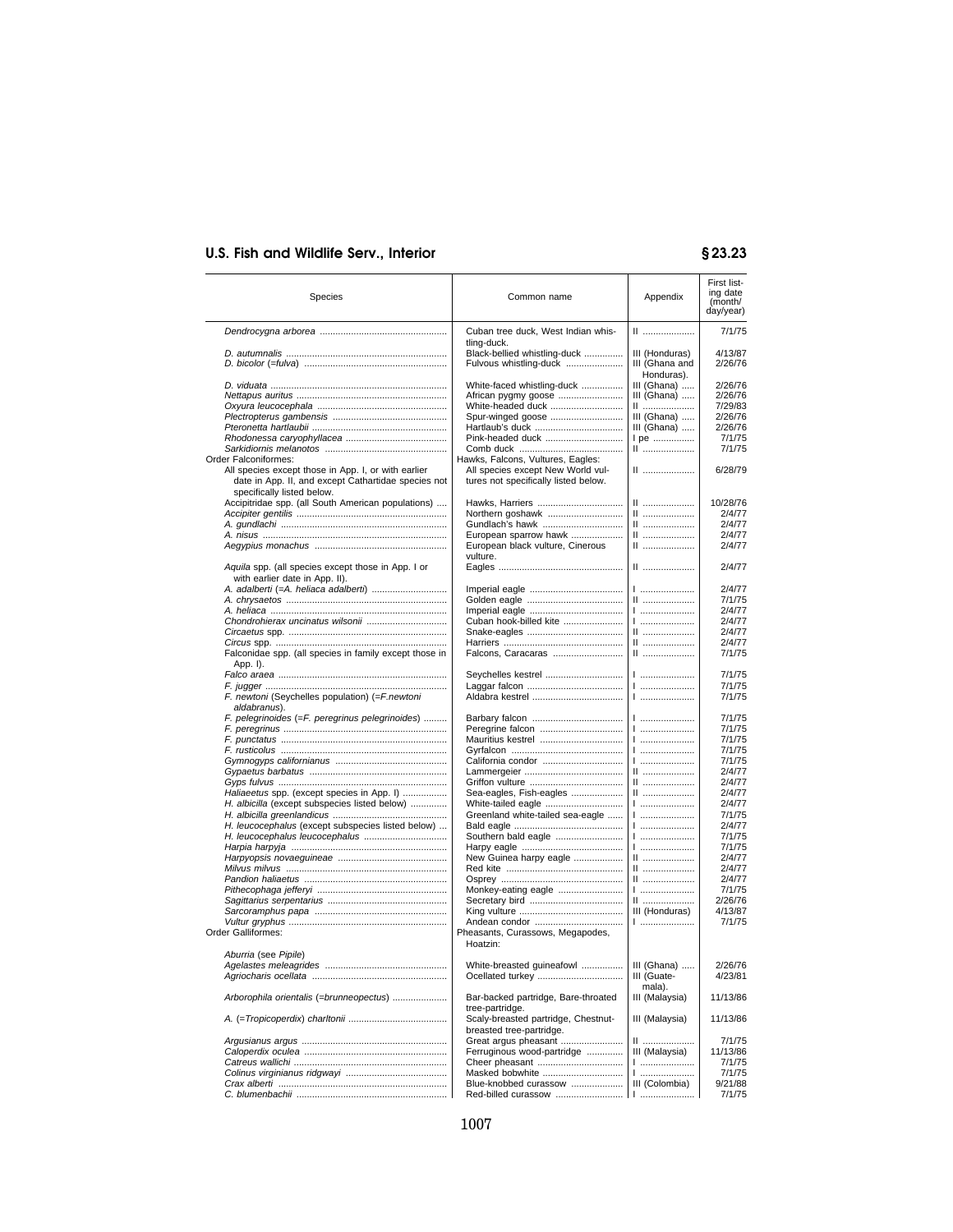| Species                                                                                                | Common name                        | Appendix                                                           | First list-<br>ing date<br>(month/<br>day/year) |
|--------------------------------------------------------------------------------------------------------|------------------------------------|--------------------------------------------------------------------|-------------------------------------------------|
|                                                                                                        | Yellow-knobbed curassow            | III (Colombia)                                                     | 9/21/88                                         |
|                                                                                                        | Wattled curassow                   | III (Colombia)                                                     | 9/21/88                                         |
|                                                                                                        |                                    |                                                                    |                                                 |
| C. mitu mitu (see Mitu mitu mitu)                                                                      |                                    |                                                                    |                                                 |
| C. pauxi (see Pauxi pauxi)                                                                             |                                    |                                                                    |                                                 |
|                                                                                                        |                                    | III (Colombia,<br>Costa Rica,<br>Guatemala,<br>and Hon-<br>duras). | 10/28/76                                        |
|                                                                                                        | White-eared pheasant               | 1                                                                  | 7/1/75                                          |
| C. harmani (=C. crossoptilon harmani)                                                                  | Elwes's eared-pheasant             | 1                                                                  | 7/1/75                                          |
|                                                                                                        | Brown-eared pheasant               | 1                                                                  | 7/1/75                                          |
|                                                                                                        |                                    | II                                                                 | 7/1/75                                          |
|                                                                                                        |                                    |                                                                    |                                                 |
|                                                                                                        | Blood pheasant                     | II                                                                 | 7/1/75                                          |
|                                                                                                        | Himalayan monal                    | 1                                                                  | 7/1/75                                          |
|                                                                                                        |                                    |                                                                    | 7/1/75                                          |
|                                                                                                        |                                    | 1                                                                  | 7/1/75                                          |
|                                                                                                        | Edward's pheasant                  | 1                                                                  | 7/1/75                                          |
|                                                                                                        | Crestless fireback                 | III (Malaysia)                                                     | 11/13/86                                        |
|                                                                                                        | Crested fireback                   | III (Malaysia)                                                     | 11/13/86                                        |
|                                                                                                        | Imperial pheasant                  | 1                                                                  | 7/1/75                                          |
|                                                                                                        | Swinhoe's pheasant                 | 1                                                                  | 7/1/75                                          |
|                                                                                                        | Maleo megapode                     | 1                                                                  | 7/1/75                                          |
|                                                                                                        | Black wood-partridge               | III (Malaysia)                                                     | 11/13/86                                        |
|                                                                                                        | Mitu, Razor-billed curassow        | 1                                                                  | 7/1/75                                          |
|                                                                                                        |                                    | 1                                                                  | 7/1/75                                          |
|                                                                                                        | Plain chachalaca                   | III (Guate-                                                        | 4/23/81                                         |
|                                                                                                        |                                    | mala, Hon-<br>duras).                                              |                                                 |
|                                                                                                        | Northern helmeted curassow         | III (Colombia)                                                     | 9/21/88                                         |
|                                                                                                        |                                    | II                                                                 | 2/4/77                                          |
|                                                                                                        | White-winged guan                  |                                                                    | 6/6/81                                          |
|                                                                                                        | Northern crested guan              | III (Honduras)                                                     | 4/13/87                                         |
|                                                                                                        | Black chachalaca, Highland quan    | III (Guate-<br>mala).                                              | 4/23/81                                         |
|                                                                                                        | Black-fronted piping-guan          | 1                                                                  | 7/1/75                                          |
|                                                                                                        | Trinidad white-headed curassow     | 1                                                                  | 7/1/75                                          |
|                                                                                                        | Gray peacock-pheasant              | II                                                                 | 7/1/75                                          |
|                                                                                                        | Palawan peacock-pheasant           | 1                                                                  | 7/1/75                                          |
|                                                                                                        | Germain's peacock-pheasant         | II                                                                 | 7/1/75                                          |
|                                                                                                        | Rothschild's peacock-pheasant,     | III (Malaysia)                                                     | 11/13/86                                        |
|                                                                                                        |                                    |                                                                    |                                                 |
|                                                                                                        | Mountain peacock pheasant.         |                                                                    |                                                 |
|                                                                                                        | Malaysian peacock-pheasant         | II                                                                 | 7/1/75                                          |
| P. schleiermacheri (=P. malacense schleiermacheri)                                                     | Bornean peacock-pheasant           | II                                                                 | 7/1/75                                          |
| Rheinardia ocellata (=R. nigrescens)                                                                   | Rheinard's crested argus, Crested  | 1                                                                  | 11/13/86                                        |
|                                                                                                        | argus pheasant.                    |                                                                    |                                                 |
|                                                                                                        | Long-billed wood-partridge         | III (Malaysia)                                                     | 11/13/86                                        |
|                                                                                                        | Crested wood-partridge, Roulroul,  | III (Malaysia)                                                     | 11/13/86                                        |
|                                                                                                        | Green-winged wood partridge.       |                                                                    |                                                 |
|                                                                                                        |                                    | 1                                                                  | 7/1/75                                          |
|                                                                                                        | Bar-tailed pheasant                | 1                                                                  | 7/1/75                                          |
|                                                                                                        | Mikado pheasant                    | 1                                                                  | 7/1/75                                          |
|                                                                                                        | Caspian snowcock                   |                                                                    | 7/1/75                                          |
|                                                                                                        | Tibetan snowcock                   | 1                                                                  | 7/1/75                                          |
|                                                                                                        |                                    | 1                                                                  | 7/1/75                                          |
|                                                                                                        | Cabot's tragopan                   |                                                                    | 7/1/75                                          |
|                                                                                                        | Western tragopan                   | 1                                                                  | 7/1/75                                          |
|                                                                                                        |                                    |                                                                    | 11/16/75                                        |
|                                                                                                        |                                    | $III$ (Nepal)                                                      |                                                 |
|                                                                                                        | Attwater's greater prairie chicken |                                                                    | 7/1/75                                          |
| Order Gruiformes:                                                                                      | Cranes, Rails, Bustards:           |                                                                    |                                                 |
| Anthropoides (see Grus)                                                                                |                                    |                                                                    |                                                 |
|                                                                                                        | Great Indian bustard               | 1                                                                  | 7/1/75                                          |
|                                                                                                        | Crowned crane                      | II                                                                 | 7/1/75                                          |
|                                                                                                        |                                    |                                                                    | 7/1/75                                          |
| Choriotis (see Ardeotis)                                                                               |                                    |                                                                    |                                                 |
|                                                                                                        |                                    |                                                                    | 7/1/75                                          |
|                                                                                                        | Lord Howe wood rail                | 1                                                                  | 7/1/75                                          |
| Gruidae spp. (all species and subspecies except<br>those in App. I and those with earlier date in App. |                                    |                                                                    | 8/1/85                                          |
| $\parallel$ ).                                                                                         |                                    |                                                                    |                                                 |
|                                                                                                        |                                    |                                                                    | 7/1/75                                          |
|                                                                                                        |                                    |                                                                    | 7/1/75                                          |
|                                                                                                        |                                    |                                                                    |                                                 |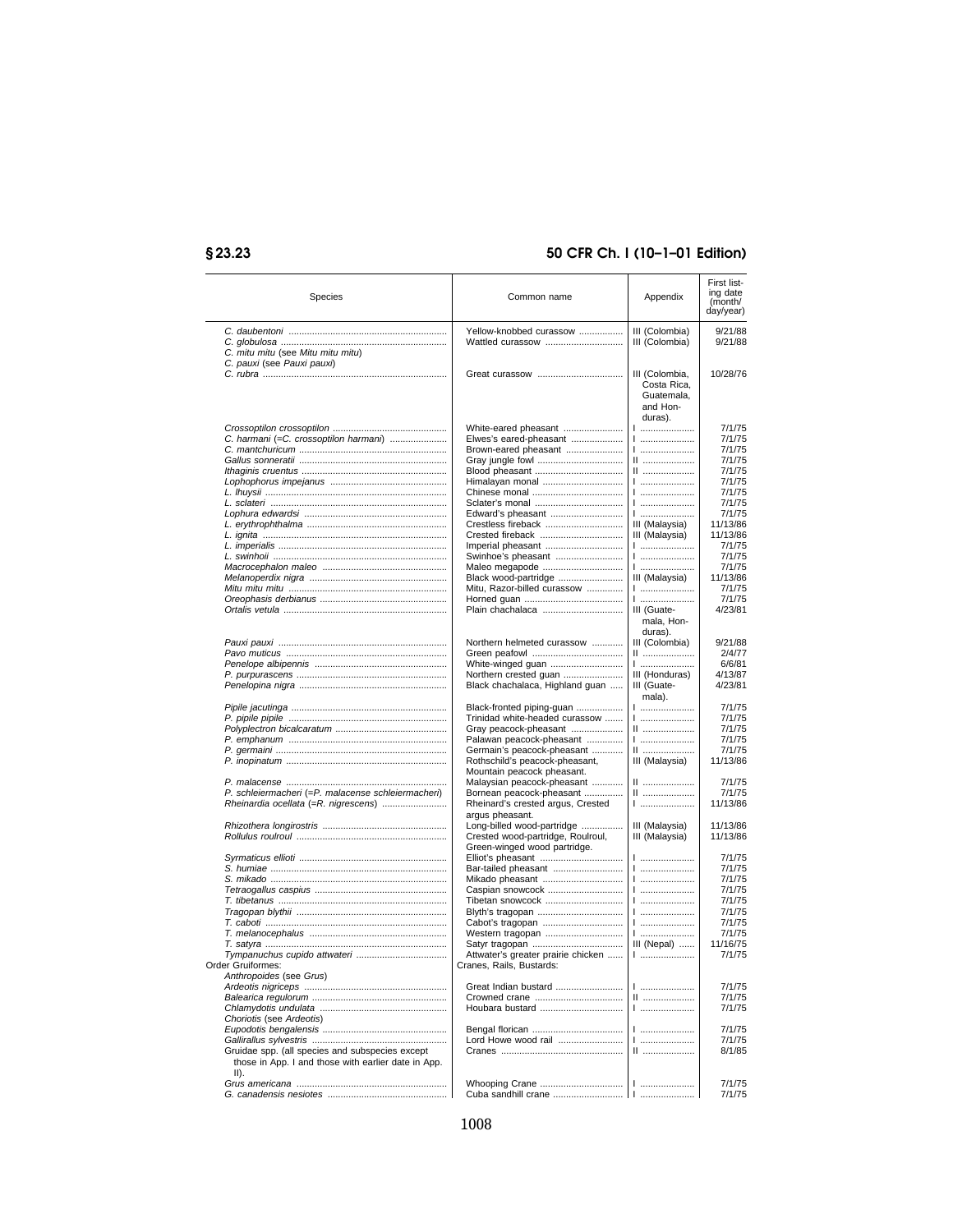| Species                                              | Common name                           | Appendix        | First list-<br>ing date<br>(month/<br>day/year) |
|------------------------------------------------------|---------------------------------------|-----------------|-------------------------------------------------|
|                                                      | Florida sandhill crane                | II              | 7/1/75                                          |
|                                                      | Mississippi sandhill crane            | 1               | 7/1/75                                          |
|                                                      | Manchurian crane                      |                 | 7/1/75                                          |
|                                                      | Siberian white crane                  | 1               | 7/1/75                                          |
|                                                      |                                       |                 | 7/1/75                                          |
|                                                      |                                       | $\ $            |                                                 |
|                                                      | Black-necked crane                    |                 | 7/1/75                                          |
|                                                      | White-naped crane                     |                 | 7/1/75                                          |
|                                                      | Demoiselle crane                      | 11              | 7/29/83                                         |
| Houbaropsis (see Eupodotis)                          |                                       |                 |                                                 |
| Otididae spp. (all species except those in App. I or |                                       | II              | 10/22/87                                        |
| with earlier date in App. II).                       |                                       |                 |                                                 |
|                                                      |                                       |                 |                                                 |
|                                                      |                                       | $\ $            | 7/1/75                                          |
|                                                      |                                       | 1               | 7/1/75                                          |
| Tricholimnas sylvestris (see Gallirallus sylvestris) |                                       |                 |                                                 |
| Order Charadriiformes:                               | Shorebirds, Gulls, Terns, Skimmers,   |                 |                                                 |
|                                                      | Auks:                                 |                 |                                                 |
|                                                      | Double-striped thick-knee, Mexican    | III (Guate-     | 4/23/81                                         |
|                                                      |                                       |                 |                                                 |
|                                                      | stone curlew.                         | mala).          |                                                 |
|                                                      |                                       | 1               | 7/1/75                                          |
|                                                      |                                       |                 | 7/1/75                                          |
|                                                      | Slender-billed curlew                 | 1               | 7/1/75                                          |
|                                                      | Nordmann's greenshank                 | $\mathsf{L}$    | 7/1/75                                          |
|                                                      |                                       |                 |                                                 |
| Order Columbiformes:                                 | Pigeons, Doves, Sand-grouse:          |                 |                                                 |
|                                                      | Nicobar pigeon                        | 1               | 6/28/79                                         |
|                                                      | Speckled pigeon                       | III (Ghana)     | 2/26/76                                         |
|                                                      | Bronze-necked pigeon, Bronze-         | III (Ghana)     | 2/26/76                                         |
|                                                      | naped pigeon.                         |                 |                                                 |
|                                                      |                                       | III (Ghana)     | 2/26/76                                         |
|                                                      |                                       |                 |                                                 |
|                                                      |                                       | III (Mauritius) | 12/4/75                                         |
|                                                      | African wood pigeon                   | III (Ghana)     | 2/26/76                                         |
|                                                      | Mindoro imperial pigeon               | 1               | 7/1/75                                          |
|                                                      | Bleeding-heart pigeon                 | II              | 7/1/75                                          |
|                                                      | Crowned pigeons                       | <u>   </u>      | 7/1/75                                          |
|                                                      |                                       |                 |                                                 |
| Nesoenas mayeri (see Columba mayeri)                 |                                       |                 |                                                 |
|                                                      | Namaqua dove, Masked dove             | III (Ghana)     | 2/26/76                                         |
|                                                      | African mourning dove, Mourning       | III (Ghana)     | 2/26/76                                         |
|                                                      | collared dove.                        |                 |                                                 |
|                                                      | African turtle dove, African collared | III (Ghana)     | 2/26/76                                         |
|                                                      | dove.                                 |                 |                                                 |
|                                                      |                                       | III (Ghana)     | 2/26/76                                         |
|                                                      |                                       |                 |                                                 |
|                                                      |                                       | III (Ghana)     | 2/26/76                                         |
|                                                      |                                       | III (Ghana)     | 2/26/76                                         |
|                                                      | Vinaceous dove                        | III (Ghana)     | 2/26/76                                         |
|                                                      | African green pigeon                  | III (Ghana)     | 2/26/76                                         |
|                                                      | Yellow-bellied green pigeon           | III (Ghana)     | 2/26/76                                         |
|                                                      | Black-billed wood dove                | III (Ghana)     | 2/26/76                                         |
|                                                      |                                       |                 |                                                 |
|                                                      | Blue-spotted wood dove                | III (Ghana)     | 2/26/76                                         |
|                                                      | Blue-headed wood dove                 | III (Ghana)     | 2/26/76                                         |
|                                                      | Tambourine dove                       | III (Ghana)     | 2/26/76                                         |
| Order Psittaciformes:                                | Parrots, Parakeets, Macaws, Lories,   |                 |                                                 |
|                                                      | Cockatoos, etc.:                      |                 |                                                 |
| All species in order except those in App. I or with  | All Parrots, Parakeets, Macaws,       |                 | 6/6/81                                          |
|                                                      |                                       |                 |                                                 |
| earlier date in App. II, and except Melopsittacus    | Lories, Cockatoos, etc. not listed    |                 |                                                 |
| undulatus, Nymphicus hollandicus, and Psittacula     | below (not including the Budgerigar,  |                 |                                                 |
| krameri. However, the latter is listed separately in | Cockatiel, and Rose-ringed parakeet). |                 |                                                 |
| App. III.                                            |                                       |                 |                                                 |
|                                                      |                                       | 1               | 6/6/81                                          |
|                                                      |                                       |                 | 6/6/81                                          |
|                                                      | Yellow-shouldered parrot              | 1               |                                                 |
|                                                      | Red-tailed parrot                     | 1               | 6/6/81                                          |
| A. dufresniana rhodocorytha (see A. rhodocorytha)    |                                       |                 |                                                 |
|                                                      | St. Vincent parrot                    | 1               | 7/1/75                                          |
|                                                      | Imperial parrot, Sisserou             |                 | 7/1/75                                          |
|                                                      |                                       | 1               | 7/1/75                                          |
|                                                      |                                       |                 | 7/1/75                                          |
|                                                      | Red-spectacted parrot                 | 1               |                                                 |
|                                                      | Red-browed parrot                     |                 | 7/1/75                                          |
|                                                      | Tucuman parrot                        | 1               | 6/6/81                                          |
|                                                      |                                       | 1               | 7/1/75                                          |
|                                                      | Vinaceous parrot                      |                 | 7/1/75                                          |
|                                                      |                                       |                 |                                                 |
|                                                      | Red-crowned (= Green-cheeked)         | 1               | 6/6/81                                          |
|                                                      | parrot.                               |                 |                                                 |
|                                                      | Puerto Rican parrot                   | 1               | 7/1/75                                          |
|                                                      |                                       |                 | 7/1/75                                          |
|                                                      |                                       |                 |                                                 |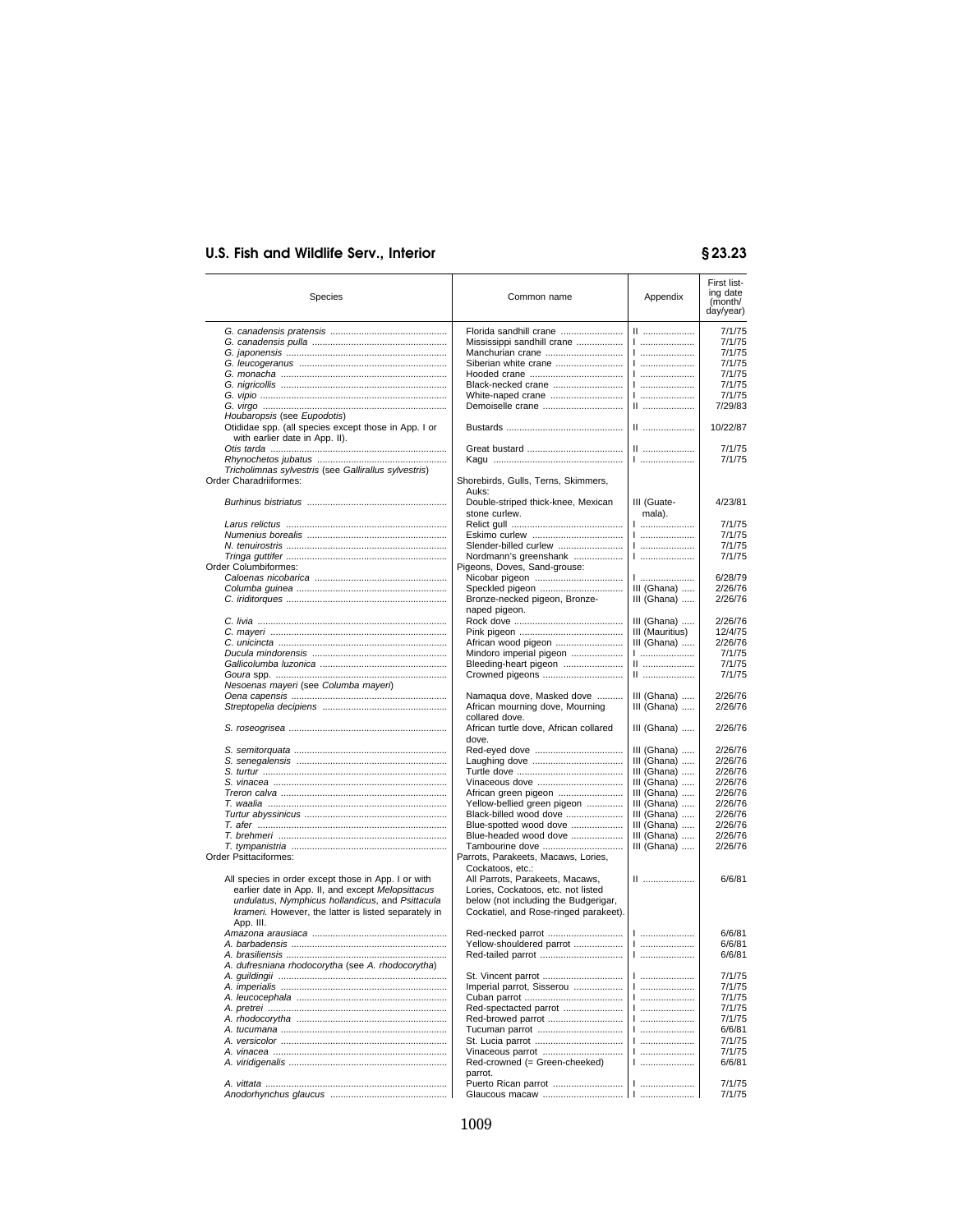| Species                                                             | Common name                                             | Appendix                   | First list-<br>ing date<br>(month/<br>day/year) |
|---------------------------------------------------------------------|---------------------------------------------------------|----------------------------|-------------------------------------------------|
|                                                                     | Hyacinth macaw                                          | 1                          | 6/6/81                                          |
|                                                                     | Lear's macaw, Indigo macaw                              | $\mathsf{L}$               | 7/1/75                                          |
|                                                                     | Buffon's macaw, Great green macaw                       | 1                          | 10/28/76                                        |
|                                                                     |                                                         |                            | 6/6/81                                          |
|                                                                     |                                                         |                            | 10/28/76                                        |
|                                                                     |                                                         |                            | 6/6/81                                          |
|                                                                     |                                                         | 1                          | 6/6/81                                          |
|                                                                     | Red-fronted macaw                                       | 1                          | 6/6/81                                          |
|                                                                     | Golden parakeet                                         | 1                          | 7/1/75                                          |
|                                                                     | Goffin's cockatoo                                       | 1                          | 6/6/81                                          |
|                                                                     | Red-vented cockatoo                                     | 1                          | 6/6/81                                          |
|                                                                     | Moluccan cockatoo                                       | $\mathsf{L}$               | 6/6/81                                          |
|                                                                     | Long-billed corella, Slender-billed<br>cockatoo.        | II                         | 2/4/77                                          |
|                                                                     | Glossy black cockatoo                                   | II                         | 2/4/77                                          |
| Coracopsis nigra (Seychelles population)                            | Seychelles vasa parrot                                  | II<br>II                   | 7/1/75<br>6/28/79                               |
|                                                                     | Burrowing parakeet                                      | 1                          | 7/1/75                                          |
|                                                                     | Forbes' parakeet, Yellow-fronted par-                   | 1                          | 7/1/75                                          |
|                                                                     | akeet.                                                  |                            |                                                 |
|                                                                     | Orange-fronted parakeet                                 | II                         | 7/1/75                                          |
|                                                                     | Norfolk parakeet                                        | 1                          | 7/1/75                                          |
| C. malherbi (see C. auriceps malherbi).                             |                                                         |                            |                                                 |
|                                                                     | New Zealand parakeet, Red-fronted<br>parakeet.          |                            | 7/1/75                                          |
|                                                                     | Antipodes green parakeet                                | II                         | 7/1/75                                          |
|                                                                     |                                                         | 1                          | 2/4/77                                          |
|                                                                     | Red and blue lory                                       | 1                          | 6/6/81                                          |
| Eunymphicus cornutus (except subspecies listed<br>below).           |                                                         |                            | 7/1/75                                          |
|                                                                     |                                                         | 1                          | 7/1/75                                          |
| Geopsittacus occidentalis (see Pezoporus<br>occidentalis)           |                                                         |                            | 7/1/75                                          |
|                                                                     | Orange-bellied parakeet                                 |                            | 7/1/75                                          |
|                                                                     | Scarlet-chested parakeet                                | II                         | 7/1/75                                          |
|                                                                     | Blue-bonnet parrot                                      | <u>   </u>                 | 2/4/77                                          |
| Opopsitta (see Cyclopsitta)                                         | Yellow-eared parrot                                     | 1                          | 6/6/81                                          |
|                                                                     | Night parrot, Australian night parrot                   | I pe                       | 7/1/75                                          |
|                                                                     |                                                         | 1                          | 2/4/77                                          |
|                                                                     | Red-capped parrot, Pileated parrot                      | 1                          | 7/1/75                                          |
|                                                                     |                                                         | II                         | 7/1/75                                          |
|                                                                     |                                                         | II                         | 2/4/77                                          |
|                                                                     | Great black cockatoo, Palm cockatoo                     | 1<br>II                    | 7/1/75<br>7/1/75                                |
|                                                                     | Masked shining parrot, Yellow-<br>breasted musk parrot. |                            |                                                 |
|                                                                     | Golden-shouldered parakeet                              | 1                          | 7/1/75                                          |
|                                                                     |                                                         | 1                          | 7/1/75                                          |
|                                                                     | Paradise parakeet                                       | I pe                       | 7/1/75                                          |
| P. haematogaster narethae (see Northiella)                          |                                                         |                            |                                                 |
|                                                                     | Rose-ringed parakeet                                    | 1                          | 7/1/75                                          |
|                                                                     | Ring-neck parakeet                                      | III (Ghana)                | 2/26/76                                         |
|                                                                     |                                                         | II                         | 7/1/75                                          |
|                                                                     | Blue-throated parakeet, Ochre-<br>marked parakeet.      | 1                          | 7/1/75                                          |
|                                                                     |                                                         | 1                          | 7/1/75                                          |
|                                                                     | Maroon-fronted parrot                                   | 1                          | 6/6/81                                          |
|                                                                     | Kakapo, Owl parrot                                      | 1                          | 7/1/75                                          |
|                                                                     | Blue-naped parrot                                       |                            | 2/4/77                                          |
|                                                                     | Ultramarine lorikeet                                    | 1                          | 6/6/81                                          |
| Order Cuculiformes:                                                 | Cuckoos, Plantain-eaters, Turacos:                      |                            |                                                 |
|                                                                     | Great blue turaco<br>Gray plantain eater                | III (Ghana)<br>III (Ghana) | 2/4/77<br>2/4/77                                |
| Musophaga (=Tauraco, =Gallirex) porphyreolopha                      | Violet-crested turaco                                   | II                         | 7/1/75                                          |
|                                                                     |                                                         | III (Ghana)                | 2/4/77                                          |
| Tauraco spp. (except those with earlier date in App.<br>II or III). | Turacos, Louries                                        | II                         | 2/16/95                                         |
|                                                                     |                                                         | 11                         | 2/4/77                                          |
|                                                                     |                                                         |                            | 2/4/77                                          |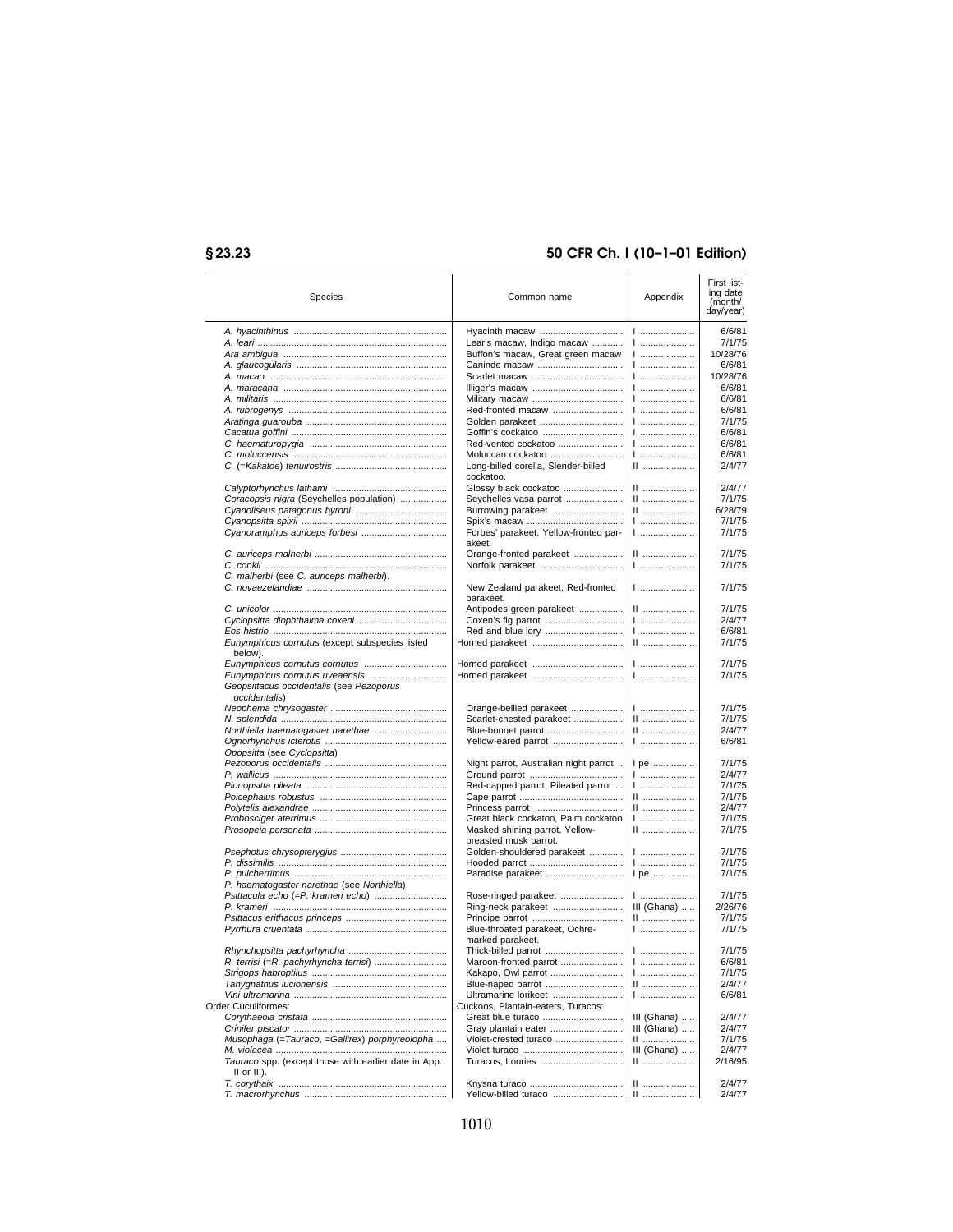| Species                                                                | Common name                                    | Appendix              | First list-<br>ing date<br>(month/<br>day/year) |
|------------------------------------------------------------------------|------------------------------------------------|-----------------------|-------------------------------------------------|
| Order Strigiformes:                                                    | Owls:                                          |                       |                                                 |
| All species except those in App. I or with earlier date<br>in App. II. | All Owls not listed below                      | 11                    | 6/28/79                                         |
|                                                                        | Forest little owl, Forest spotted owlet        | 1                     | 6/28/79                                         |
|                                                                        |                                                | II                    | 2/4/77                                          |
|                                                                        |                                                |                       | 2/4/77                                          |
|                                                                        | Eurasian eagle owl                             | $\ $                  | 2/4/77                                          |
|                                                                        | Giant scops owl                                | 1                     | 7/1/75                                          |
|                                                                        | Great hawk-owl                                 | 1                     | 2/4/77                                          |
|                                                                        | Great hawk-owl, Moluccan hawk-owl              | 1                     | 2/4/77                                          |
|                                                                        |                                                | II                    | 2/4/77                                          |
| Otus gurneyi (see Mimizuku gurneyi)                                    |                                                |                       |                                                 |
|                                                                        | Virgin Island screech owl                      | II<br>$  $            | 7/1/75<br>2/26/76                               |
|                                                                        |                                                | II                    | 2/4/77                                          |
|                                                                        |                                                |                       | 11/16/75                                        |
| Tytonidae (all species native to Ghana)                                |                                                |                       | 2/26/76                                         |
|                                                                        | Madagascar red owl                             | 1                     | 2/4/77                                          |
| Order Apodiformes:                                                     | Swifts, Hummingbirds:                          |                       |                                                 |
| Glaucis (see Ramphodon)                                                |                                                |                       |                                                 |
|                                                                        | Hook-billed hermit                             | 1                     | 7/1/75                                          |
|                                                                        |                                                |                       | 10/22/87                                        |
| Order Trogoniformes:                                                   | Trogons:                                       |                       |                                                 |
|                                                                        | Resplendent quetzal                            | 1                     | 7/1/75                                          |
| Order Coraciiformes:                                                   | Hornbills, Kingfishers, Rollers, Bee-eat-      |                       |                                                 |
|                                                                        | ers, Motmots:                                  |                       |                                                 |
| Aceros spp. (all species except those in App. I or                     |                                                | II                    | 6/11/92                                         |
| with earlier date in App. II).                                         |                                                |                       |                                                 |
|                                                                        | Narcondam hornbill                             | $\ $                  | 7/1/75                                          |
|                                                                        | Rufous-necked hornbill                         |                       | 6/11/92                                         |
|                                                                        | Plain-pouched hornbill                         | 1                     | 6/11/92                                         |
|                                                                        |                                                | 11                    | 6/11/92                                         |
|                                                                        | Hornbills, Pied hornbills                      | II                    | 6/11/92                                         |
| Buceros spp. (all species and subspecies except                        |                                                | 11                    | 6/11/92                                         |
| those in App. I or with earlier date in App. II).                      |                                                | 1                     | 7/1/75                                          |
|                                                                        | Luzon-Marinduque rufous hornbill               | II                    | 7/1/75                                          |
| B. rhinoceros (except subspecies with earlier date)                    | Rhinoceros hornbill                            | II                    | 1/18/90                                         |
|                                                                        | Malay rhinoceros hornbill                      | 11                    | 7/1/75                                          |
|                                                                        | Helmeted hornbill                              |                       | 7/1/75                                          |
|                                                                        |                                                | 11                    | 6/11/92                                         |
| Order Piciformes:                                                      | Woodpeckers, Toucans, Jacamars,                |                       |                                                 |
|                                                                        | Barbets:                                       |                       |                                                 |
|                                                                        | Saffron toucanet                               | III (Argentina)       | 6/11/92                                         |
|                                                                        | Imperial woodpecker                            | 1                     | 7/1/75                                          |
|                                                                        | Tristam's white-bellied woodpecker             | 1                     | 7/1/75                                          |
|                                                                        | Black-necked aracari<br>Chestnut-eared aracari | II<br>III (Argentina) | 6/11/92<br>6/11/92                              |
|                                                                        |                                                | 11                    | 6/11/92                                         |
|                                                                        | Red-breasted toucan                            | III (Argentina)       | 6/11/92                                         |
|                                                                        | Keel-billed toucan                             | <u>   </u>            | 4/23/81                                         |
|                                                                        |                                                | 11                    | 6/11/92                                         |
|                                                                        |                                                | 11                    | 6/11/92                                         |
|                                                                        | Channel-billed toucan                          | II                    | 6/11/92                                         |
|                                                                        | Spot-billed toucanet                           | III (Argentina)       | 6/11/92                                         |
|                                                                        | Toucan barbet                                  | III (Colombia)        | 5/28/89                                         |
| Order Passeriformes:                                                   | Perching birds, Songbirds:                     |                       |                                                 |
|                                                                        | Saffron-cowled blackbird                       | 1                     | 7/14/76                                         |
|                                                                        |                                                | III (Ghana)           | 2/26/76                                         |
|                                                                        | Green avadavat                                 | 11                    | 9/18/97                                         |
|                                                                        |                                                | III (Ghana)           | 2/26/76                                         |
|                                                                        | Grosbeak weaver                                | III (Ghana)           | 2/26/76                                         |
|                                                                        | Red-headed malimbe                             | III (Ghana)           | 2/26/76                                         |
|                                                                        | Parasitic weaver                               | III (Ghana)           | 2/26/76                                         |
|                                                                        |                                                | 1                     | 7/1/75                                          |
|                                                                        | Rodriquez Island warbler                       | III (Mauritius)       | 12/4/75                                         |
|                                                                        |                                                | III (Ghana)           | 2/26/76                                         |
|                                                                        |                                                | 1                     | 7/1/75                                          |
|                                                                        | Yellow-faced siskin<br>Amazonian umbrellabird  | 11<br>III (Colombia)  | 7/1/75<br>9/21/88                               |
|                                                                        | Long-wattled umbrellabird                      | III (Colombia)        | 9/21/88                                         |
|                                                                        |                                                | 1                     | 7/1/75                                          |
|                                                                        |                                                |                       |                                                 |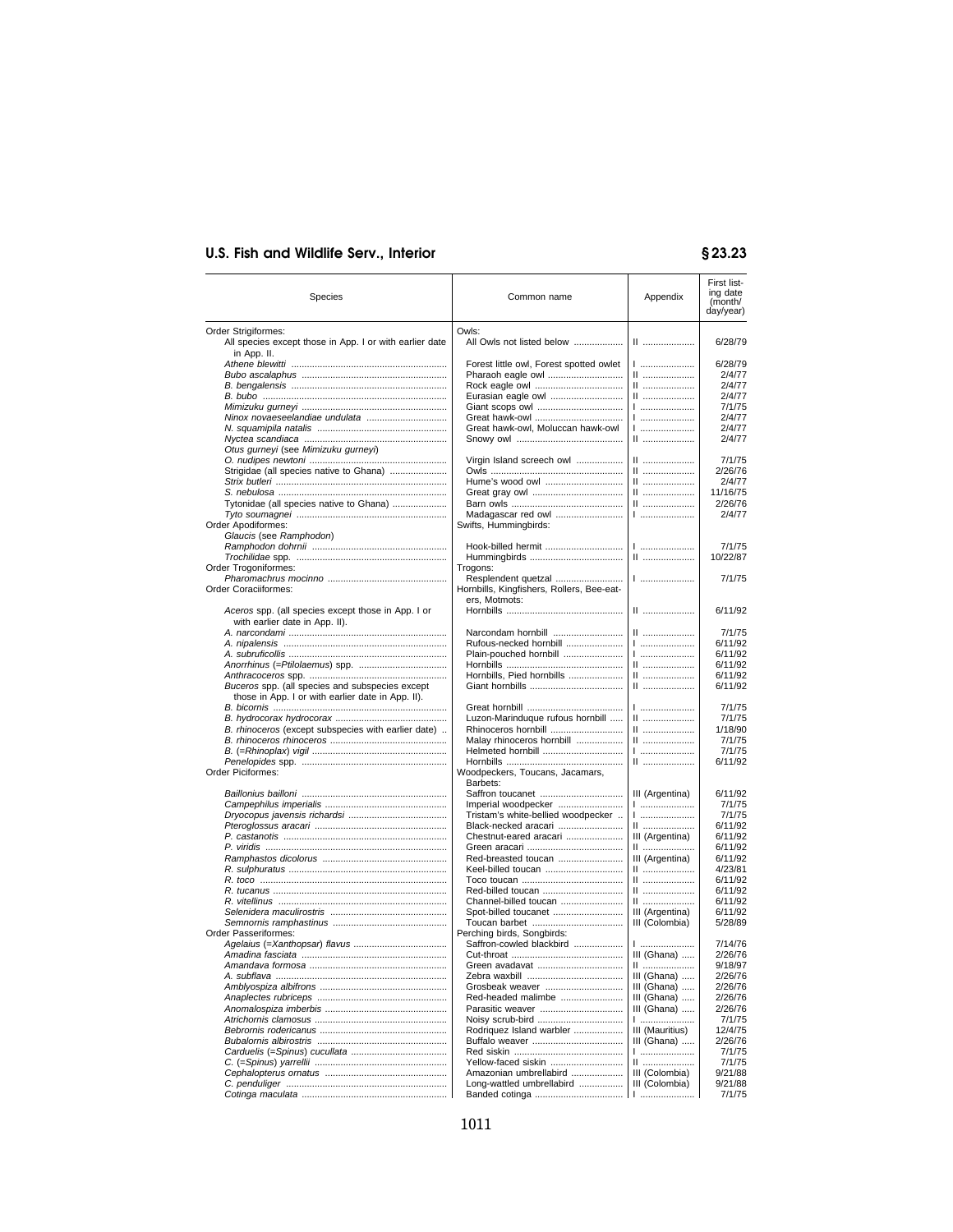| Species                                                                                                                    | Common name                                                 | Appendix                   | First list-<br>ing date<br>(month/<br>day/year) |
|----------------------------------------------------------------------------------------------------------------------------|-------------------------------------------------------------|----------------------------|-------------------------------------------------|
|                                                                                                                            | Rueck's blue flycatcher, Niltava                            | II                         | 7/1/75                                          |
|                                                                                                                            | Western rufous bristlebird                                  | I pe                       | 7/1/75                                          |
| D. longirostris (=D. brachypterus longirostris)                                                                            | Western bristlebird                                         | 1                          | 7/1/75                                          |
|                                                                                                                            | Common waxbill                                              | III (Ghana)                | 2/26/76                                         |
|                                                                                                                            | Lavender waxbill, Lavender fire-finch                       | III (Ghana)                | 2/26/76                                         |
|                                                                                                                            | Orange-cheeked waxbill                                      | III (Ghana)                | 2/26/76                                         |
|                                                                                                                            | Black-rumped waxbill                                        | III (Ghana)                | 2/26/76                                         |
|                                                                                                                            | Yellow-crowned bishop                                       | III (Ghana)                | 2/26/76                                         |
|                                                                                                                            | Red-collared whydah                                         | III (Ghana)                | 2/26/76                                         |
|                                                                                                                            | Red bishop, Orange bishop                                   | III (Ghana)                | 2/26/76                                         |
|                                                                                                                            | Black-winged red bishop                                     | III (Ghana)                | 2/26/76                                         |
|                                                                                                                            | Yellow-mantled whydah                                       | III (Ghana)                | 2/26/76                                         |
| E. orix (see E. franciscanus)                                                                                              |                                                             | II                         | 7/19/00                                         |
|                                                                                                                            |                                                             | II                         | 6/11/92                                         |
|                                                                                                                            | Yellow cardinal                                             | II                         | 7/14/76                                         |
| Lagonosticta larvata (see L. vinacea)                                                                                      |                                                             |                            |                                                 |
|                                                                                                                            | Black-bellied waxbill                                       | III (Ghana)                | 2/26/76                                         |
|                                                                                                                            |                                                             | III (Ghana)                | 2/26/76                                         |
|                                                                                                                            | Bar-breasted waxbill                                        | III (Ghana)                | 2/26/76                                         |
|                                                                                                                            | Red-billed fire finch, Red-billed                           | III (Ghana)                | 2/26/76                                         |
|                                                                                                                            | waxbill.                                                    |                            |                                                 |
|                                                                                                                            | Vinaceous waxbill                                           | III (Ghana)                | 2/26/76                                         |
|                                                                                                                            | Silver-eared mesia                                          | II                         | 9/18/97                                         |
|                                                                                                                            |                                                             | II                         | 9/18/97                                         |
|                                                                                                                            | Rothschild's starling, Myna                                 |                            | 7/1/75                                          |
| Lichenostomus melanops cassidix                                                                                            | Helmeted honeyeater                                         | 1                          | 7/1/75                                          |
|                                                                                                                            | Omei Shan liocichla                                         | II                         | 9/18/97                                         |
|                                                                                                                            | Black-and white mannikin                                    | III (Ghana)                | 2/26/76                                         |
|                                                                                                                            | White-throated munia. African                               | III (Ghana)                | 2/26/76                                         |
|                                                                                                                            | silverbill.                                                 |                            |                                                 |
|                                                                                                                            |                                                             | III (Ghana)                | 2/26/76                                         |
|                                                                                                                            | Magpie mannikin, Pied mannikin                              | III (Ghana)                | 2/26/76                                         |
| L. malabarica (see L. cantans)                                                                                             |                                                             |                            |                                                 |
|                                                                                                                            | Cassin's malimbe                                            | III (Ghana)                | 2/26/76                                         |
|                                                                                                                            | Crested malimbe                                             | III (Ghana)                | 2/26/76                                         |
|                                                                                                                            |                                                             | III (Ghana)                | 2/26/76                                         |
| M. rubriceps (see Anaplectes rubriceps)                                                                                    |                                                             |                            |                                                 |
|                                                                                                                            | Red-headed weaver                                           | III (Ghana)                | 2/26/76                                         |
|                                                                                                                            | Red-vented malimbe                                          | III (Ghana)                | 2/26/76                                         |
|                                                                                                                            | Green-backed twin-spot                                      | III (Ghana)                | 2/26/76                                         |
| Meliphaga cassidix (see Lichenostomus melanops<br>cassidix)                                                                |                                                             |                            |                                                 |
|                                                                                                                            | Gray-headed olive-back                                      | III (Ghana)                | 2/26/76                                         |
|                                                                                                                            | Chestnut-breasted negro-finch                               | III (Ghana)                | 2/26/76                                         |
|                                                                                                                            | Gray-headed negro-finch                                     | III (Ghana)                | 2/26/76                                         |
|                                                                                                                            | White-breasted negro-finch                                  | III (Ghana)                | 2/26/76                                         |
|                                                                                                                            | Pale-fronted negro-finch                                    | III (Ghana)                | 2/26/76                                         |
| Niltava (=Muscicapa) (see Cyornis)                                                                                         |                                                             |                            |                                                 |
|                                                                                                                            | Common quail-finch                                          | III (Ghana)                | 2/26/76                                         |
|                                                                                                                            |                                                             |                            |                                                 |
|                                                                                                                            |                                                             | III (Ghana)                | 2/26/76                                         |
|                                                                                                                            | Compact weaver                                              | II                         | 9/18/97                                         |
|                                                                                                                            |                                                             |                            |                                                 |
|                                                                                                                            | Birds of paradise<br>Jameson's antpecker, Flowerpecker      | III (Ghana)                |                                                 |
|                                                                                                                            | weaver-finch.                                               |                            | 7/1/75<br>2/26/76                               |
|                                                                                                                            | Yellow-billed cardinal                                      | II                         | 10/22/87                                        |
|                                                                                                                            | Red-crested cardinal                                        | II                         | 10/22/87                                        |
|                                                                                                                            | Gray-headed sparrow                                         | III (Ghana)                |                                                 |
|                                                                                                                            |                                                             | III (Ghana)                | 2/26/76<br>2/26/76                              |
|                                                                                                                            |                                                             | III (Ghana)                | 2/26/76                                         |
|                                                                                                                            | Bare-headed rockfowl, White-necked<br>rockfowl.             | 1                          | 7/1/75                                          |
|                                                                                                                            | Gray-necked rockfowl, Red-headed<br>rockfowl.               | 1                          |                                                 |
|                                                                                                                            |                                                             |                            | 7/1/75                                          |
|                                                                                                                            | Blue-tailed pitta, Banded pitta                             | II                         | 12/7/87                                         |
|                                                                                                                            |                                                             |                            | 12/7/87                                         |
| Paradiseidae spp. (all species in family)<br>Parmoptila rubrifrons (=woodhousei)<br>Pitta brachyura nympha (see P. nympha) |                                                             |                            | 7/1/75                                          |
|                                                                                                                            | Fairy pitta, Blue-winged pitta                              | II                         | 7/1/75                                          |
|                                                                                                                            | Chestnut-crowned sparrow-weaver<br>White-naped black weaver | III (Ghana)<br>III (Ghana) | 2/26/76<br>2/26/76                              |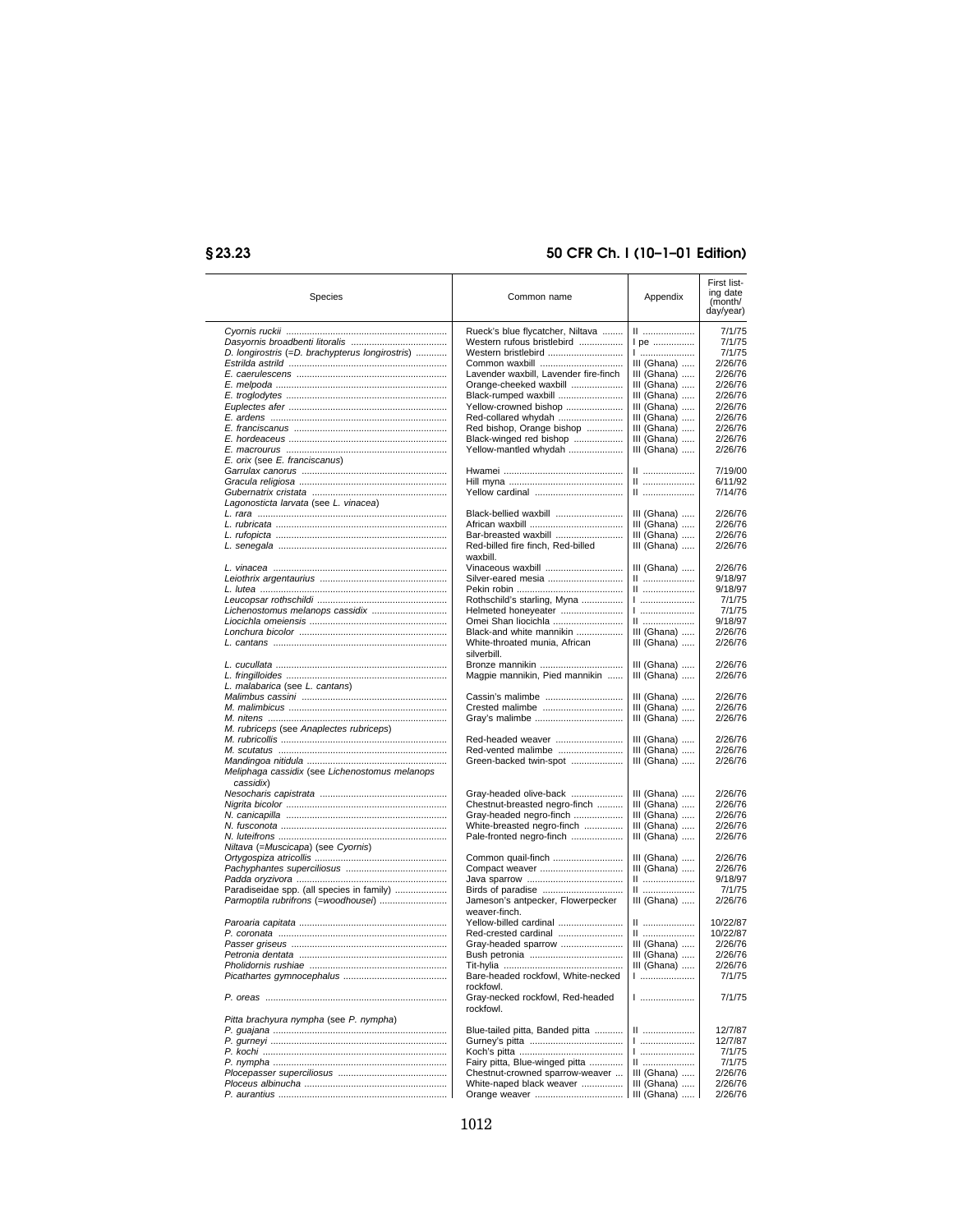| Species                                            | Common name                                     | Appendix        | First list-<br>ing date<br>(month/<br>day/year) |
|----------------------------------------------------|-------------------------------------------------|-----------------|-------------------------------------------------|
|                                                    | Black-headed weaver                             | III (Ghana)     | 2/26/76                                         |
|                                                    | Heuglin's masked weaver                         | III (Ghana)     | 2/26/76                                         |
|                                                    |                                                 | III (Ghana)     | 2/26/76                                         |
|                                                    | Yellow-backed weaver                            | III (Ghana)     | 2/26/76                                         |
|                                                    |                                                 | III (Ghana)     | 2/26/76                                         |
|                                                    | Black-necked weaver                             | III (Ghana)     | 2/26/76                                         |
|                                                    | Slender-billed weaver                           | III (Ghana)     | 2/26/76                                         |
|                                                    | Golden-backed weaver                            | III (Ghana)     | 2/26/76                                         |
| P. superciliosus (see Pachyphantes superciliosus)  |                                                 |                 |                                                 |
|                                                    | Yellow-mantled weaver                           | III (Ghana)     | 2/26/76                                         |
|                                                    | Vitelline masked weaver                         | III (Ghana)     | 2/26/76                                         |
|                                                    | Black-throated finch, Parson finch              | II              | 10/17/80                                        |
|                                                    | White-eyed river martin                         | 1               | 7/1/75                                          |
|                                                    | Straw-headed bulbul                             |                 | 9/18/97                                         |
|                                                    | Black-bellied seedcracker                       | III (Ghana)     | 2/26/76                                         |
|                                                    | Yellow-winged pytilia                           | III (Ghana)     | 2/26/76                                         |
|                                                    | Red-winged pytilia                              | III (Ghana)     | 2/26/76                                         |
|                                                    | Red-headed quelea                               | III (Ghana)     | 2/26/76                                         |
|                                                    | Cocks-of-the-rock                               | II              | 7/1/75                                          |
|                                                    | West African seedeater                          | III (Ghana)     | 2/26/76                                         |
|                                                    | White-rumped seedeater                          | III (Ghana)     | 2/26/76                                         |
|                                                    | Yellow-fronted canary                           | III (Ghana)     | 2/26/76                                         |
|                                                    |                                                 | III (Ghana)     | 2/26/76                                         |
|                                                    | Speckled-fronted weaver                         | III (Ghana)     | 2/26/76                                         |
|                                                    | Seven-colored tanager                           | II              | 9/18/97                                         |
| Tchitrea (see Terpsiphone)                         |                                                 |                 |                                                 |
|                                                    | Coq de Boise, Mascarene paradise<br>flycatcher. | III (Mauritius) | 12/4/75                                         |
|                                                    | Red-cheeked cordon-bleu                         | III (Ghana)     | 2/26/76                                         |
|                                                    |                                                 | III (Ghana)     | 2/26/76                                         |
|                                                    | Uelle paradise whydah                           | III (Ghana)     | 2/26/76                                         |
|                                                    |                                                 | III (Ghana)     | 2/26/76                                         |
|                                                    | Pin-tailed whydah                               | III (Ghana)     | 2/26/76                                         |
|                                                    | Northern paradise whydah                        | III (Ghana)     | 2/26/76                                         |
|                                                    | Jambandu indigobird                             | III (Ghana)     | 2/26/76                                         |
|                                                    | Togo paradise whydah                            | III (Ghana)     | 2/26/76                                         |
|                                                    | Wilson's indigobird                             | III (Ghana)     | 2/26/76                                         |
| Xanthopsar (see Agelaius)                          |                                                 |                 |                                                 |
|                                                    | White-winged cotinga                            | 1               | 7/1/75                                          |
|                                                    | White-chested white-eye, Norfolk Is-            | 1               | 7/1/75                                          |
|                                                    | land white-eye.                                 |                 |                                                 |
| <b>CLASS REPTILIA:</b>                             | REPTILES:                                       |                 |                                                 |
| Order Testudinata:                                 | Turtles, Tortoises:                             |                 |                                                 |
|                                                    | Cuatro Cienegas softshell turtle                |                 | 7/1/75                                          |
|                                                    | Indian soft-shell turtle                        |                 | 7/1/75                                          |
|                                                    | Peacock soft-shell turtle                       | 1               | 7/1/75                                          |
|                                                    | Black soft-shell turtle                         |                 | 7/1/75                                          |
|                                                    | River terrapin, Tuntong                         | 1               | 7/1/75                                          |
|                                                    | Painted terrapin                                | II              | 9/18/97                                         |
| Cheloniidae spp. (all species in family)           |                                                 | $\mathsf{L}$    | 7/1/75                                          |
|                                                    | Bow-sprit tortoises                             | II              | 7/1/75                                          |
|                                                    |                                                 | II              | 6/11/92                                         |
|                                                    |                                                 | 1               | 7/1/75                                          |
|                                                    | Asian box turtles                               | II              | 7/19/00                                         |
|                                                    | Central American river turtle                   |                 | 6/6/81                                          |
|                                                    | Leatherback sea turtle                          |                 | 7/1/75                                          |
|                                                    | Madagascar turtle                               | $\mathbf{II}$   | 7/1/75                                          |
| Geochelone spp. (except species listed below)      |                                                 | II              | 7/1/75                                          |
| Geochelone sulcata [zero quota for wild specimens] | African spurred tortoise                        | II              | 7/1/75                                          |
| G. (=Testudo) nigra (=elephantopus)                | Galapagos tortoise                              |                 | 7/1/75                                          |
|                                                    | Madagascar radiated tortoise                    | 1               | 7/1/75                                          |
|                                                    | Angulated tortoise                              | 1               | 7/1/75                                          |
| Geoclemys (=Damonia) hamiltonii                    | Spotted pond turtle                             | 1               | 7/1/75                                          |
| Gopherus spp. (except species listed below)        | Gopher tortoises                                | II              | 7/1/75                                          |
|                                                    |                                                 |                 | 7/1/75                                          |
|                                                    | African parrot-beaked tortoises                 | II              | 7/1/75                                          |
|                                                    | Indian sawback turtle                           | 1               | 7/1/75                                          |
|                                                    | Hinged-back tortoise                            |                 | 7/1/75                                          |
| Lissemys punctata (all subspecies except punctata) | Indian flap-shell tortoise                      | II              | 2/16/95                                         |
|                                                    | Indian flap-shell tortoise                      | II              | 7/1/75                                          |
|                                                    | Pancake tortoises                               | 11              | 7/1/75                                          |
| Melanochelys (=Geoemyda) tricarinata               |                                                 |                 | 7/1/75                                          |
|                                                    |                                                 |                 |                                                 |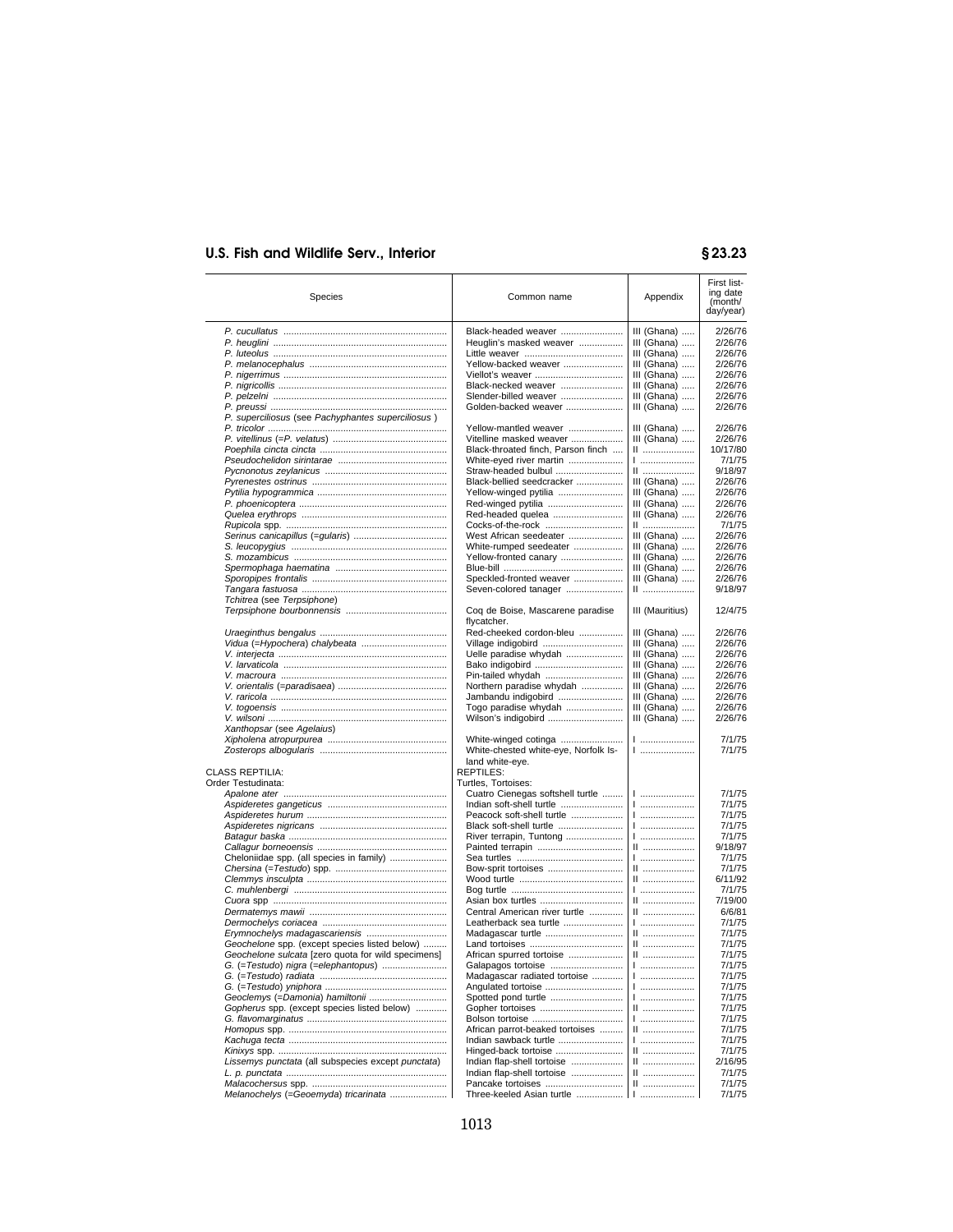| Species                                                                                                | Common name                        | Appendix    | First list-<br>ing date<br>(month/<br>day/year) |
|--------------------------------------------------------------------------------------------------------|------------------------------------|-------------|-------------------------------------------------|
|                                                                                                        | Burmese peacock turtle             |             | 7/1/75                                          |
|                                                                                                        | Helmeted terrapin                  | III (Ghana) | 2/26/76                                         |
|                                                                                                        | Big-headed Amazon River turtle     | II          | 7/1/75                                          |
|                                                                                                        | Adanson's hinged terrapin          | III (Ghana) | 2/26/76                                         |
|                                                                                                        | Brown hinged terrapin, Swamp       | III (Ghana) | 2/26/76                                         |
|                                                                                                        | hinged terrapin.                   |             |                                                 |
|                                                                                                        | Gabon hinged terrapin              | III (Ghana) | 2/26/76                                         |
|                                                                                                        | Black hinged terrapin              | III (Ghana) | 2/26/76                                         |
|                                                                                                        | South American turtles             | II          | 7/1/75                                          |
| Psammobates (=Testudo) geometricus                                                                     |                                    |             | 2/4/77                                          |
|                                                                                                        | Short-necked swamp turtle          |             | 7/1/75                                          |
|                                                                                                        | Madagascar spider tortoises        | <u>   </u>  | 7/1/75                                          |
| Terrapene spp. (all species except those in App. I)                                                    |                                    | II          | 2/16/95                                         |
|                                                                                                        | Aquatic box turtle                 | 1           | 7/1/75                                          |
| Testudinidae spp. (all species except those in App. I<br>or with earlier date in App. II).             |                                    | II          | 2/4/77                                          |
| Testudo spp. (all species except those in App. I)                                                      |                                    |             | 7/1/75                                          |
|                                                                                                        |                                    | 1           | 2/4/77                                          |
| Trionyx ater (see Apalone ater)                                                                        |                                    |             |                                                 |
| T. gangeticus (see Aspideretes gangeticus)                                                             |                                    |             |                                                 |
|                                                                                                        |                                    |             |                                                 |
| T. hurum (see Aspideretes hurum)                                                                       |                                    |             |                                                 |
| T. nigricans (see Aspideretes nigricans)                                                               |                                    |             |                                                 |
|                                                                                                        | Three-clawed turtle                | III (Ghana) | 2/26/76                                         |
| Order Crocodylia:                                                                                      | Crocodiles, Alligators, Caimans,   |             |                                                 |
|                                                                                                        | Gavials:                           |             |                                                 |
| Alligatoridae spp. (all species in family except those                                                 | All Alligators, Caimans not listed | $\ $        | 2/4/77                                          |
| in App. I or with earlier date in App. II).                                                            | below.                             |             |                                                 |
|                                                                                                        | American alligator                 | $  $        | 7/1/75                                          |
|                                                                                                        |                                    | 1           | 7/1/75                                          |
|                                                                                                        | Apaporis River caiman              |             | 7/1/75                                          |
|                                                                                                        | Common caiman, Spectacled caiman   |             | 7/1/75                                          |
| C. crocodilus fuscus (including C. crocodilus                                                          |                                    | II          | 7/1/75                                          |
| chiapasius).                                                                                           |                                    |             |                                                 |
|                                                                                                        |                                    |             | 7/1/75                                          |
| C. latirostris (except population of Argentina)                                                        | Broad-snouted caiman               | 1           | 7/1/75                                          |
| C. latirostris (population of Argentina, subject to<br>ranching provisions).                           | Broad-snouted caiman               | II          | 7/1/75                                          |
| Crocodylidae spp. (all species in family except those                                                  | All Crocodiles not listed below    | II          | 2/4/77                                          |
| in App. I or with earlier date in App. II).                                                            |                                    |             |                                                 |
|                                                                                                        | American crocodile                 |             | 7/1/75                                          |
|                                                                                                        | African slender-snouted crocodile  | 1           | 7/1/75                                          |
|                                                                                                        | Orinoco crocodile                  |             | 7/1/75                                          |
|                                                                                                        | Johnson's crocodile                | II          | 7/1/75                                          |
|                                                                                                        | Morelet's crocodile                | 1           | 7/1/75                                          |
|                                                                                                        |                                    |             | 7/1/75                                          |
| C. niloticus (except those populations in App. II)                                                     |                                    |             |                                                 |
| C. niloticus (populations of Botswana, Kenya, Ma-<br>lawi, South Africa, Zambia, and Zimbabwe, subject |                                    | II          | 7/1/75                                          |
| to ranching provisions).                                                                               |                                    |             |                                                 |
| C. niloticus (population of Ethiopia, Madagascar, Mo-                                                  |                                    | II          | 7/1/75                                          |
| zambique, Tanzania, and Uganda, subject to an-                                                         |                                    |             |                                                 |
| nual export quota).                                                                                    |                                    |             |                                                 |
| C. novaeguineae (except subspecies listed below)                                                       | New Guinea crocodile, Freshwater   | II          | 7/1/75                                          |
|                                                                                                        | crocodile.                         |             |                                                 |
|                                                                                                        | Philippine crocodile               |             | 7/1/75                                          |
|                                                                                                        | Mugger crocodile                   |             | 7/1/75                                          |
| C. porosus (except populations of Australia, Papua                                                     | Saltwater crocodile                |             | 7/1/75                                          |
| New Guinea, and Indonesia).                                                                            |                                    |             |                                                 |
| C. porosus (Australia and Papua New Guinea popu-                                                       | Saltwater crocodile                | II          | 7/1/75                                          |
| lations).                                                                                              |                                    |             |                                                 |
| C. porosus (Indonesian population subject to ranch-                                                    | Saltwater crocodile                | 11          | 7/1/75                                          |
| ing provisions).                                                                                       |                                    |             |                                                 |
|                                                                                                        | Cuban crocodile                    | 1           | 7/1/75                                          |
|                                                                                                        |                                    |             | 7/1/75                                          |
|                                                                                                        |                                    |             | 7/1/75                                          |
| Melanosuchus niger (except for population of Ecua-                                                     |                                    | 1           | 7/1/75                                          |
| dor).                                                                                                  |                                    |             |                                                 |
| M. niger (population of Ecuador, subject to a zero                                                     |                                    |             | 7/1/75                                          |
| annual export quota until a different quota has                                                        |                                    |             |                                                 |
| been approved by the Secretariat).                                                                     |                                    |             |                                                 |
| Osteolaemus tetraspis (except subspecies listed                                                        |                                    |             | 2/4/77                                          |
| below).                                                                                                |                                    |             |                                                 |
|                                                                                                        |                                    |             | 7/1/75                                          |
|                                                                                                        |                                    |             |                                                 |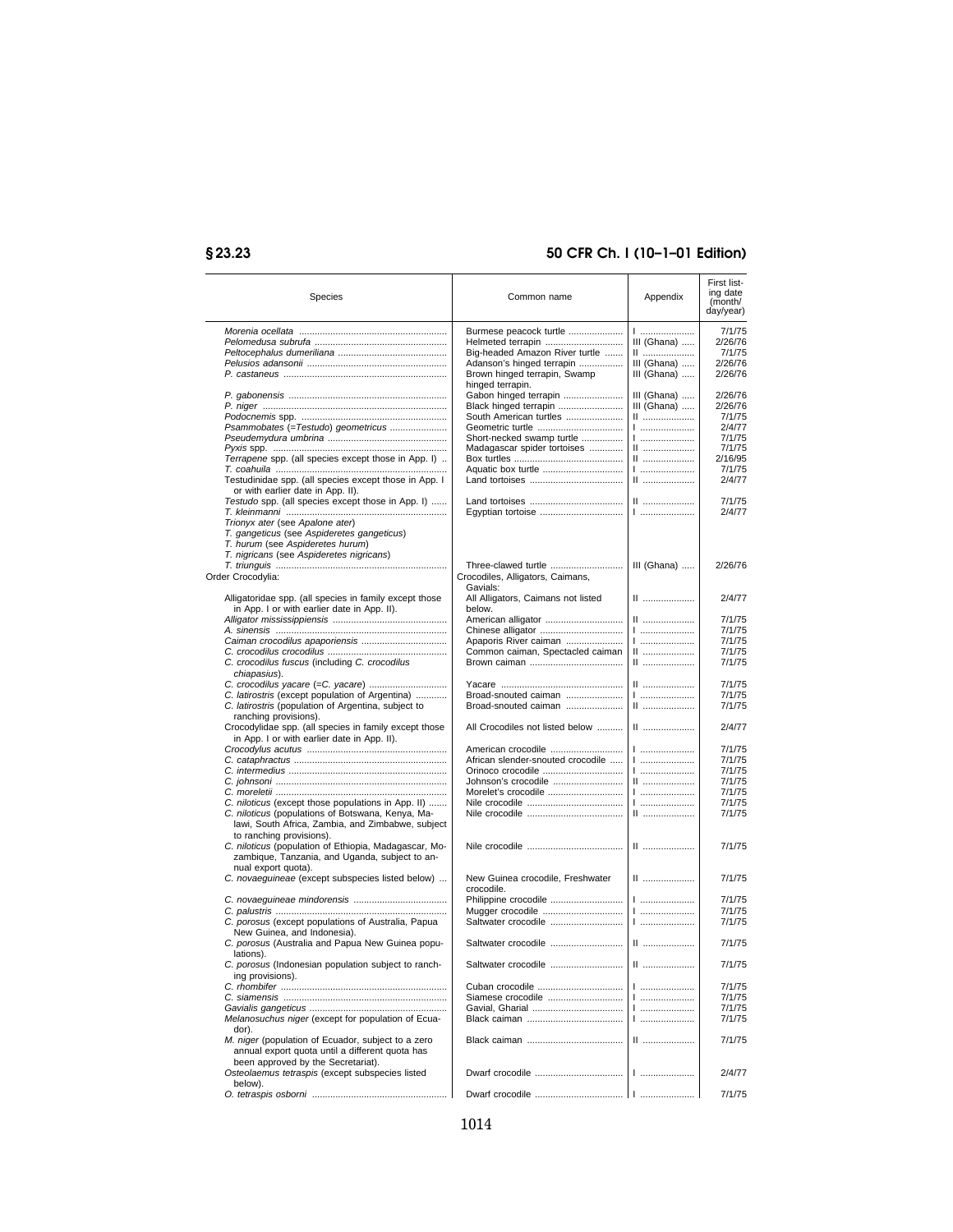| Species                                              | Common name                      | Appendix       | First list-<br>ing date<br>(month/<br>day/year) |
|------------------------------------------------------|----------------------------------|----------------|-------------------------------------------------|
|                                                      |                                  | 1              | 7/1/75                                          |
|                                                      | Smooth-fronted caiman            | II             | 7/1/75                                          |
|                                                      | Tomistoma, False gavial          |                | 7/1/75                                          |
| Order Rhynchocephalia:                               | Tuatara:                         |                |                                                 |
|                                                      |                                  |                | 7/1/75                                          |
| Order Sauria:                                        | Lizards:                         |                |                                                 |
|                                                      | Galapagos marine iguana          | II             | 7/1/75                                          |
|                                                      |                                  | $\mathsf{L}$   | 6/6/81                                          |
|                                                      |                                  | $\ $           | 2/4/77                                          |
|                                                      |                                  | II             | 2/4/77                                          |
|                                                      |                                  | II             | 2/4/77                                          |
|                                                      | Orange-throated whiptail lizard  |                | 7/1/75                                          |
|                                                      |                                  | II             | 2/4/77                                          |
| Conolophus spp. (except species listed below)        |                                  |                |                                                 |
|                                                      | Barrington Island land lizard    | II             | 7/1/75                                          |
|                                                      | Galapagos land iguana            |                | 7/1/75                                          |
|                                                      |                                  | II             | 6/6/81                                          |
|                                                      | Prehensile-tailed skink          | II             | 6/11/92                                         |
|                                                      | Dragon lizardet                  | $\mathbf{II}$  | 2/4/77                                          |
|                                                      |                                  | 1              | 2/4/77                                          |
|                                                      | Serpent Island gecko             | II             | 2/4/77                                          |
|                                                      |                                  | II             | 2/4/77                                          |
|                                                      |                                  | II             | 2/4/77                                          |
|                                                      | Hierro giant lizard              |                | 10/22/87                                        |
|                                                      | Beaded lizards, Gila monster     | II             | 7/1/75                                          |
|                                                      |                                  | II             | 2/4/77                                          |
|                                                      |                                  | II             | 2/4/77                                          |
| Phrynosoma coronatum (except subspecies with ear-    | Coastal horned lizards           | II             | 6/11/92                                         |
| lier date in App. II).                               |                                  |                |                                                 |
|                                                      | San Diego horned lizard          |                | 7/1/75                                          |
|                                                      | Lilford's wall lizard            |                | 10/22/87                                        |
|                                                      |                                  |                | 10/22/87                                        |
|                                                      |                                  |                | 6/6/81                                          |
|                                                      | San Esteban Island chuckwalla    |                | 6/6/81                                          |
|                                                      | Chinese crocodile lizard         | II             | 1/18/90                                         |
|                                                      |                                  | II             | 2/4/77                                          |
|                                                      | Spiny-tailed lizards             | $\ $           | 2/4/77                                          |
| Varanus spp. (all species except those in App. I)    |                                  | II             | 7/1/75                                          |
|                                                      | Indian monitor, Bengal monitor   |                | 7/1/75                                          |
|                                                      |                                  | 1              | 7/1/75                                          |
|                                                      |                                  | 1              | 7/1/75                                          |
|                                                      | Komodo Island monitor, Komodo    |                | 7/1/75                                          |
|                                                      |                                  |                |                                                 |
|                                                      | dragon.                          |                |                                                 |
| Order Serpentes:                                     | Snakes:<br>Madagascar boas       | 1              | 2/4/77                                          |
|                                                      |                                  |                |                                                 |
|                                                      |                                  | III (Honduras) | 4/13/87                                         |
|                                                      | Olive keelback water snake       | $III$ (India)  | 2/12/84                                         |
|                                                      | Jumping pit-viper                | III (Honduras) | 4/13/87                                         |
|                                                      |                                  | II             | 7/1/75                                          |
|                                                      | Argentine boa constrictor        | 1              | 2/4/77                                          |
| Boidae spp. (all species except those in App. I or   |                                  | II             | 2/4/77                                          |
| with earlier date in App. II).                       |                                  |                |                                                 |
|                                                      |                                  | 1              | 2/4/77                                          |
| Bolyeriidae spp. (all species except those in App. I |                                  | II             | 2/4/77                                          |
| or with earlier date in App. II).                    |                                  |                |                                                 |
|                                                      | Eyelash palm pit-viper           | III (Honduras) | 4/13/87                                         |
|                                                      |                                  | III (Honduras) | 4/13/87                                         |
| Bothrops nasutum (see Porthidium nasutum)            |                                  |                |                                                 |
| B. nummifer (see Atropoides nummifer)                |                                  |                |                                                 |
| B. ophryomegas (see Porthidium ophryomegas)          |                                  |                |                                                 |
| B. schlegelii (see Bothriechis schlegelii)           |                                  |                |                                                 |
|                                                      | Round Island boa                 | 1              | 2/4/77                                          |
|                                                      | Dog-faced water snake            | III (India)    | 2/12/84                                         |
|                                                      | Mussurana snake                  |                | 7/1/75                                          |
|                                                      | Tropical rattlesnake, Cascabel   | III (Honduras) | 4/13/87                                         |
|                                                      | South American false water cobra |                | 7/1/75                                          |
|                                                      |                                  | III (India)    | 2/12/84                                         |
|                                                      | Indian eqq-eating snake          | II             | 7/1/75                                          |
|                                                      |                                  | II             | 7/1/75                                          |
|                                                      |                                  |                | 2/4/77                                          |
|                                                      |                                  | 1              | 2/4/77                                          |
|                                                      |                                  |                |                                                 |
|                                                      |                                  |                | 7/1/75                                          |
|                                                      |                                  |                | 7/1/75                                          |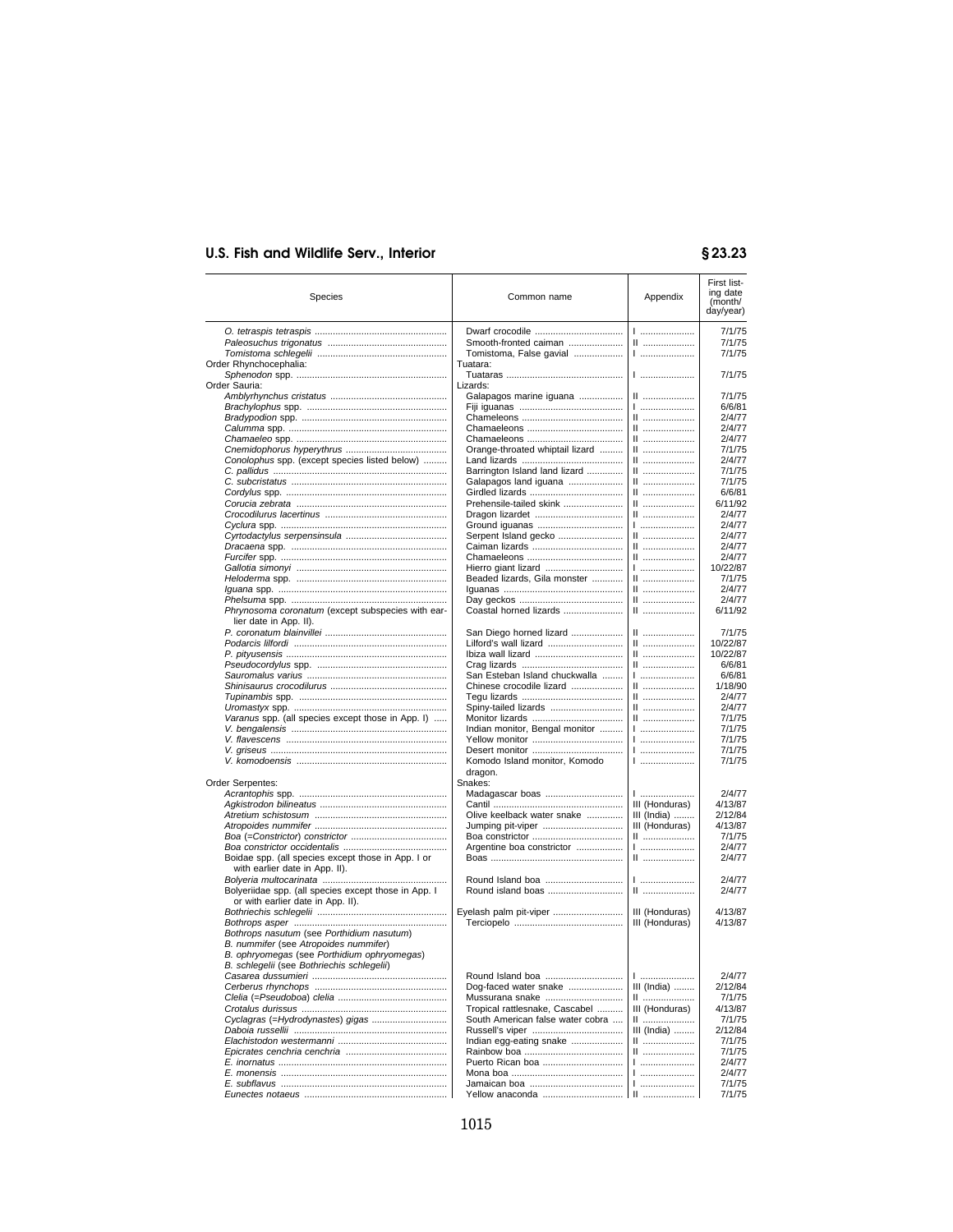| Species                                                                                   | Common name                                        | Appendix       | First list-<br>ing date<br>(month/<br>day/year) |
|-------------------------------------------------------------------------------------------|----------------------------------------------------|----------------|-------------------------------------------------|
|                                                                                           | Broad-headed snake                                 | II             | 8/1/85                                          |
| Loxocemidae spp. (all species except those in App. I<br>or with earlier date in App. II). | Mexican dwarf boas                                 | II             | 2/4/77                                          |
|                                                                                           | Atlanta coral snake                                | III (Honduras) | 4/13/87                                         |
|                                                                                           | Black-banded coral snake                           | III (Honduras) | 4/13/87                                         |
|                                                                                           |                                                    | II             | 2/12/84                                         |
| N. oxiana (see Naja naja).                                                                |                                                    |                |                                                 |
| N. kaouthia (see Naja naja).                                                              |                                                    | II             | 2/12/84                                         |
|                                                                                           | Rainforest hognosed pit-viper                      | III (Honduras) | 4/13/87                                         |
|                                                                                           | Slender hognosed pit-viper                         | III (Honduras) | 4/13/87                                         |
|                                                                                           | Oriental rat snake, Whipsnake                      |                | 2/12/84                                         |
| Python spp. (except subspecies listed below)                                              |                                                    | II             | 7/1/75                                          |
| Pythonidae spp. (all species except those in App. I<br>or with earlier date in App. II).  |                                                    | II             | 2/4/77                                          |
|                                                                                           |                                                    | 1              | 7/1/75                                          |
|                                                                                           |                                                    | 1              | 2/4/77                                          |
| Tropidophiidae spp. (all species except those in App.                                     | Small ground boas                                  | II             | 2/4/77                                          |
| I or with earlier date in App. II).                                                       |                                                    |                |                                                 |
| Vipera russellii (see Daboia russellii).                                                  |                                                    |                |                                                 |
|                                                                                           |                                                    | 1<br>II        | 10/22/87<br>6/11/92                             |
|                                                                                           | Checkered keelback water snake                     | $III$ (India)  | 2/12/84                                         |
| <b>CLASS AMPHIBIA:</b>                                                                    | AMPHIBIANS:                                        |                |                                                 |
| Order Caudata:                                                                            | Salamanders:                                       |                |                                                 |
|                                                                                           | Lake Patzcuaro salamander                          | II             | 7/1/75                                          |
|                                                                                           |                                                    |                | 7/1/75<br>7/1/75                                |
| Order Anura:                                                                              | Giant salamanders<br>Frogs, Toads:                 | 1              |                                                 |
|                                                                                           | Panamanian golden frog                             | 1              | 7/1/75                                          |
|                                                                                           | Monte Verde golden toad                            |                | 7/1/75                                          |
|                                                                                           | Cameroon toad                                      | 1              | 7/1/75                                          |
|                                                                                           | Poison dart frogs, Poison arrow frogs              | II             | 10/22/87                                        |
| Epipedobates spp. (see Dendrobates spp.).                                                 |                                                    | 1              | 10/22/87                                        |
|                                                                                           | Malagasy golden mantella                           | II             | 2/16/95                                         |
| Mantella spp. (except species below)                                                      |                                                    | II             | 7/19/00                                         |
| Minyobates spp. (see Dendrobates spp.).                                                   |                                                    |                |                                                 |
|                                                                                           | African viviparous toads                           | 1              | 7/1/75                                          |
|                                                                                           | Poison arrow frogs                                 | II<br>$\ $     | 10/22/87<br>8/1/85                              |
|                                                                                           |                                                    | II             | 8/1/85                                          |
|                                                                                           |                                                    | II             | 8/1/85                                          |
| <b>CLASS OSTEICHTHYES:</b>                                                                | <b>BONY FISHES:</b>                                |                |                                                 |
| Order Ceratodontiformes (=Ceratodiformes):                                                | Lungfishes:                                        |                |                                                 |
| Order Coelacanthiformes:                                                                  | Australian lungfish<br>Coelacanth:                 | $\ $           | 7/1/75                                          |
| Latimeria spp. (except species below)                                                     |                                                    |                | 7/19/00                                         |
|                                                                                           | Gombessa coelacanth                                | 1              | 7/1/75                                          |
| Order Acipenseriformes (all species except those in App.                                  | All Sturgeons and Paddlefish not list-             | II             | 4/1/98                                          |
| I or with earlier date in App. II)                                                        | ed below.                                          |                |                                                 |
|                                                                                           | Short-nosed sturgeon<br>Atlantic sturgeon          | 1<br>II        | 7/1/75<br>7/1/75                                |
|                                                                                           |                                                    | 1              | 7/1/75                                          |
|                                                                                           |                                                    | II             | 6/11/92                                         |
| Order Osteoglossiformes:                                                                  | Bonytongues:                                       |                |                                                 |
|                                                                                           |                                                    | II             | 7/1/75                                          |
| Order Cypriniformes:                                                                      | Asian bonytongue                                   | 1              | 7/1/75                                          |
|                                                                                           | African blind barb, Congo blind barb               | II             | 6/6/81                                          |
|                                                                                           |                                                    |                | 7/1/75                                          |
|                                                                                           | Ikan temolek, Pla eesok                            |                | 7/1/75                                          |
| Order Siluriformes:                                                                       | Catfishes:                                         |                |                                                 |
|                                                                                           |                                                    |                | 7/1/75                                          |
| Order Perciformes:                                                                        | Perch-like fishes:                                 | 1              | 2/4/77                                          |
| PHYLUM ARTHROPODA:                                                                        | ARTHROPODS:                                        |                |                                                 |
| CLASS Insecta:                                                                            | Insects:                                           |                |                                                 |
|                                                                                           | Bhutan glory swallowtails                          | II             | 10/22/87                                        |
| Ornithoptera spp. (all species except those in App. I                                     | All Birdwing butterflies not listed                | II             | 2/16/79                                         |
| or with earlier date in App. II).                                                         | below.<br>Queen Alexandra's birdwing butterfly   I |                | 2/4/77                                          |
|                                                                                           |                                                    |                |                                                 |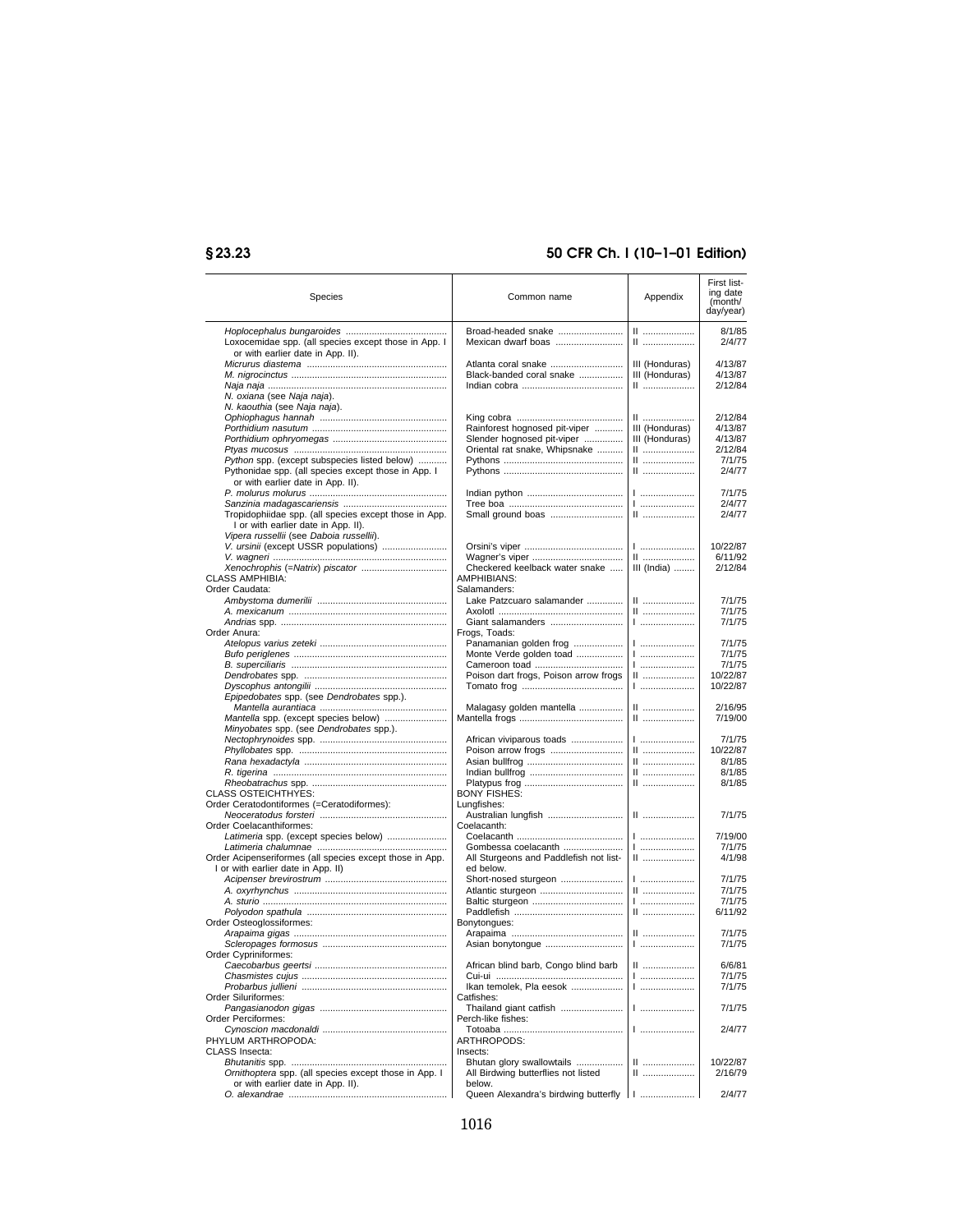| Species                                                                                             | Common name                                          | Appendix     | First list-<br>ing date<br>(month/<br>day/year) |
|-----------------------------------------------------------------------------------------------------|------------------------------------------------------|--------------|-------------------------------------------------|
|                                                                                                     | Birdwing butterfly                                   | II           | 2/4/77                                          |
|                                                                                                     | Birdwing butterfly                                   | II           | 2/4/77                                          |
|                                                                                                     | Birdwing butterfly                                   | II           | 2/4/77                                          |
|                                                                                                     | Birdwing butterfly                                   | II           | 2/4/77                                          |
|                                                                                                     | Paradise birdwing butterfly                          | II           | 2/4/77                                          |
|                                                                                                     | Queen Victoria's birdwing butterfly                  | II           | 2/4/77                                          |
|                                                                                                     | Luzon peacock swallowtail                            | 1            | 10/22/87                                        |
|                                                                                                     | Homerus swallowtail                                  | 1            | 10/22/87                                        |
|                                                                                                     | Corsican swallowtail                                 | 1            | 10/22/87                                        |
|                                                                                                     | Mountain apollo butterfly                            | II           | 2/4/77                                          |
|                                                                                                     | Mountain apollo butterfly                            |              | 7/1/75                                          |
|                                                                                                     | Kaiser-I-Hind butterflies                            | II           | 10/22/87                                        |
|                                                                                                     | Birdwing butterflies                                 |              | 2/16/79                                         |
|                                                                                                     | Birdwing butterflies                                 |              | 2/16/79                                         |
| CLASS Arachnida:                                                                                    | Arachnids:                                           |              |                                                 |
| Brachypelma (=Euathlus) spp. (except species with                                                   | Red-kneed tarantulas                                 | II           | 2/16/95                                         |
| earlier date in App. II).                                                                           |                                                      |              |                                                 |
|                                                                                                     | Red-kneed tarantula                                  | II           | 8/1/85                                          |
|                                                                                                     | Emperor scorpion                                     | II           | 2/16/95                                         |
|                                                                                                     | Emperor scorpion                                     | II           | 2/16/95                                         |
|                                                                                                     | Emperor scorpion                                     | II           | 2/16/95                                         |
| PHYLUM ANNELIDA:                                                                                    | <b>ANNELID WORMS:</b>                                |              |                                                 |
| <b>CLASS Hirudinea:</b>                                                                             | Leeches:                                             |              |                                                 |
| Order Arhynchobdelliformes:                                                                         | Rhynchobedellids:                                    |              |                                                 |
|                                                                                                     |                                                      | II           | 10/22/87                                        |
| PHYLUM MOLLUSCA:                                                                                    | MOLLUSCS:                                            |              |                                                 |
| CLASS Pelecypoda (=Bivalvia):                                                                       | Clams, Mussels:                                      |              |                                                 |
|                                                                                                     | Birdwing pearly mussel                               |              | 7/1/75                                          |
|                                                                                                     | Edible pearly mussel                                 | II           | 7/1/75                                          |
|                                                                                                     | Dromedary pearly mussel                              |              | 7/1/75                                          |
| Epioblasma (=Dysnomia) curtisi (=E. florentina<br>curtisi).                                         | Curtis' pearly mussel                                | 1            | 7/1/75                                          |
| E. florentina (=E. florentina florentina)                                                           | Yellow-blossom pearly mussel                         |              | 7/1/75                                          |
|                                                                                                     | Sampson's pearly mussel                              | 1            | 7/1/75                                          |
|                                                                                                     | White cat's paw mussel                               |              | 7/1/75                                          |
|                                                                                                     | Green-blossom pearly mussel                          | 1            | 7/1/75                                          |
|                                                                                                     | Tan-blossom pearly mussel                            | II           | 7/1/75                                          |
|                                                                                                     | Tuberculed-blossom pearly mussel                     | 1            | 7/1/75                                          |
|                                                                                                     | Turgid-blossom pearly mussel                         | 1            | 7/1/75                                          |
|                                                                                                     | Brown-blossom pearly mussel                          |              | 7/1/75                                          |
|                                                                                                     | Fine-rayed pigtoe mussel                             |              | 7/1/75                                          |
|                                                                                                     | Shiny pigtoe mussel                                  | 1            | 7/1/75                                          |
| Hippopus spp. (see Tridacnidae spp.).                                                               | Higgin's eye mussel                                  | 1            | 7/1/75                                          |
|                                                                                                     | Pink mucket mussel                                   | 1            | 7/1/75                                          |
|                                                                                                     | Plain pocketbook mussel                              | 1            | 7/1/75                                          |
|                                                                                                     |                                                      | $\mathsf{L}$ | 7/1/75                                          |
|                                                                                                     | Alabama lamp pearly mussel<br>White wartyback mussel |              | 7/1/75                                          |
|                                                                                                     |                                                      |              |                                                 |
|                                                                                                     | Orange-footed pimpleback mussel                      |              | 7/1/75                                          |
|                                                                                                     | Club pearly mussel                                   | $  $         | 7/1/75                                          |
|                                                                                                     | Rough pigtoe mussel                                  |              | 7/1/75                                          |
|                                                                                                     | Fat pocketbook mussel                                | 1            | 7/1/75                                          |
|                                                                                                     | Cumberland monkey-face mussel                        | 1            | 7/1/75                                          |
|                                                                                                     | Appalachian monkey-face mussel                       | 1            | 7/1/75                                          |
| Toxolasma (=Carunculina) cylindrella                                                                | Pale lilliput pearly mussel                          | 1            | 7/1/75                                          |
|                                                                                                     |                                                      | II           | 5/29/83                                         |
|                                                                                                     | Giant clam                                           | II           | 5/29/83                                         |
| Tridacnidae spp. (includes all species in genera<br>Hippopus and Tridacna except those with earlier |                                                      |              | 8/1/85                                          |
| date in App. II).                                                                                   |                                                      |              |                                                 |
|                                                                                                     | Nicklin's pearly mussel                              | 1            | 7/1/75                                          |
| U. (=Lampsilis or Cyrtonaias) tampicoensis                                                          | Tampico pearly mussel                                |              | 7/1/75                                          |
| tecomatensis.                                                                                       |                                                      |              |                                                 |
| CLASS Gastropoda:                                                                                   | Cumberland bean mussel<br>Snails:                    |              | 7/1/75                                          |
|                                                                                                     | Oahu tree snails                                     | 1            | 10/22/87                                        |
| Papustyla (=Papuina) pulcherrima                                                                    | Manus Island tree snail                              |              | 7/1/75                                          |
|                                                                                                     |                                                      |              | 6/11/92                                         |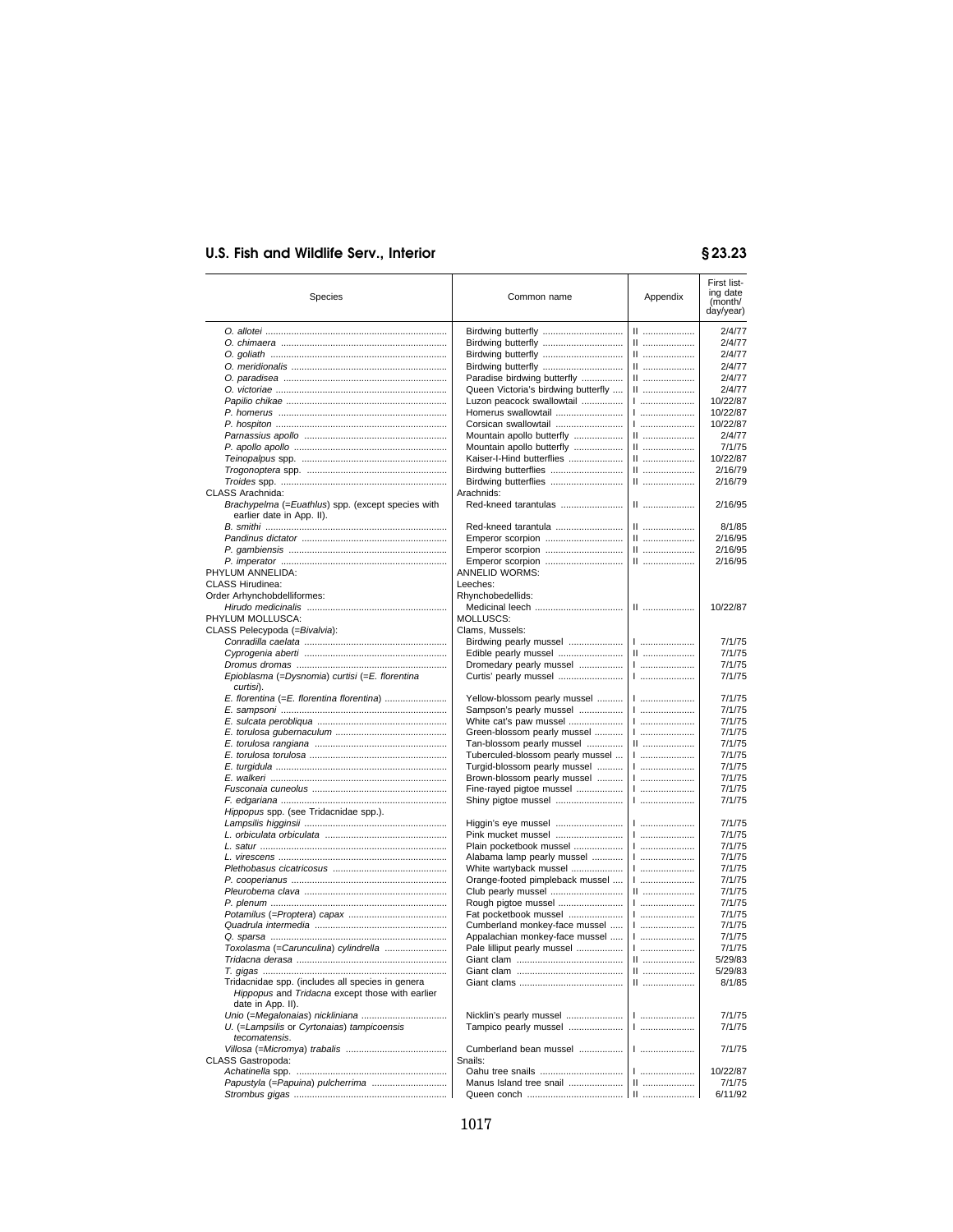| Species                                                                                                        | Common name                                            | Appendix      | First list-<br>ing date<br>(month/<br>day/year) |
|----------------------------------------------------------------------------------------------------------------|--------------------------------------------------------|---------------|-------------------------------------------------|
| PHYLUM CNIDARIA (=COELENTERATA):                                                                               | <b>CORAL-LIKE ANIMALS:</b>                             |               |                                                 |
| CLASS Anthozoa:                                                                                                | Corals, Sea anemones:                                  |               |                                                 |
| Order Coenothecalia:                                                                                           |                                                        |               |                                                 |
| All species in the Order (except those in genus with<br>earlier date).                                         |                                                        |               | 1/18/90                                         |
|                                                                                                                |                                                        |               | 8/1/85                                          |
| Order Stolonifera:                                                                                             |                                                        |               |                                                 |
| Tubiporidae spp. (all species in family except genus                                                           |                                                        |               | 1/18/90                                         |
| with earlier date).                                                                                            |                                                        |               |                                                 |
| Order Antipatharia:                                                                                            | Organ-pipe corals<br>Black corals:                     | II            | 8/1/85                                          |
|                                                                                                                |                                                        |               | 6/6/81                                          |
| Order Scleractinia:                                                                                            | Stony corals:                                          |               |                                                 |
| All species in the Order (except the following genera                                                          |                                                        | II            | 1/18/90                                         |
| with earlier date).                                                                                            | Staghorn corals                                        | II            | 8/1/85                                          |
|                                                                                                                |                                                        | II            | 8/1/85                                          |
|                                                                                                                |                                                        | $\mathbf{II}$ | 8/1/85                                          |
|                                                                                                                | Mushroom corals                                        | II            | 8/1/85                                          |
|                                                                                                                |                                                        | 11            | 8/1/85                                          |
|                                                                                                                |                                                        | II<br>II      | 8/1/85<br>8/1/85                                |
|                                                                                                                |                                                        | $\ $          | 8/1/85                                          |
|                                                                                                                |                                                        | II            | 8/1/85                                          |
|                                                                                                                |                                                        |               | 8/1/85                                          |
|                                                                                                                |                                                        | II            | 8/1/85                                          |
|                                                                                                                |                                                        |               | 8/1/85                                          |
|                                                                                                                |                                                        |               | 8/1/85                                          |
| CLASS Hydrozoa:                                                                                                | Cauliflower corals<br>Sea ferns, Fire corals, Stinging | II            | 8/1/85                                          |
|                                                                                                                | medusae:                                               |               |                                                 |
| Order Milleporina (=Athecata):<br>Milleporidae spp. (all species in family except genus<br>with earlier date). |                                                        |               | 1/18/90                                         |
|                                                                                                                |                                                        |               | 8/1/85                                          |
| Order Stylasterina:                                                                                            |                                                        |               |                                                 |
| Stylasteridae spp. (all species in family).                                                                    |                                                        | II            | 1/18/90                                         |
| PLANT KINGDOM (note general exclusions and excep-                                                              | PLANTS:                                                |               |                                                 |
| tions in introductory text):<br>Family Agavaceae:                                                              |                                                        |               |                                                 |
|                                                                                                                | Agave family:<br>New River agave                       | $\ $          | 7/29/83                                         |
|                                                                                                                | Santa Cruz striped agave                               | 1             | 7/29/83                                         |
| A. victoriae-reginae (=A. ferninandi-regis)                                                                    | Queen Victoria agave                                   | $\ $          | 7/29/83                                         |
|                                                                                                                | Dehesa bear-grass                                      | 1             | 7/29/83                                         |
| Family Amaryllidaceae:                                                                                         | Amaryllis family:                                      |               |                                                 |
| Galanthus spp. (and their natural hybrids)                                                                     |                                                        | $\ $<br>II    | 1/18/90<br>1/18/90                              |
| Family Apocynaceae:                                                                                            | Dogbane family:                                        |               |                                                 |
| Pachypodium spp. (except species listed in App. I)                                                             |                                                        | II            | 7/1/75                                          |
| P. ambongense (and its natural hybrids)                                                                        |                                                        | 1             | 7/1/75                                          |
|                                                                                                                |                                                        |               | 7/1/75                                          |
| P. brevicaule (and its natural hybrids)                                                                        |                                                        |               | 7/1/75<br>7/1/75                                |
| P. decaryi (and its natural hybrids)<br>Rauvolfia serpentina (except chemical derivatives                      | Snake-root devil-pepper                                | 1<br>II       | 1/18/90                                         |
| and finished pharmaceutical products).                                                                         |                                                        |               |                                                 |
| Family Araliaceae:                                                                                             | Ginseng family:                                        |               |                                                 |
| Panax ginseng [population of Russia] (whole and                                                                |                                                        | $\ $          | 7/19/00                                         |
| sliced roots and parts of roots, excluding manufac-                                                            |                                                        |               |                                                 |
| tured parts or derivatives such as powders, pills,                                                             |                                                        |               |                                                 |
| extracts, tonics, teas, and confectionery).<br>Panax quinquefolius (whole and sliced roots and                 | American ginseng                                       | 11            | 7/1/75                                          |
| parts of roots, excluding manufactured parts or de-                                                            |                                                        |               |                                                 |
| rivatives such as powders, pills, extracts, tonics,                                                            |                                                        |               |                                                 |
| teas, and confectionery)                                                                                       |                                                        |               |                                                 |
| Family Araucariaceae:                                                                                          | Monkey-puzzle tree family:                             |               |                                                 |
|                                                                                                                | Monkey-puzzle tree                                     | 1             | 7/1/75                                          |
| Family Berberidaceae:<br>Podophyllum hexandrum (=P. emodi,                                                     | Barberry family:<br>Himalayan may-apple                | 11            | 1/18/90                                         |
| =Sinopodophyllum hexandrum) (except chemical                                                                   |                                                        |               |                                                 |
| derivatives and finished pharmaceutical products).                                                             |                                                        |               |                                                 |
| Family Bromeliaceae:                                                                                           | Pineapple family:                                      |               |                                                 |
|                                                                                                                |                                                        |               | 6/11/92                                         |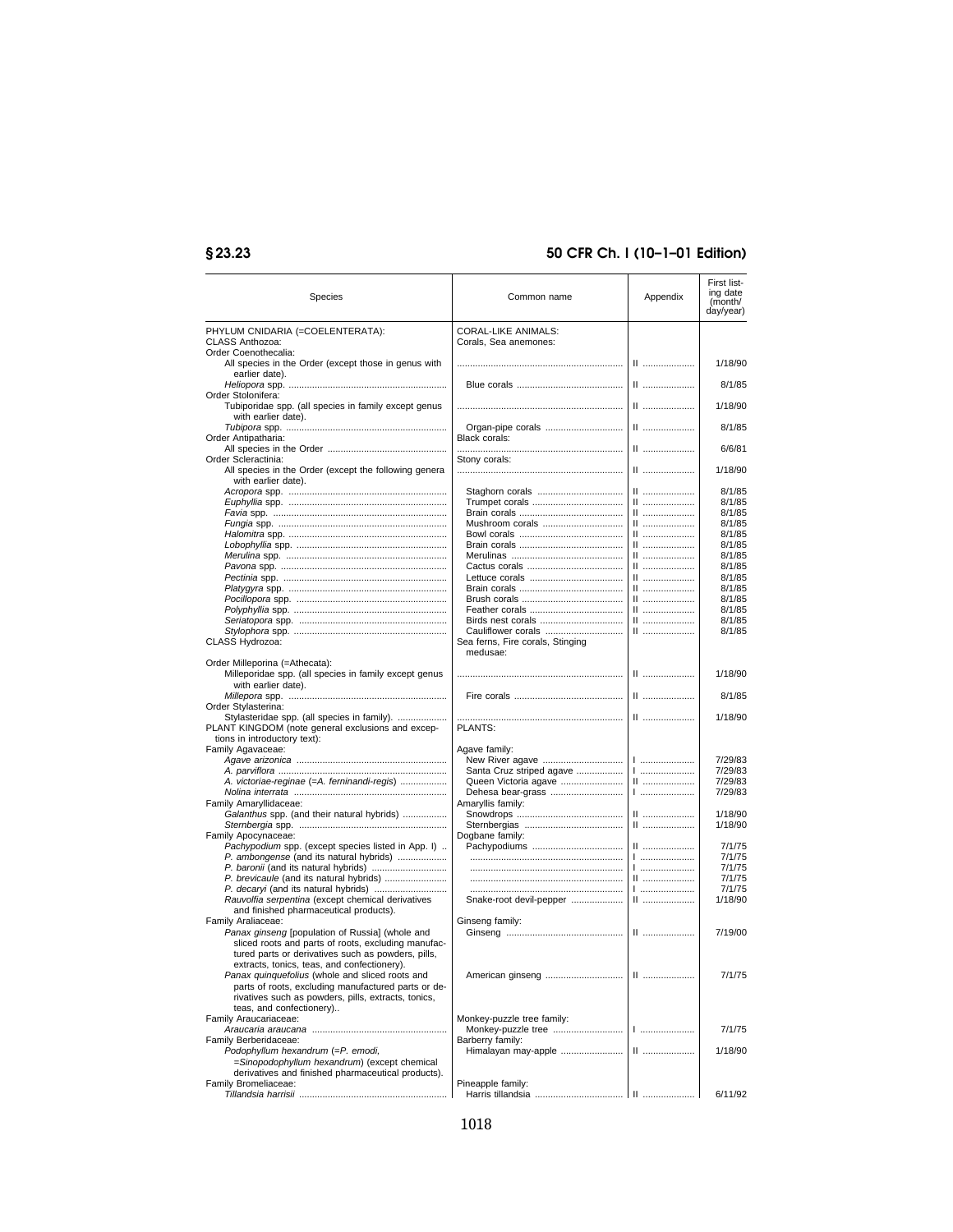| Species                                                                                                                                                                                                                     | Common name                                                                | Appendix     | First list-<br>ing date<br>(month/<br>day/year) |
|-----------------------------------------------------------------------------------------------------------------------------------------------------------------------------------------------------------------------------|----------------------------------------------------------------------------|--------------|-------------------------------------------------|
|                                                                                                                                                                                                                             | Kamm tillandsia                                                            | II           | 6/11/92                                         |
|                                                                                                                                                                                                                             | Kautsky tillandsia                                                         | II           | 6/11/92                                         |
|                                                                                                                                                                                                                             | Maury tillandsia                                                           | II           | 6/11/92                                         |
|                                                                                                                                                                                                                             | Sprengel tillandsia                                                        | $  $         | 6/11/92                                         |
|                                                                                                                                                                                                                             |                                                                            | II           | 6/11/92                                         |
|                                                                                                                                                                                                                             | Xerographic tillandsia                                                     | II           | 6/11/92                                         |
| Family Cactaceae (note general exclusions and excep-                                                                                                                                                                        | Cactus family:                                                             |              |                                                 |
| tions in the introductory text):                                                                                                                                                                                            |                                                                            |              |                                                 |
| All species except those in App. I, and except artifi-                                                                                                                                                                      |                                                                            | II           | 7/1/75                                          |
| cially propagated specimens of the following hy-<br>brids and/or cultivars: (1) Hatiora x graeseri (=H.<br>gaertneri x H. rosea); (2) Schlumbergera<br>(=Zygocactus) truncata cultivars and its hybrids                     |                                                                            |              |                                                 |
| with S. opuntoides (=S. x exotica), S. orssichiana,<br>and S. russelliana $(=S. x$ buckleyi); (3)<br>Gymnocalycium mihanovichii cultivars lacking                                                                           |                                                                            |              |                                                 |
| chlorophyll, grafted on Hatiora'Jusbertii',<br>Hylocereus trigonus or H. undatus; and (4)<br>Opuntia microdasys.                                                                                                            |                                                                            |              |                                                 |
| Ariocarpus spp. (includes Neogomesia sp. and<br>Roseocactus spp.).                                                                                                                                                          |                                                                            | 1            | 7/1/75                                          |
| Astrophytum (=Echinocactus) asterias                                                                                                                                                                                        | Sea-urchin cactus, Star cactus                                             | 1            | 7/1/75                                          |
| Coryphantha (other than C. werdermannii) (see<br>Escobaria).                                                                                                                                                                |                                                                            |              | 7/1/75                                          |
| C. werdermannii (=C. densispina; Mammillaria w.)                                                                                                                                                                            | Jabali pincushion cactus                                                   | 1            | 7/1/75                                          |
|                                                                                                                                                                                                                             |                                                                            | 1            | 7/1/75                                          |
| Echinocereus ferreirianus var. lindsayi (=E. lindsayi)                                                                                                                                                                      | Lindsay's hedgehog cactus                                                  | 1            | 7/1/75                                          |
|                                                                                                                                                                                                                             | Lamb's-tail cactus                                                         |              | 7/1/75                                          |
| Escobaria leei (=E. sneedii var. leei)                                                                                                                                                                                      | Lee pincushion cactus                                                      | 1            | 7/1/75                                          |
| E. minima (=Coryphantha m., not Mammillaria m.;                                                                                                                                                                             | Nellie's corycactus                                                        |              | 7/1/75                                          |
| =C. nelliae, E. n., =Mammillaria n.).<br>E. sneedii, including E. s. var. leei (=Coryphantha s.<br>var. I., = E. leei, = Mammillaria I.) and E. s. var.                                                                     | Sneed pincushion cactus                                                    | 1            | 7/1/75                                          |
| sneedii (=Coryphantha s., =Mammillaria s.).                                                                                                                                                                                 |                                                                            |              |                                                 |
| Mammillaria pectinifera (=Solisia pectinata)                                                                                                                                                                                |                                                                            | 1            | 7/1/75                                          |
|                                                                                                                                                                                                                             |                                                                            |              | 7/1/75                                          |
|                                                                                                                                                                                                                             | Conelike Turk's-cap cactus<br>Wonderfully bristled Turk's-cap cac-<br>tus. | 1            | 7/1/75<br>7/1/75                                |
|                                                                                                                                                                                                                             | Wooly waxy-stemmed Turk's-cap<br>cactus.                                   |              | 7/1/75                                          |
|                                                                                                                                                                                                                             | Few-spined Turk's-cap cactus                                               | 1            | 7/1/75                                          |
|                                                                                                                                                                                                                             | Artichoke cactus                                                           |              | 7/1/75                                          |
| Pachycereus militaris (=Backebergia m.,<br>=Cephalocereus m., =Mitrocereus m.,<br>=Pachycereus chrysomallus).                                                                                                               | Teddy-bear cactus, Military cap                                            | 1            | 7/1/75                                          |
|                                                                                                                                                                                                                             | Brady pincushion cactus                                                    | 1            | 7/1/75                                          |
|                                                                                                                                                                                                                             | San Rafael cactus                                                          | $\mathsf{L}$ | 7/1/75                                          |
| P. knowltonii (=P. bradyi var. k., =Toumeya k.)                                                                                                                                                                             | Knowlton cactus                                                            | 1            | 7/1/75                                          |
|                                                                                                                                                                                                                             | Houserock Valley cactus                                                    |              | 7/1/75                                          |
| P. peeblesianus, including P. p. var. fickeiseniae<br>$($ =Navajoa f., =Toumeya f.) and P. p. var.<br>peeblesianus (=Echinocactus p., =Navajoa p.,<br>=Toumeya p., =Utahia p.).                                             | Fickeisen Navajo cactus, Peebles<br>Navajo cactus.                         | 1            | 7/1/75                                          |
| P. sileri (=Echinocactus s., =Utahia s.)                                                                                                                                                                                    | Siler pincushion cactus                                                    | 1            | 7/1/75                                          |
|                                                                                                                                                                                                                             | Winkler pincushion cactus                                                  | 1            | 7/1/75                                          |
| Pelecyphora (=Encephalocarpus) spp.                                                                                                                                                                                         | Hatchet cactus, Pinecone cactus,<br>Peyotillo.                             |              | 7/1/75                                          |
| Sclerocactus brevihamatus subsp. tobuschii<br>(=Ancistrocactus t., =Echinocactus t., =Ferocactus<br>$t_{\cdot}$ , =Mammillaria $t_{\cdot}$ ).                                                                               | Tobusch fishhook cactus                                                    | 1            | 7/1/75                                          |
| S. erectocentrus (=Echinocactus e., =Echinomastus<br>e., =Neolloydia e., =Thelocactus e.;<br>=Echinomastus acunensis, =Echinomastus e. var<br>a., =Neolloydia e. var a.; =Echinocactus krausei,<br>$=$ Echinomastus $k$ .). | Redspine fishhook cactus                                                   | 1            | 7/1/75                                          |
| S. glaucus (=S. franklinii; =Echinocactus g.,<br>=Ferocactus q., =Pediocactus q., =S. whipplei var.<br>$g$ .; = E. subglaucus; = S. wetlandicus; = S. w. var.<br>ilseae).                                                   |                                                                            |              | 7/1/75                                          |
| S. (=Echinomastus, =Neolloydia) mariposensis                                                                                                                                                                                |                                                                            |              | 7/1/75                                          |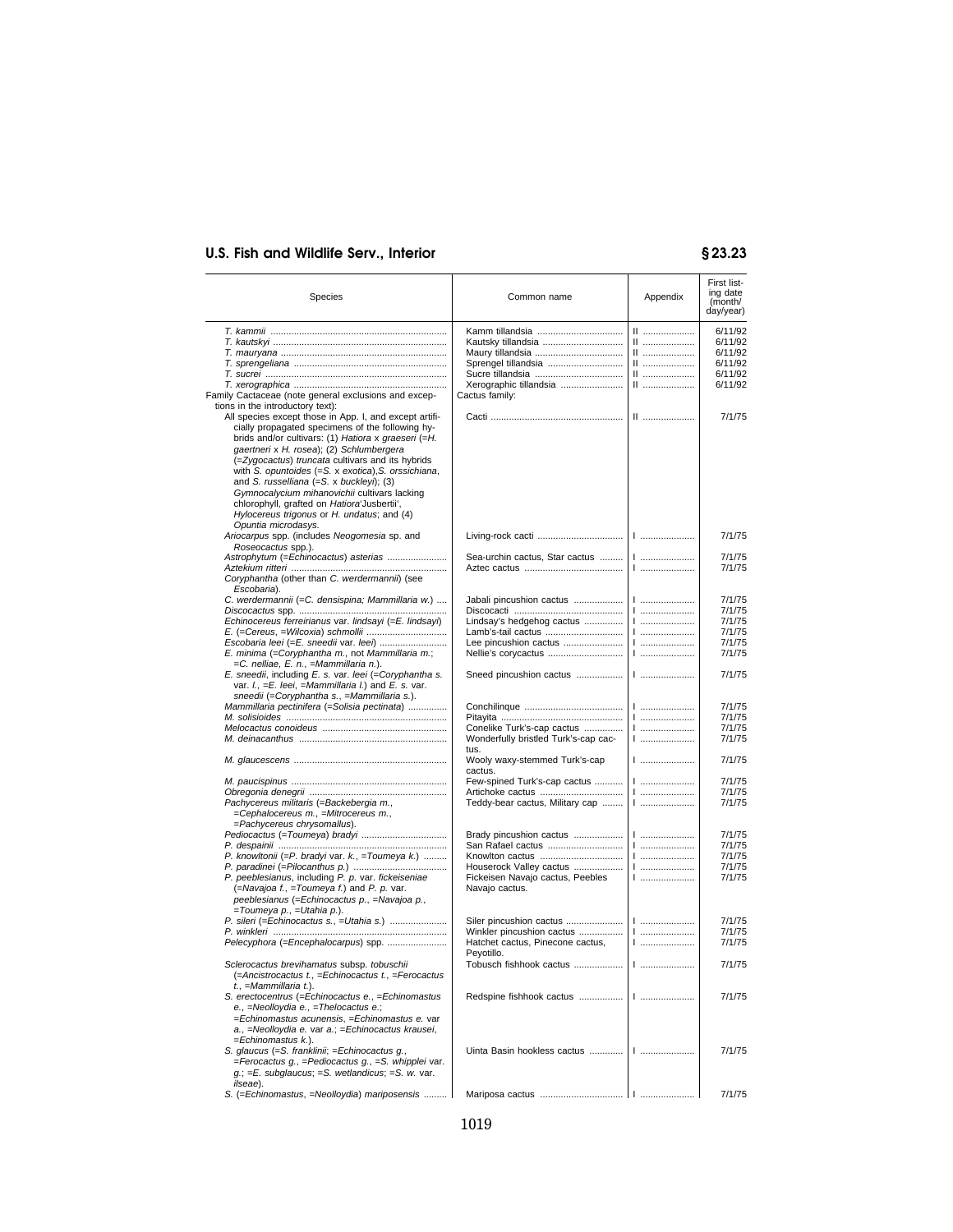| Species                                                                                                                                              | Common name                                                                               | Appendix | First list-<br>ing date<br>(month/<br>day/year) |
|------------------------------------------------------------------------------------------------------------------------------------------------------|-------------------------------------------------------------------------------------------|----------|-------------------------------------------------|
|                                                                                                                                                      |                                                                                           |          |                                                 |
| S. papyracanthus (=Echinocactus p., =Mammillaria<br>p., =Pediocactus p., =Toumeya p.).                                                               | Mesa Verde cactus<br>Grama-grass cactus                                                   | 1        | 7/1/75<br>7/1/75                                |
|                                                                                                                                                      | Great Basin fishhook cactus                                                               | $1$      | 7/1/75                                          |
|                                                                                                                                                      | Wright's fishhook cactus                                                                  | 1        | 7/1/75                                          |
| Strombocactus spp. (=S. disciformis in broad sense)                                                                                                  | Disc cactus, Top cactus                                                                   |          | 7/1/75                                          |
| Turbinicarpus spp. (includes Gymnocactus spp.,<br>most Neolloydiaspp. [in sense of E.F. Anderson<br>1986], Normanbokea spp., and Rapicactusspp.).    |                                                                                           | 1        | 7/1/75                                          |
| Family Caryocaraceae:                                                                                                                                | Uebelmann cacti<br>Souari family:                                                         |          | 7/1/75                                          |
|                                                                                                                                                      |                                                                                           |          | 7/1/75                                          |
| Family Compositae (=Asteraceae):                                                                                                                     | Aster family:                                                                             |          |                                                 |
|                                                                                                                                                      | Costus, Kuth root                                                                         | 1        | 7/1/75                                          |
| Family Crassulaceae:                                                                                                                                 | Stonecrop family:                                                                         |          |                                                 |
|                                                                                                                                                      | Laguna Beach dudleya                                                                      | 11       | 7/29/83                                         |
|                                                                                                                                                      | Santa Barbara Island dudleya<br>Cypress family:                                           | $1$      | 7/29/83                                         |
| Family Cupressaceae:                                                                                                                                 |                                                                                           | 1        | 7/1/75                                          |
|                                                                                                                                                      | Pilgerodendron                                                                            |          | 7/1/75                                          |
| Family Cyatheaceae:                                                                                                                                  | Tree-fern family:                                                                         |          |                                                 |
| Alsophila spp. (see Cyathea spp.)                                                                                                                    |                                                                                           |          |                                                 |
| Cyathea spp. (includes Alsophila spp., Nephelea                                                                                                      |                                                                                           | 11       | 2/4/77                                          |
| spp., Sphaeropteris spp., Trichipteris spp.).                                                                                                        |                                                                                           |          |                                                 |
|                                                                                                                                                      |                                                                                           | 11       | 7/1/75                                          |
|                                                                                                                                                      |                                                                                           | II       | 7/1/75                                          |
|                                                                                                                                                      |                                                                                           | 11       | 7/1/75                                          |
|                                                                                                                                                      |                                                                                           | 11       | 7/1/75                                          |
| Nephelea spp. (see Cyathea spp.)                                                                                                                     |                                                                                           |          |                                                 |
| Sphaeropteris spp. (see Cyathea spp.)                                                                                                                |                                                                                           |          |                                                 |
| Trichipteris spp. (see Cyathea spp.)                                                                                                                 |                                                                                           |          |                                                 |
| Family Cycadaceae:                                                                                                                                   | Old World cycad family (see families<br>Stangeriaceae and Zamiaceae for<br>other cycads): |          |                                                 |
| All species in the family except species in App. 1                                                                                                   |                                                                                           | 11       | 2/4/77                                          |
|                                                                                                                                                      | Beddome cycad                                                                             | 1        | 2/4/77                                          |
| Family Diapensiaceae:                                                                                                                                | Diapensia family:                                                                         |          |                                                 |
|                                                                                                                                                      |                                                                                           |          | 7/29/83                                         |
| Family Dicksoniaceae:                                                                                                                                | Tree-fern family:                                                                         |          |                                                 |
|                                                                                                                                                      |                                                                                           | II       | 2/4/77<br>2/4/77                                |
| Family Didiereaceae:                                                                                                                                 | Alluaudia family:                                                                         |          |                                                 |
|                                                                                                                                                      |                                                                                           |          | 2/4/77                                          |
| Family Dioscoreaceae:                                                                                                                                | Yam family:                                                                               |          |                                                 |
|                                                                                                                                                      |                                                                                           |          | 7/1/75                                          |
| Family Droseraceae:                                                                                                                                  | Sundew family:                                                                            |          |                                                 |
|                                                                                                                                                      |                                                                                           | 11       | 6/11/92                                         |
| Family Euphorbiaceae:                                                                                                                                | Spurge family:                                                                            |          |                                                 |
| Euphorbia spp., except those species in App. I, and<br>excluding non-succulent species and artificially<br>propagated specimens of Euphorbia trigona |                                                                                           | 11       | 7/1/75                                          |
| cultivars.<br>E. subgenus Lacanthis dwarf species in Madagascar<br>and their natural hybrids as given below:                                         | Malagasy dwarf euphorbias as shown:                                                       |          |                                                 |
| E. ambovombensis (and its natural hybrids)                                                                                                           |                                                                                           | 1        | 7/1/75                                          |
| E. capsaintemariensis $(= E.$ decaryi var. c.) (and its                                                                                              |                                                                                           |          | 7/1/75                                          |
| natural hybrids).                                                                                                                                    |                                                                                           |          |                                                 |
|                                                                                                                                                      |                                                                                           | 1        | 7/1/75<br>7/1/75                                |
| E. cylindrifolia (including subsp. tuberifera) (and its<br>natural hybrids).                                                                         |                                                                                           |          |                                                 |
| E. decaryi (and its natural hybrids) (see also E.<br>capsaintemariensis, formerly included in E.                                                     |                                                                                           | 1        | 7/1/75                                          |
| decaryi).                                                                                                                                            |                                                                                           |          |                                                 |
| E. francoisii (and its natural hybrids)                                                                                                              |                                                                                           |          | 7/1/75                                          |
|                                                                                                                                                      |                                                                                           |          | 7/1/75                                          |
| E. parvicyathophora (and its natural hybrids)                                                                                                        |                                                                                           |          | 7/1/75                                          |
| E. quartziticola (and its natural hybrids)                                                                                                           |                                                                                           | $1$      | 7/1/75                                          |
| $E$ . tulearensis (= $E$ . capsaintemariensis var.                                                                                                   |                                                                                           | 1        | 7/1/75                                          |
| tulearensis) (and its natural hybrids).<br>Family Fouquieriaceae:                                                                                    | Ocotillo family:                                                                          |          |                                                 |
|                                                                                                                                                      |                                                                                           |          | 7/29/83                                         |
|                                                                                                                                                      |                                                                                           |          | 7/29/83                                         |
|                                                                                                                                                      |                                                                                           |          |                                                 |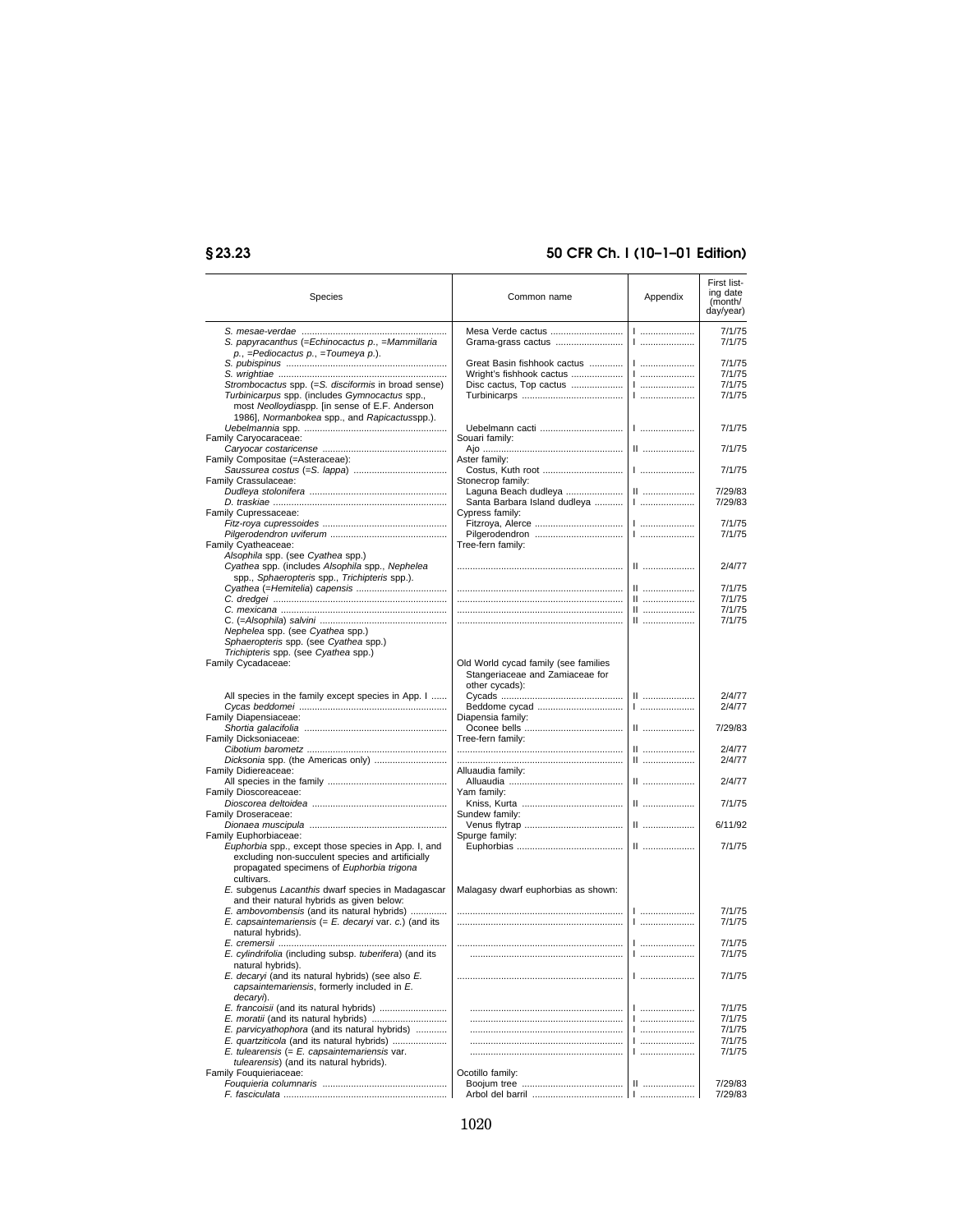# §23.23

| Species                                                                                                                                 | Common name                                                | Appendix                                            | First list-<br>ing date<br>(month/<br>day/year) |  |
|-----------------------------------------------------------------------------------------------------------------------------------------|------------------------------------------------------------|-----------------------------------------------------|-------------------------------------------------|--|
|                                                                                                                                         |                                                            | 1                                                   | 7/29/83                                         |  |
| Family Gnetaceae:                                                                                                                       | Gnetum family:                                             | III (Nepal)                                         | 11/16/75                                        |  |
| Family Juglandaceae:<br>Oreomunnea (=Engelhardia) pterocarpa                                                                            | Walnut family:                                             | II                                                  | 7/1/75                                          |  |
| Family Leguminosae (=Fabaceae):                                                                                                         | Pea family:                                                |                                                     |                                                 |  |
| Pericopsis elata (including logs, sawn wood, and ve-<br>neer sheets, but not other parts or derivatives).                               | Brazilian rosewood                                         | 1<br>II                                             | 6/11/92<br>6/11/92                              |  |
| Pterocarpus santalinus (only logs, wood-chips, and                                                                                      | Cristobal, Granadillo<br>Red sandalwood. Redsanders        | II                                                  | 7/1/75<br>2/16/95                               |  |
| unprocessed broken material).<br>Family Liliaceae:                                                                                      | Lily family:                                               |                                                     |                                                 |  |
| Aloe spp. (all except those in App. I, and excluding<br>A. vera [=A. barbadensis] except A. vera var.<br>chinensis).                    |                                                            | II                                                  | 7/1/75                                          |  |
|                                                                                                                                         |                                                            | 1<br>1                                              | 7/1/75<br>7/1/75                                |  |
|                                                                                                                                         |                                                            |                                                     | 7/1/75                                          |  |
|                                                                                                                                         |                                                            | 1                                                   | 7/1/75                                          |  |
|                                                                                                                                         |                                                            | 1<br>1                                              | 7/1/75<br>7/1/75                                |  |
| A. compressa (incl. var. rugosquamosa,<br>var.schistophila).                                                                            |                                                            | 1                                                   | 7/1/75                                          |  |
|                                                                                                                                         |                                                            | 1<br>1                                              | 7/1/75<br>7/1/75                                |  |
|                                                                                                                                         |                                                            | 1                                                   | 7/1/75                                          |  |
| A. haworthioides (incl. var. aurantiaca)                                                                                                |                                                            |                                                     | 7/1/75                                          |  |
|                                                                                                                                         |                                                            | 1<br>1                                              | 7/1/75<br>7/1/75                                |  |
|                                                                                                                                         |                                                            |                                                     | 7/1/75                                          |  |
|                                                                                                                                         |                                                            | 1                                                   | 7/1/75                                          |  |
|                                                                                                                                         |                                                            |                                                     | 7/1/75                                          |  |
|                                                                                                                                         |                                                            | 1                                                   | 7/1/75<br>7/1/75                                |  |
|                                                                                                                                         |                                                            | 1                                                   | 7/1/75                                          |  |
|                                                                                                                                         |                                                            | 1                                                   | 7/1/75                                          |  |
|                                                                                                                                         |                                                            | 1                                                   | 7/1/75<br>7/1/75                                |  |
| Family Magnoliaceae:                                                                                                                    | Magnolia family:                                           | 1                                                   |                                                 |  |
| Family Meliaceae:                                                                                                                       | Mahogany family:                                           | $III$ (Nepal)                                       | 11/16/75                                        |  |
|                                                                                                                                         | Pacific coast mahogany                                     | II                                                  | 7/1/75                                          |  |
| S. macrophylla (populations in the Americas, includ-<br>ing logs, sawn wood, and veneer sheets, but not<br>other parts or derivatives). | Bigleaf mahogany                                           | III (Bolivia,<br>Brazil,<br>Costa Rica,<br>Mexico). | 11/16/95                                        |  |
| S. mahagoni (including logs, sawn wood, and veneer<br>sheets, but not other parts or derivatives).                                      | Caribbean mahogany                                         | II                                                  | 6/11/92                                         |  |
| Family Nepenthaceae:<br>Nepenthes spp. (all species except those in App. I)                                                             | Old World pitcher-plant family:<br>Tropical pitcher plants | II                                                  | 10/22/87                                        |  |
|                                                                                                                                         | Indian tropical pitcher plant                              | 1                                                   | 10/22/87                                        |  |
| Family Orchidaceae (= Apostasiaceae, Cypripediaceae)<br>(note general exclusions and exceptions in introductory<br>text):               | Giant tropical pitcher plant<br>Orchid family:             | 1                                                   | 6/6/81                                          |  |
|                                                                                                                                         |                                                            | II                                                  | 7/1/75                                          |  |
|                                                                                                                                         |                                                            | 1                                                   | 7/1/75                                          |  |
|                                                                                                                                         |                                                            | 1<br>1                                              | 7/1/75<br>7/1/75                                |  |
|                                                                                                                                         |                                                            |                                                     | 7/1/75                                          |  |
|                                                                                                                                         | Asian tropical lady's slippers                             |                                                     | 7/1/75                                          |  |
|                                                                                                                                         | Holy Ghost, Dove orchid                                    | 1                                                   | 7/1/75<br>7/1/75                                |  |
| Phragmipedium spp. (includes Mexipedium sp.)                                                                                            | New World tropical lady's slippers                         | 1                                                   | 7/1/75                                          |  |
|                                                                                                                                         |                                                            | 1                                                   | 7/1/75                                          |  |
| Family Orobanchaceae:                                                                                                                   | Broomrape family:                                          |                                                     |                                                 |  |
| Family Palmae (=Arecaceae):                                                                                                             | Desert cistanche<br>Palm family:                           | 11                                                  | 7/19/00                                         |  |
|                                                                                                                                         |                                                            |                                                     | 2/4/77                                          |  |
|                                                                                                                                         |                                                            |                                                     | 7/1/75                                          |  |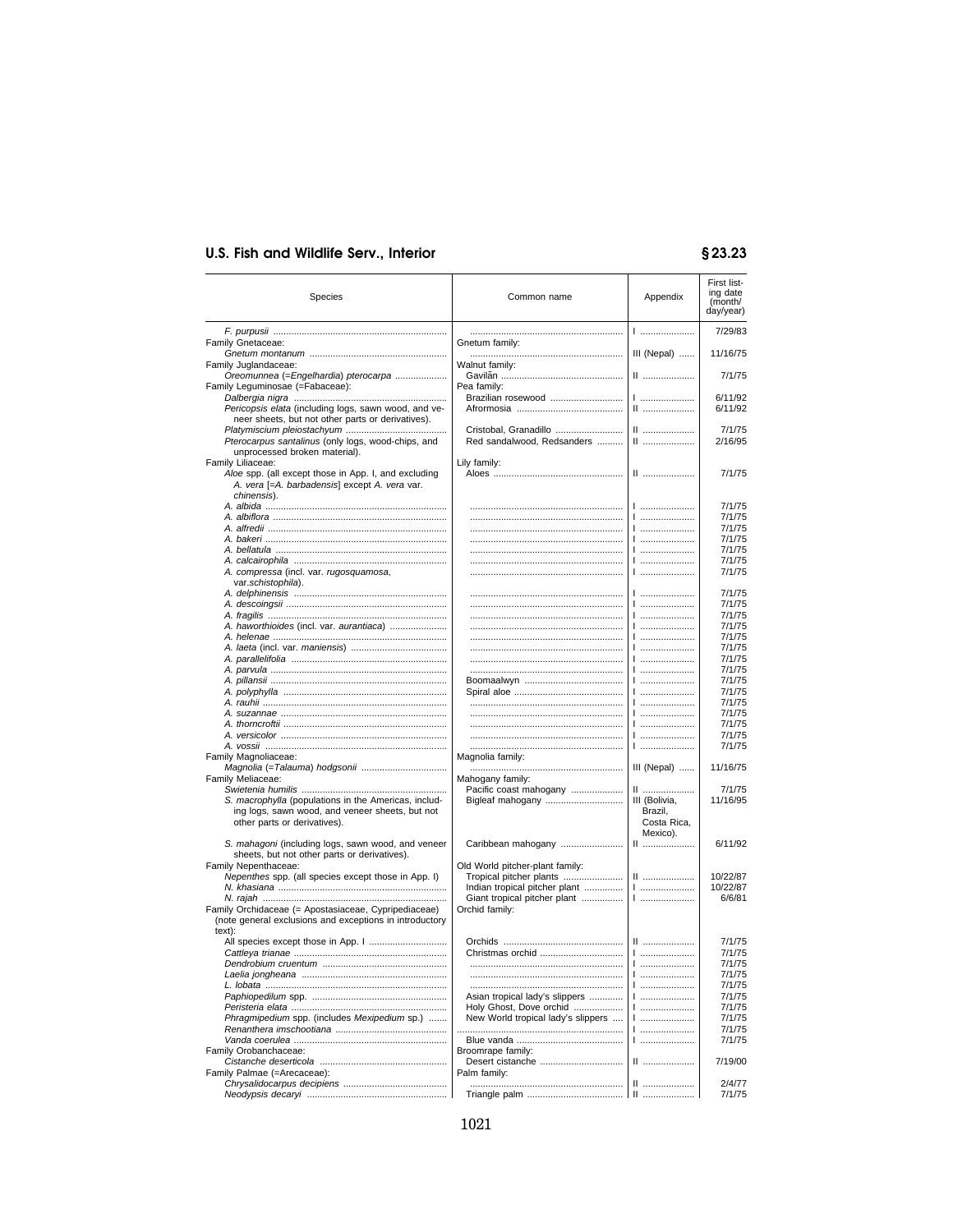| Species                                                                                                                                 | Common name                            | Appendix    | First list-<br>ing date<br>(month/<br>day/year) |  |
|-----------------------------------------------------------------------------------------------------------------------------------------|----------------------------------------|-------------|-------------------------------------------------|--|
| Family Papaveraceae:                                                                                                                    | Poppy family:                          |             |                                                 |  |
|                                                                                                                                         |                                        | III (Nepal) | 11/16/75                                        |  |
| Family Pinaceae:                                                                                                                        | Pine family:                           |             |                                                 |  |
| Family Podocarpaceae:                                                                                                                   | Podocarp family:                       | 1           | 7/1/75                                          |  |
|                                                                                                                                         |                                        | III (Nepal) | 11/16/75                                        |  |
|                                                                                                                                         | Parlatore's podocarp, Monteromero      | 1           | 7/1/75                                          |  |
| Family Podophyllaceae (see Berberidaceae)                                                                                               |                                        |             |                                                 |  |
| Family Portulacaceae:                                                                                                                   | Portulaca family:                      |             | 7/1/75                                          |  |
| Anacampseros spp. (including A. [=<br>Grahamia]australiana, A. [=G.] kurtzii).                                                          |                                        |             |                                                 |  |
| Avonia spp. (formerly a part of Anacampseros spp.)                                                                                      |                                        |             | 7/1/75                                          |  |
|                                                                                                                                         | Maquire's lewisia                      | $\ $        | 7/29/83                                         |  |
|                                                                                                                                         | Saw-toothed lewisia                    |             | 7/29/83                                         |  |
| Family Primulaceae:<br>Cyclamen spp., excluding artificially propagated                                                                 | Primrose family:                       | 11          | 7/1/75                                          |  |
| specimens of the cultivars of Cyclamen persicum                                                                                         |                                        |             |                                                 |  |
| (except when traded as dormant tubers).                                                                                                 |                                        |             |                                                 |  |
| Family Proteaceae:                                                                                                                      | Protea family:                         |             |                                                 |  |
|                                                                                                                                         |                                        | II          | 7/1/75                                          |  |
|                                                                                                                                         |                                        |             | 7/1/75                                          |  |
| Family Ranunculaceae:                                                                                                                   | Buttercup family:                      |             | 7/19/00                                         |  |
| Hydrastis canadensis (whole and sliced roots and                                                                                        |                                        |             | 9/18/97                                         |  |
| parts of roots, excluding manufactured parts or de-<br>rivatives such as powders, pills, extracts, tonics,<br>teas, and confectionery). |                                        |             |                                                 |  |
| Family Rosaceae:                                                                                                                        | Rose family:                           |             | 2/16/95                                         |  |
| Family Rubiaceae:                                                                                                                       | Coffee family:                         |             |                                                 |  |
|                                                                                                                                         |                                        |             | 7/1/75                                          |  |
| Family Sarraceniaceae:                                                                                                                  | New World pitcher-plant family:        |             |                                                 |  |
| Sarracenia spp. (all species and natural hybrids ex-<br>cept species in App. I).                                                        | Trumpet pitcher plants                 |             | 10/22/87                                        |  |
| S. alabamensis subsp. alabamensis (=S. rubra<br>subsp. alabamensis).                                                                    | Alabama canebrake pitcher plant        | 1           | 6/6/81                                          |  |
| S. jonesii (=S. rubra subsp. jonesii)                                                                                                   | Mountain sweet pitcher plant           |             | 6/6/81                                          |  |
|                                                                                                                                         | Green pitcher plant<br>Figwort family: | 1           | 6/6/81                                          |  |
| Family Scrophulariaceae:<br>Picrorhiza kurrooa (whole and sliced roots and parts                                                        |                                        | 11          | 9/18/97                                         |  |
| of roots, excluding manufactured parts or deriva-<br>tives such as powders, pills, extracts, tonics, teas,                              |                                        |             |                                                 |  |
| and confectionery).                                                                                                                     |                                        |             |                                                 |  |
| Family Stangeriaceae:<br>Bowenia spp. (formerly in Zamiaceae)                                                                           | Stangeria family:                      |             | 2/4/77                                          |  |
|                                                                                                                                         |                                        |             | 7/1/75                                          |  |
| Family Taxaceae:                                                                                                                        | Yew family:                            |             |                                                 |  |
| Taxus wallichiana (= T. baccata subs. wallichiana)<br>(except chemical derivatives and finished pharma-                                 |                                        |             | 2/16/95                                         |  |
| ceutical products).<br>Family Tetracentraceae:                                                                                          | Tetracentron family:                   |             |                                                 |  |
|                                                                                                                                         |                                        | III (Nepal) | 11/16/75                                        |  |
| Family Thymelaeaceae (=Aquilariaceae):                                                                                                  | Mezereon family:                       |             |                                                 |  |
|                                                                                                                                         | Agarwood, Aloewood                     |             | 2/16/95                                         |  |
| Family Valerianaceae:                                                                                                                   | Valerian family:                       |             |                                                 |  |
| Nardostachys grandiflora (=Nardostachys jatamansi                                                                                       |                                        |             | 9/18/97                                         |  |
| misapplied) (whole and sliced roots and parts of<br>roots, excluding manufactured parts or derivatives                                  |                                        |             |                                                 |  |
| such as powders, pills, extracts, tonics, teas, and                                                                                     |                                        |             |                                                 |  |
| confectionery).                                                                                                                         |                                        |             |                                                 |  |
| Family Welwitschiaceae:                                                                                                                 | Welwitschia family:                    |             |                                                 |  |
| Welwitschia mirabilis (=W. bainesii)                                                                                                    |                                        | II          | 7/1/75                                          |  |
| Family Zamiaceae:                                                                                                                       | Cycad family:                          |             |                                                 |  |
|                                                                                                                                         | Ceratozamias, Horncones                | II          | 2/4/77<br>2/4/77                                |  |
|                                                                                                                                         |                                        |             | 2/4/77                                          |  |
|                                                                                                                                         | Bread palms, African cycads            |             | 7/1/75                                          |  |
|                                                                                                                                         | Palma corcho, Microcycas               | 1           | 7/1/75                                          |  |
| Family Zingiberaceae:                                                                                                                   | Ginger family:                         |             |                                                 |  |
| Family Zygophyllaceae:                                                                                                                  | Cresote-bush family:                   |             | 7/1/75                                          |  |
|                                                                                                                                         |                                        |             | 6/11/92                                         |  |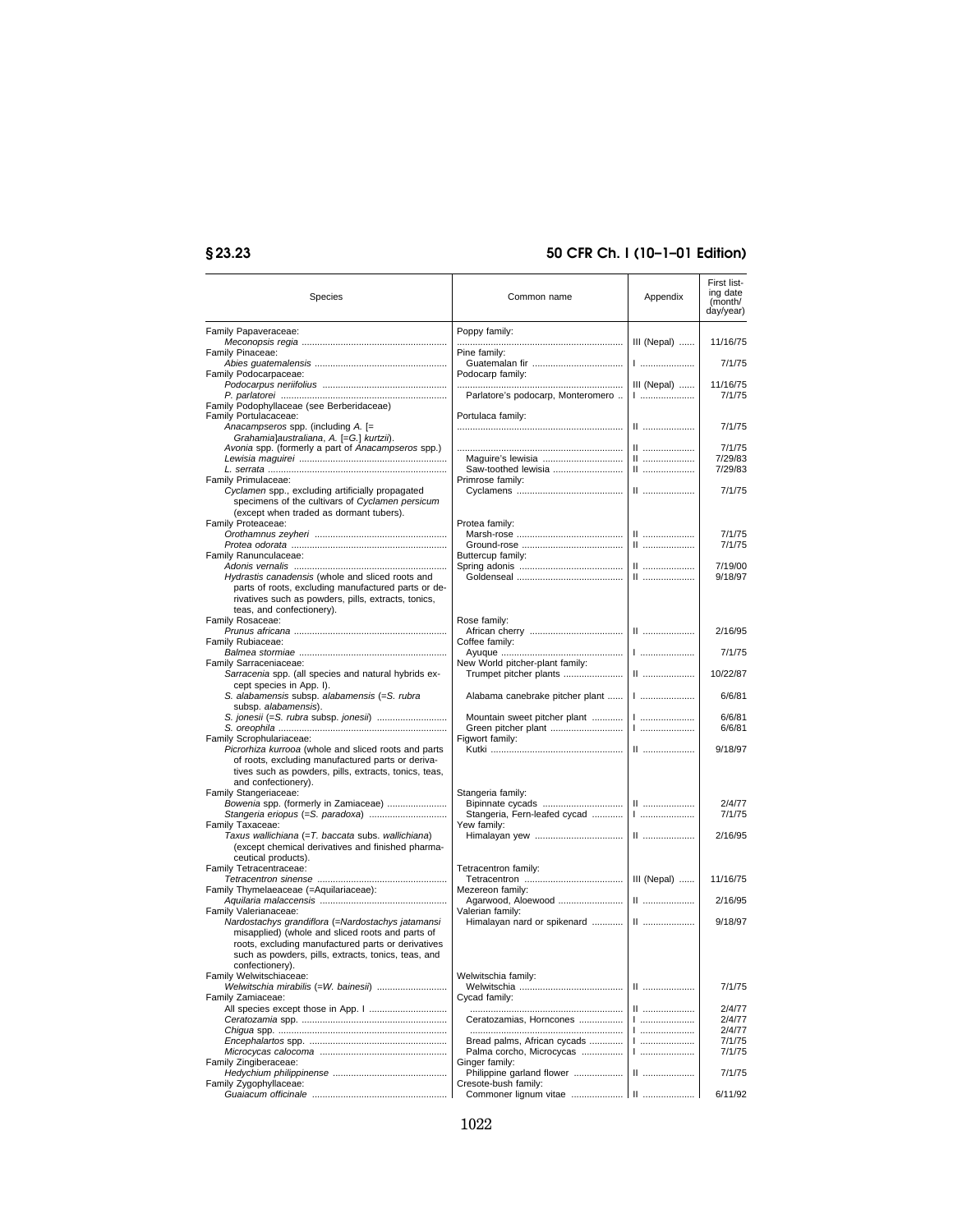| <b>Species</b> | Common name              | Appendix | First list-<br>ing date<br>(month/<br>day/year) |
|----------------|--------------------------|----------|-------------------------------------------------|
|                | Holywood lignum vitae  I | . II     | 7/1/75                                          |

[60 FR 52450, Oct. 6, 1995, as amended at 61 FR 6795, Feb. 22, 1996; 63 FR 26740, May 14, 1998; 63 FR 58327, Oct. 30, 1998; 63 FR 63212, 63214, Nov. 12, 1998; 64 FR 31991, June 15, 1999; 66 FR 27610, May 18, 2001]

**Subpart D—Public Participation in the Development of Negotiating Positions for Meetings of the Conference of the Parties to the Convention on International Trade in Endangered Species of Wild Fauna and Flora; Federal Agency Consultation**

SOURCE: 45 FR 83238, Dec. 18, 1980, unless otherwise noted.

# **§ 23.31 Purpose of regulations.**

The regulation contained in this subpart sets out procedures for participation of the public and consultation with appropriate Federal agencies in the Service's process of developing negotiating positions to be used by the representative of the United States to meetings of the Conference of the Parties to the Convention provided for by Article XI of the Convention.

### **§ 23.32 Notice of meeting of Conference of the Parties to the Convention.**

(a) Upon receipt of a notice of a meeting to the Conference of the Parties to the Convention, the director shall publish in the FEDERAL REGISTER a notice setting forth the time and place of the meeting, and the proposed agenda, and inviting the public to comment and provide information on agenda items including, when appropriate, suggestions for additional agenda items.

(b) Upon receipt from the CITES Secretariat of a notice of additional agenda items, the Director shall publish in the FEDERAL REGISTER a notice inviting the public to comment and provide information on such items.

## **§ 23.33 Notice of proposed negotiating positions.**

Subsequent to the comment period of the notice of meeting of the Conference of the Parties to the Convention, the Director shall publish in the FEDERAL REGISTER a notice of proposed negotiating positions setting forth a summary of the information and comments received in response to any of the notices mentioned in § 23.33, the negotiating positions which the Service proposes to use at the meetings of the Conference of the Parties to the Convention, and the basis thereof, and inviting information and comments on the proposed negotiating positions. The notice will also set forth the time and place of at least one public meeting to provide information and comments on the proposed negotiating positions of the Service.

## **§ 23.34 Public meetings.**

The Service shall hold at least one public meeting to enable interested persons to provide information and comments on the proposed agenda and at least one such public meeting on the proposed negotiating positions of the Service. Written statements may be submitted to the Service before and at the meeting. Appointments to speak at the meetings may be made with the Federal Wildlife Permit Office, Washington, DC 20240 (703/235–2418). Participants without prior appointments will be given an opportunity to speak to the extent time allows following speakers with appointments.

## **§ 23.35 Notice of negotiating positions.**

Subsequent to the comment period of the notice of proposed negotiating positions, and after all associated public meetings have been held, the Director shall publish in the FEDERAL REGISTER a notice setting forth (a) a summary of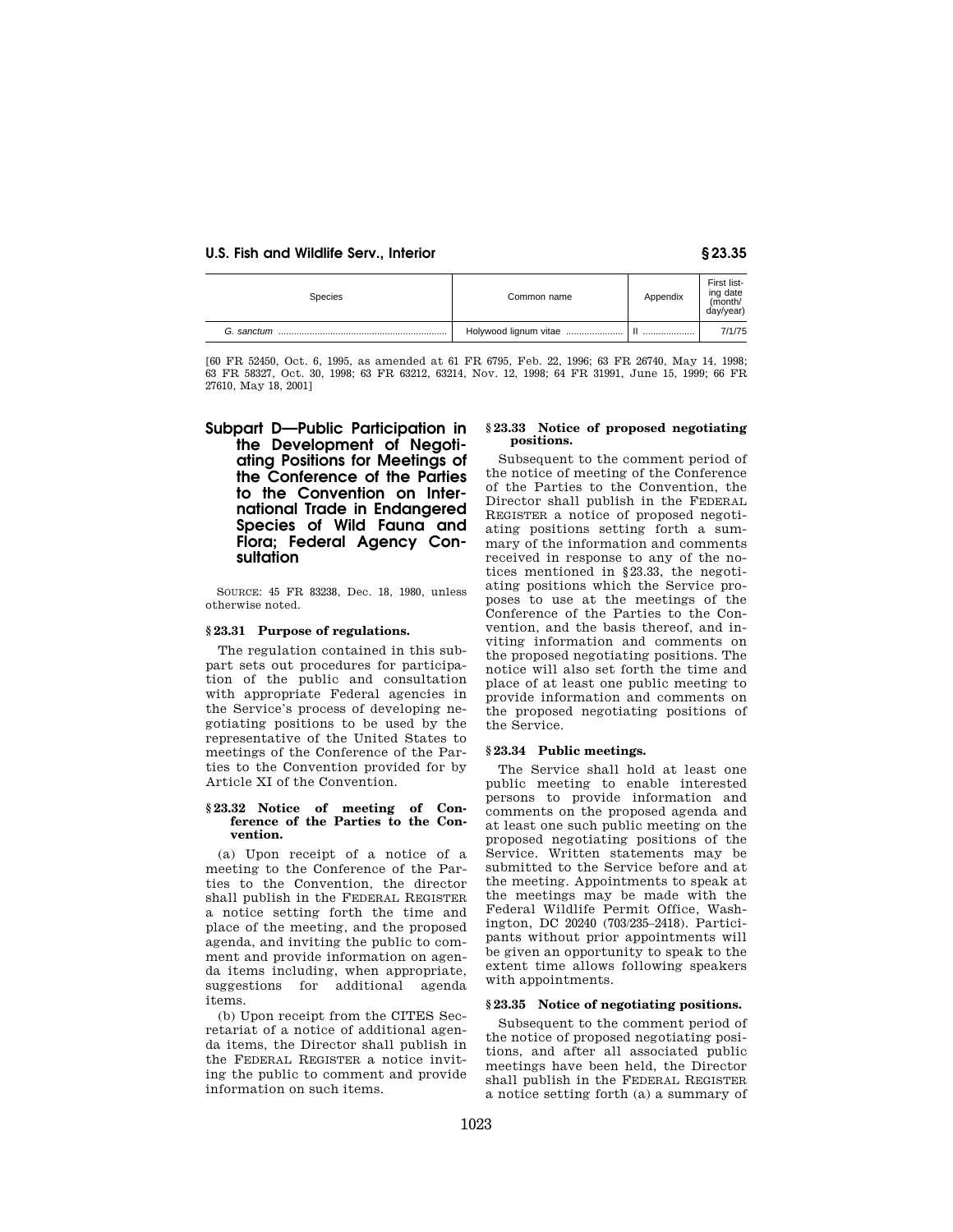the information and comments received in response to the notice of proposed negotiationg positions, (b) a summary of negotiating positions of the Service to be used by the representative of the United States to the meeting of the Conference of the Parties to the Convention, and (c) the basis of such negotiating positions.

## **§ 23.36 Schedule of public meetings and notices.**

The Director shall publish in the FEDERAL REGISTER a schedule, subject to change and modification, of all public meetings and notices related to preparation of negotiating positions for meetings of the Conference of the Parties to the Convention.

## **§ 23.37 Federal agency consultation.**

The Service shall consult with appropriate Federal agencies in the development of negotiating positions.

# **§ 23.38 Modifications of procedures and negotiating positions.**

(a) Any of the procedures in §§ 23.32 through 23.36 may be modified or suspended by the Director on notice published in the FEDERAL REGISTER where to follow the procedures would interfere with the timely or appropriate development of negotiating positions.

(b) Any of the negotiating positions set forth in a notice of negotiating positions may be modified, reversed or abandoned by the United States representative to a meeting of the Conference of the Parties to the Convention where to do so would be in the best interests of the United States.

## **§ 23.39 Notice of availability of official report.**

After any meeting of the Conference of the Parties to the Convention attended by a United States representative, the Service shall publish a notice of availability of the official report of such representative and set forth how and where copies of such report can be obtained.

# **Subpart E—Scientific Authority Advice [Reserved]**

# **§ 23.36 50 CFR Ch. I (10–1–01 Edition)**

## **Subpart F—Export of Certain Species**

SOURCE: 45 FR 80446, Dec. 4, 1980, unless otherwise noted.

## **§ 23.51 American ginseng (Panax quinquefolius).**

State populations for which the export of the indicated season's harvest may be permitted under § 23.15 of this part:

(a) *1978 Harvest:* Arkansas, Georgia, Illinois, Indiana, Iowa, Kentucky, Maryland, Michigan, Minnesota, Missouri, New York, North Carolina, Pennsylvania, Tennessee, Virginia, West Virginia, and Wisconsin.

Conditions on findings: Roots must be documented as to state of origin and season of collecting.

For further information see: 43 FR 29469, July 7, 1978; 43 FR 35013, Aug. 7, 1978; 43 FR 36293, Aug. 16, 1978; and 43 FR 39305, Sept. 1, 1978.

(b) *1979 Harvest:* Arkansas, Georgia, Illinois, Iowa, Kentucky, Maryland, Minnesota, Missouri, North Carolina, Ohio, Tennessee, Virginia, West Virginia, and Wisconsin.

Conditions on findings: Roots must be documented as to state of origin and season of collecting. Wild roots must be certified by the state as legally collected. For further information see: 44 FR 25384, Apr. 30, 1979; 44 FR 3107, June 1, 1979; and 44 FR 47912, Aug. 15, 1979.

(c) *1980 Harvest:* Arkansas, Georgia, Illinois, Indiana, Iowa, Kentucky, Maryland, Minnesota, Missouri, New York, North Carolina, Ohio, Tennessee, Virginia, West Virginia, and Wisconsin.

Conditions on findings: Roots must be documented as to state or origin and season of collecting. Wild and cultivated roots must be certified by the state as legally collected, and such certification must be presented upon export.

(d) *1981 Harvest:* Arkansas, Georgia, Illinois, Indiana, Iowa, Kentucky, Maryland, Minnesota, Missouri, North Carolina, Ohio, Tennessee, Vermont (artificially propagated ginseng only), Virginia, West Virginia, Wisconsin.

Condition on findings: Roots must be documented as to state of origin and season of collecting. Wild and cultivated roots must be certified by the state as legally collected and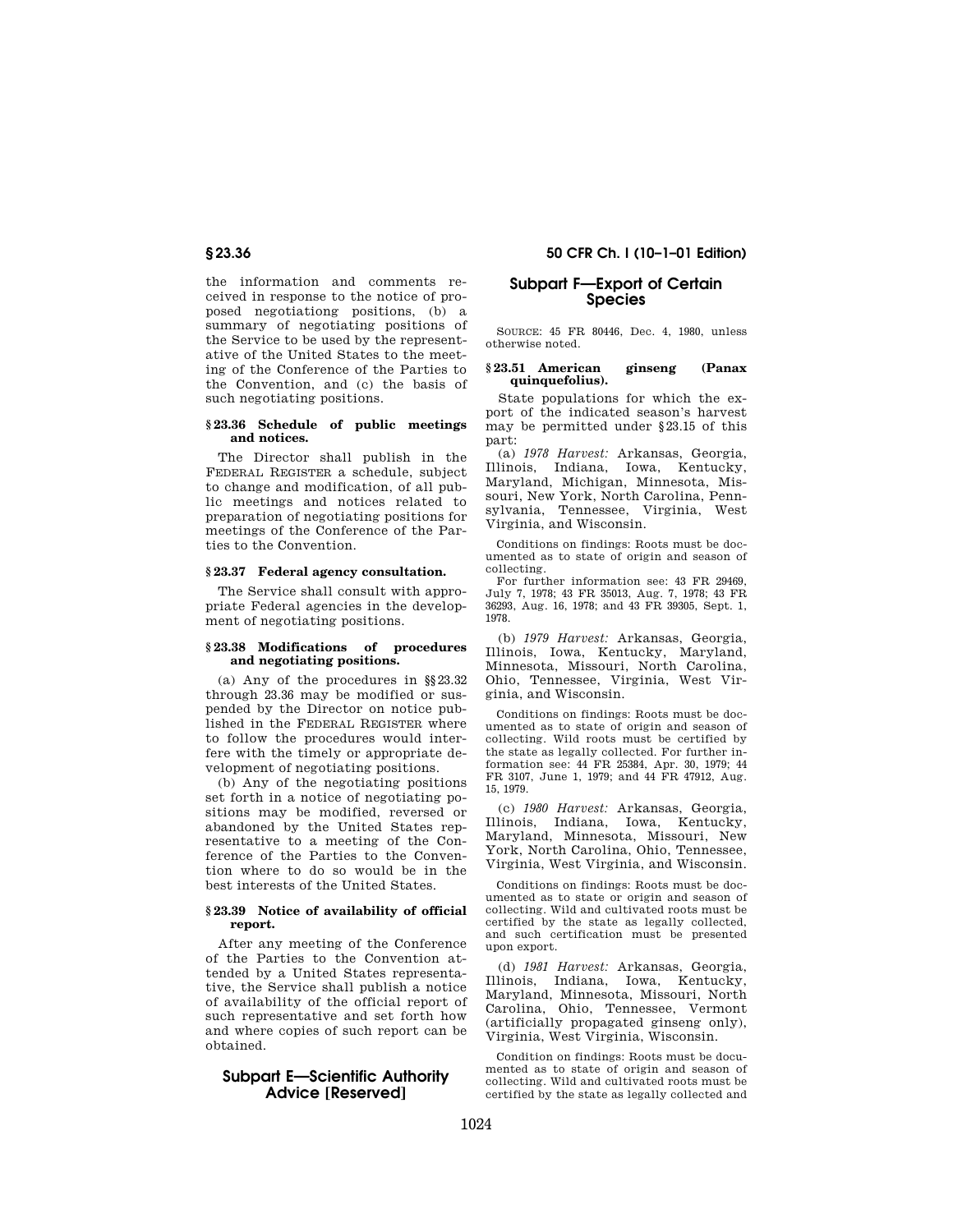## such certification must be presented upon export. Vermont is approved for export of artificially propagated ginseng roots only.

# $(e)(1)$  1982–1993 harvests (wild and cultivated roots for each year unless noted).

|           | Harvest years |      |      |      |      |      |      |      |      |      |      |      |
|-----------|---------------|------|------|------|------|------|------|------|------|------|------|------|
| State     | 1982          | 1983 | 1984 | 1985 | 1986 | 1987 | 1988 | 1989 | 1990 | 1991 | 1992 | 1993 |
| Alabama   |               |      |      |      |      |      | x    | X    | x    | X    | X    | x    |
| Arkansas  | X             | X    | X    | X    | X    | X    | X    | X    | х    | X    | X    | x    |
| Georgia   | X             | X    | X    | Χ    | x    | X    | X    | X    | x    | X    | X    | x    |
| Illinois  | x             | х    | Χ    | x    | X    | x    | X    | x    | х    | X    | X    | х    |
| Indiana   | x             | X    | Χ    | X    | x    | x    | X    | x    | x    | Χ    | X    | x    |
| lowa      | x             | x    | X    | x    | x    | X    | x    | X    | X    | X    | X    | x    |
|           | X             | х    | X    | X    | x    | x    | X    | x    | х    | X    | x    | х    |
|           | X             | X    | Χ    | x    | x    | x    | x    | x    | x    | X    | X    | x    |
| Minnesota | X             | X    | Χ    | X    | x    | X    | x    | X    | x    | X    | x    | x    |
| Missouri  | X             | X    | X    | x    | x    | x    | X    | X    | х    | Χ    | x    | x    |
| New York  |               |      |      |      |      |      | X    | X    | х    | X    | X    | x    |
|           | X             | x    | X    | x    | X    | x    | x    | X    | x    | X    | x    | x    |
|           | X             | X    | X    | x    | x    | X    | x    | X    | х    | Χ    | x    | x    |
|           |               |      |      |      |      |      | X    | X    | x    | X    | x    | x    |
|           | X             | x    | X    | X    | X    | X    | x    | x    | x    | x    | x    | x    |
|           | x             | х    | Χ    | X    | x    | х    | x    | X    | х    | X    | х    | x    |
|           | X             | X    | Χ    | x    | x    | X    | X    | x    | x    | X    | X    | x    |
|           | X             | X    | x    | x    | x    | X    | X    | x    | x    | x    | x    | x    |
|           | x             | X    | Χ    | X    | х    | л    | х    | X    | х    | X    | х    | л    |

X: Export approval granted for wild and cultivated ginseng harvested in State indicated.<br>—: Export not requested or not granted.<br>a: Export approval only for artificially propagated (cultivated) ginseng harvested in State

(2) Conditions on export: All plants and roots must be documented as to State of origin, season of collection, and dry or green (fresh) weight. The State must certify whether roots and plants originated in that State, are wild or cultivated (artificially propagated) specimens, and were legally obtained in a particular season. Such State certification, a current Federal export document, an executed dealer or exporter's invoice, and the ginseng must be presented upon export. All other export procedures must be followed as described by the Service in this rule. The State must maintain ginseng management and harvest programs, as described by the Service in this rule, and annual ginseng program data for the preceding harvest season should be available to the Office of Management Authority by May 31 of each year. Export procedures must be completed as outlined and discussed in this paragraph.

NOTE.—American ginseng purchased from non-export approved States by State-registered ginseng dealers for domestic use and commerce must be reported to the State of registration, along with all other ginseng commerce. Such ginseng is not eligible for export from the United States and must be dealer-maintained physically separated from that ginseng eligible for export from this country so that there is no chance of intermingling the specimens.

[45 FR 80446, Dec. 4, 1980, as amended at 46 FR 50777, Oct. 14, 1981; 49 FR 34023, Aug. 24, 1984; 50 FR 39696, Sept. 30, 1985; 50 FR 42027, Oct. 17, 1985; 53 FR 33819, Sept. 1, 1988; 56 FR 41810, Aug. 23, 1991; 63 FR 63212, Nov. 12, 1998]

## **§ 23.52 Bobcat (Lynx rufus).**

States for which the export of the indicated season's harvest may be permitted under § 23.15 of this part:

(a) States and Harvest Seasons Approved for Export of Bobcat From the United States.

|            | 1977-78 | 1978-79 | 1979-80 | 1980-81 | 1981-82 | 1982-83 | 1983 and<br>subse-<br>quent | 1987 and<br>subse-<br>quent | 1988 and<br>subse-<br>quent |
|------------|---------|---------|---------|---------|---------|---------|-----------------------------|-----------------------------|-----------------------------|
| Alabama    |         |         |         |         |         |         |                             |                             |                             |
| Arizona    |         |         |         |         |         |         |                             |                             |                             |
| Arkansas   |         |         |         |         |         |         |                             |                             |                             |
| California |         |         |         |         |         |         |                             |                             |                             |
| Colorado   |         |         |         |         |         |         |                             |                             |                             |
| Florida    |         |         |         |         |         |         |                             |                             |                             |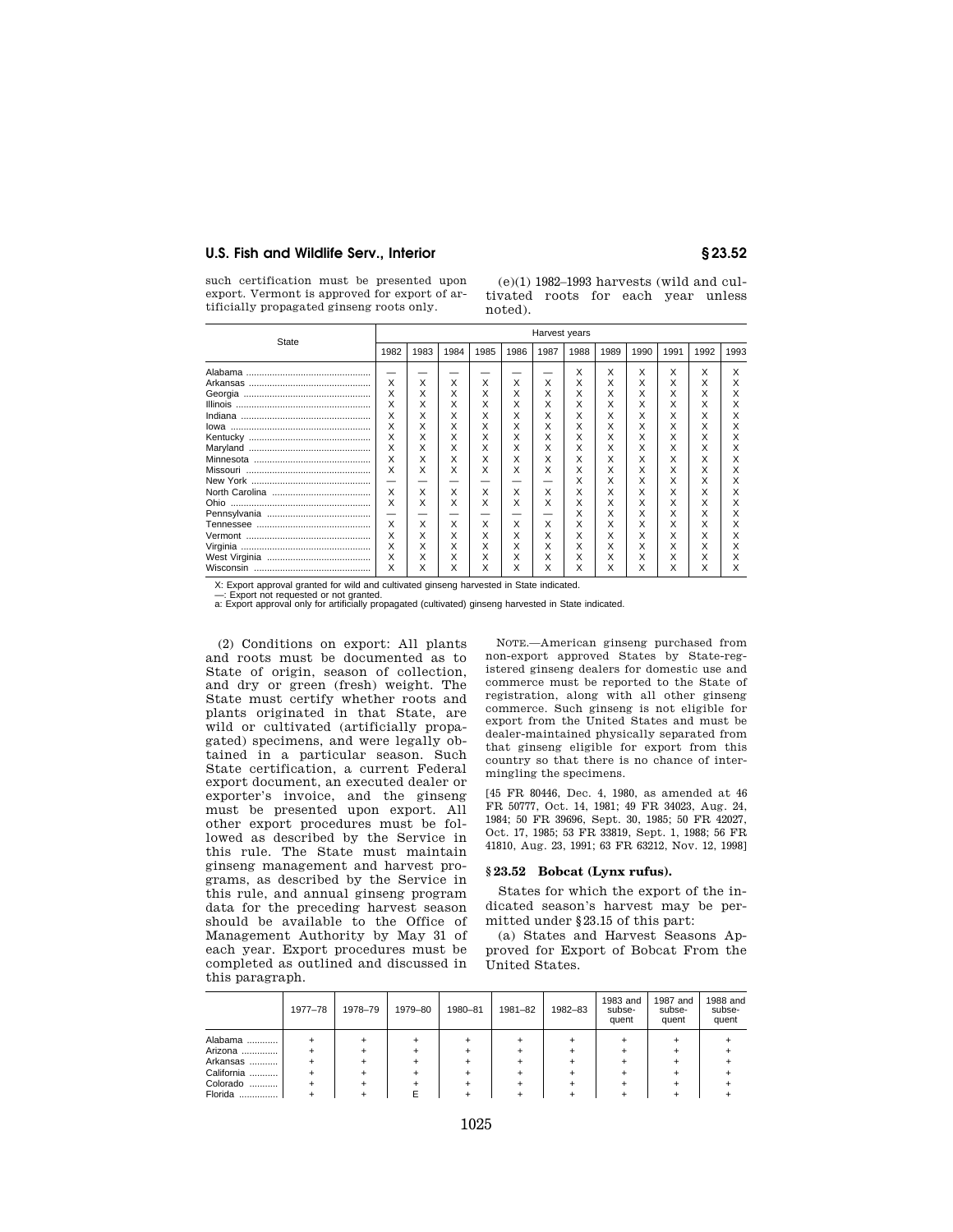|                 | 1977-78                  | 1978-79                | 1979-80   | 1980-81                | 1981-82   | 1982-83   | 1983 and<br>subse-<br>quent | 1987 and<br>subse-<br>quent | 1988 and<br>subse-<br>quent |
|-----------------|--------------------------|------------------------|-----------|------------------------|-----------|-----------|-----------------------------|-----------------------------|-----------------------------|
| Georgia         | $\ddot{}$                | $\ddot{}$              | $\ddot{}$ | $\ddot{}$              | +         | $\ddot{}$ | $\ddot{}$                   | $\ddot{}$                   | $\ddot{}$                   |
| Idaho           | $\ddot{}$                | $\ddot{}$              | $\ddot{}$ | $\ddot{}$              | $\ddot{}$ | $\ddot{}$ | $\ddot{}$                   | $\ddot{}$                   | $\ddot{}$                   |
| Kansas          | $\ddot{}$                | $\ddot{}$              | $\ddot{}$ | $\ddot{}$              | $\ddot{}$ | $\ddot{}$ | $\ddot{}$                   | $\ddot{}$                   | $\ddot{}$                   |
| Kentucky        |                          |                        |           |                        |           |           |                             | $\ddot{}$                   | $\ddot{}$                   |
| Klamath Tribe   | $\overline{\phantom{0}}$ |                        |           |                        | $\ddot{}$ | $\ddot{}$ | $\ddot{}$                   | $\ddot{}$                   | $\ddot{}$                   |
| Louisiana       | $\ddot{}$                | $\ddot{}$              | $\ddot{}$ | $\ddot{}$              | $\ddot{}$ | $\ddot{}$ | $\ddot{}$                   | $\ddot{}$                   | $\ddot{}$                   |
| Maine           | $\ddot{}$                | $\ddot{}$              | $\ddot{}$ | $\ddot{}$              | $\ddot{}$ | $\ddot{}$ | $\ddot{}$                   | $\ddot{}$                   | $\ddot{}$                   |
| Massachusetts   | $\ddot{}$                | $\ddot{}$              | E         | $\ddot{}$              | $\ddot{}$ | $\ddot{}$ | $\ddot{}$                   | $\ddot{}$                   | $\ddot{}$                   |
| Michigan        | $\ddot{}$                | $\ddot{}$              | $\ddot{}$ | $\ddot{}$              | $\ddot{}$ | $\ddot{}$ | ÷.                          | $\ddot{}$                   | $\ddot{}$                   |
| Minnesota       | $\ddot{}$                | $\ddot{}$              | $\ddot{}$ | $\ddot{}$              | $\ddot{}$ | $\ddot{}$ | $\ddot{}$                   | $\ddot{}$                   | $\ddot{}$                   |
| Mississippi     | $\ddot{}$                | $\ddot{}$              | $\ddot{}$ | ÷.                     | $\ddot{}$ | $\ddot{}$ | $\ddot{}$                   | $\ddot{}$                   | $\ddot{}$                   |
| Missouri        |                          |                        |           | $\ddot{}$              | $\ddot{}$ | $\ddot{}$ | $\ddot{}$                   | $\ddot{}$                   | $\ddot{}$                   |
| Montana         | $\ddot{}$                | $\ddot{}$              | $\ddot{}$ | $\ddot{}$              | $\ddot{}$ | $\ddot{}$ | $\ddot{}$                   | $\ddot{}$                   | $\ddot{}$                   |
| Navajo Nation   | $\ddot{}$                | $\ddot{}$              | $\ddot{}$ | $\ddot{}$              | $\ddot{}$ | $\ddot{}$ | ÷.                          | $\ddot{}$                   | $\ddot{}$                   |
| Nebraska        |                          |                        |           |                        |           |           |                             |                             |                             |
| Nevada          | $\ddot{}$                | $\ddot{}$<br>$\ddot{}$ | $\ddot{}$ | $\ddot{}$<br>$\ddot{}$ | $\ddot{}$ | $\ddot{}$ | $\ddot{}$<br>$\ddot{}$      | $\ddot{}$<br>$\ddot{}$      | $\ddot{}$<br>$\ddot{}$      |
|                 | $\ddot{}$                |                        | $\ddot{}$ |                        | $\ddot{}$ | $\ddot{}$ |                             |                             |                             |
| New Hampshire   |                          |                        |           | $\ddot{}$              | $\ddot{}$ | $\ddot{}$ | $\ddot{}$                   | $\ddot{}$                   | $\ddot{}$                   |
| New Mexico      | $\ddot{}$                | $\ddot{}$              | E         | $\ddot{}$              | $\ddot{}$ | $\ddot{}$ | $\ddot{}$                   | $\ddot{}$                   | $\ddot{}$                   |
| New York        | $\ddot{}$                | $\ddot{}$              | $\ddot{}$ | $\ddot{}$              | $\ddot{}$ | $\ddot{}$ | $\ddot{}$                   | $\ddot{}$                   | $\ddot{}$                   |
| North Carolina  | $\ddot{}$                | $\ddot{}$              | $\ddot{}$ | $\ddot{}$              | $\ddot{}$ | $\ddot{}$ | $\ddot{}$                   | $\ddot{}$                   | $\ddot{}$                   |
| North Dakota    | $\ddot{}$                | $\ddot{}$              | E         | $\ddot{}$              | $\ddot{}$ | $\ddot{}$ | $\ddot{}$                   | $\ddot{}$                   | $\ddot{}$                   |
| Oklahoma        | $\overline{\phantom{0}}$ |                        | $\ddot{}$ | $\ddot{}$              | $\ddot{}$ | $\ddot{}$ | $\ddot{}$                   | $\ddot{}$                   | $\ddot{}$                   |
| Oregon          | $\ddot{}$                | $\ddot{}$              | E(1)      | $\ddot{}$              | $\ddot{}$ | $\ddot{}$ | $\ddot{}$                   | $\ddot{}$                   | $\ddot{}$                   |
| Penobscot Na-   |                          |                        |           |                        |           |           |                             |                             |                             |
| tion            |                          |                        |           |                        |           |           | +                           | $\ddot{}$                   | $\ddot{}$                   |
| South Carolina  | $\ddot{}$                | $\ddot{}$              | +         | $\ddot{}$              | $\ddot{}$ | $\ddot{}$ | $\ddot{}$                   | $\ddot{}$                   | $\ddot{}$                   |
| South Dakota    | $\ddot{}$                | $\ddot{}$              | $\ddot{}$ | $\ddot{}$              | $\ddot{}$ | $\ddot{}$ | $\ddot{}$                   | $\ddot{}$                   | $\ddot{}$                   |
| Tennessee       | $\ddot{}$                | $\ddot{}$              | $\ddot{}$ | $\ddot{}$              | $\ddot{}$ | $\ddot{}$ | $\ddot{}$                   | $\ddot{}$                   | $\ddot{}$                   |
| Texas           | $\ddot{}$                | $\ddot{}$              | E(2)      | $\ddot{}$              | $\ddot{}$ | $\ddot{}$ | $\ddot{}$                   | $\ddot{}$                   | $\ddot{}$                   |
| Utah            |                          |                        | +         | $\ddot{}$              | $\ddot{}$ | $\ddot{}$ | $\ddot{}$                   | $\ddot{}$                   | $\ddot{}$                   |
| Vermont         | $\ddot{}$                | $\ddot{}$              | $\ddot{}$ | ÷.                     | $\ddot{}$ | $\ddot{}$ | $\ddot{}$                   | $\ddot{}$                   | $\ddot{}$                   |
| Virginia        | $\ddot{}$                | $\ddot{}$              | $\ddot{}$ | $\ddot{}$              | $\ddot{}$ | $\ddot{}$ | $\ddot{}$                   | $\ddot{}$                   | $\ddot{}$                   |
| Washington      | $\ddot{}$                | $\ddot{}$              | $\ddot{}$ | $\ddot{}$              | $\ddot{}$ | $\ddot{}$ | $\ddot{}$                   | $\ddot{}$                   | $\ddot{}$                   |
| West Virginia   | $\ddot{}$                | $\ddot{}$              | $\ddot{}$ | $\ddot{}$              | $\ddot{}$ | $\ddot{}$ | $\ddot{}$                   | $\ddot{}$                   | $\ddot{}$                   |
| Wisconsin       | $\ddot{}$                | E                      | $\ddot{}$ | $\ddot{}$              | $\ddot{}$ | $\ddot{}$ | $\ddot{}$                   | $\ddot{}$                   | $\ddot{}$                   |
| White Mt Tribe  |                          |                        |           |                        |           |           |                             | $\ddot{}$                   | $\ddot{}$                   |
| Wind River Res- |                          |                        |           |                        |           |           |                             |                             |                             |
| ervation        |                          |                        |           |                        |           |           |                             |                             |                             |
| Wisconsin       | $\ddot{}$                | $\ddot{}$              | E         | $\ddot{}$              | $\ddot{}$ | +         | $\ddot{}$                   | $\ddot{}$                   |                             |
| Wyoming         | $\ddot{}$                | $\ddot{}$              | $\ddot{}$ | $\ddot{}$              | $\ddot{}$ | $\ddot{}$ | $+$                         | $\ddot{}$                   | $\ddot{}$                   |

+ Export approval.

¥ Export not approved. E 1979–80 bobcat export enjoined by U.S. District Court, District of Columbia. E(1) As above but for eastern portion of State. E(2) As above but for high plains ecological area.

(b) *Condition on export:* Each pelt must be clearly identified as to species; State, Indian Tribe, or Indian Nation of origin; and season of taking by a permanently attached, serially numbered tag of a type approved by and attached under conditions established by the Service. Exception to tagging requirement: finished furs and fully manufactured fur products may only be exported from the United States when the State, Indian Tribe, or Indian Nation export tags, removed from the hides used to manufacture the product being exported, are surrendered to the Service at the time of export. Such

tags must be removed by cutting the tag strap on the female side next to the locking socket of the tag so the locking socket and locking tip remain joined.

[45 FR 80446, Dec. 4, 1980, as amended at 54 FR 985, Jan. 11, 1989]

# **§ 23.53 River otter (Lontra canadensis)**

States for which we permit the export of the indicated season's take under § 23.15 of this part:

(a) States and Indian Nations, and Seasons Approved for Export of River Otter From the United States: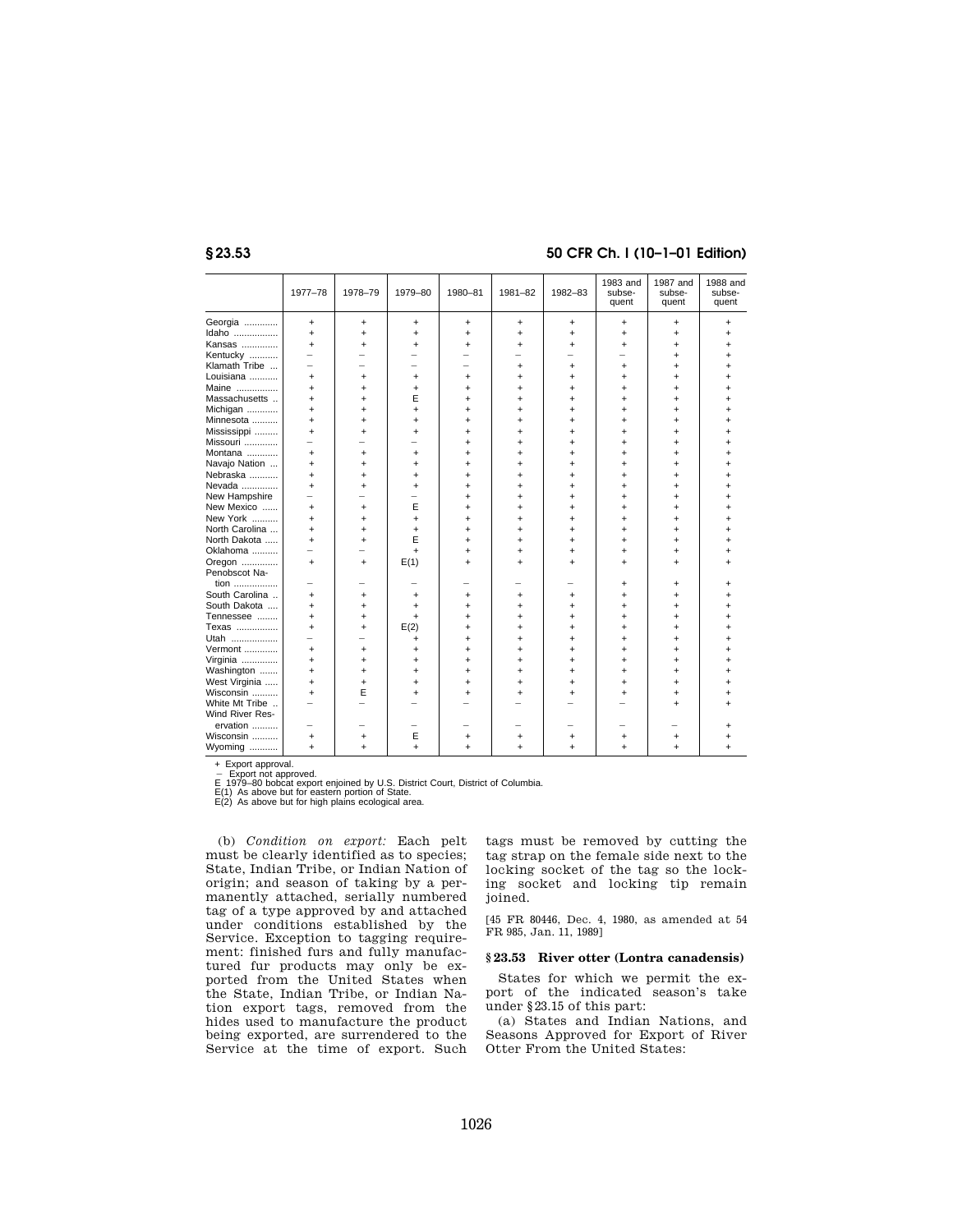|                  | $1977 -$<br>781          | 1978-<br>792 | 1979-<br>803 | 1980-81 | 1981-82   | 1982-83   | 1983-84<br>and<br>future | 1995-96<br>and<br>future | 1996-98<br>and<br>future | 1998-99<br>and<br>future |
|------------------|--------------------------|--------------|--------------|---------|-----------|-----------|--------------------------|--------------------------|--------------------------|--------------------------|
| Alabama          | Q                        | $\ddot{}$    | $\ddot{}$    | +       | $\ddot{}$ | $\ddot{}$ | $\ddot{}$                | +                        | $\ddot{}$                | $\ddot{}$                |
| Alaska           | $\ddot{}$                | +            | +            | +       | +         | +         | +                        | +                        |                          | $\ddot{}$                |
| Arkansas         | Q                        | +            |              | ٠       | $\ddot{}$ | $\ddot{}$ | $\ddot{}$                | +                        | +                        | $\ddot{}$                |
| Connecticut      | Q                        | +            |              |         | +         | $\ddot{}$ | $\ddot{}$                | +                        | +                        | $\ddot{}$                |
| Delaware         | O                        | +            |              | +       | +         | $\ddot{}$ | $\ddot{}$                | +                        | +                        | +                        |
| Florida          | Q                        | +            |              | +       | +         | $\ddot{}$ | +                        | +                        | +                        | +                        |
| Georgia          | Q                        | +            |              | +       | $\ddot{}$ | $\ddot{}$ | $\ddot{}$                | +                        | +                        | $\ddot{}$                |
| Louisiana        | Q                        | +            |              |         | $\ddot{}$ | $\ddot{}$ | $\ddot{}$                | $\ddot{}$                | ÷.                       | $\ddot{}$                |
| Maine            | Q                        | +            |              | +       | +         | +         | +                        | +                        | +                        | +                        |
| Maryland         | Q                        | +            |              | +       | +         | $\ddot{}$ | +                        | $\ddot{}$                | $\ddot{}$                | +                        |
| Massachusetts    | Q                        | +            |              |         | +         | $\ddot{}$ | $\ddot{}$                | +                        | +                        | $\ddot{}$                |
| Michigan         | Q                        | +            |              |         | $\ddot{}$ | $\ddot{}$ | $\ddot{}$                | ٠                        | ÷.                       | ÷.                       |
| Minnesota        | Q                        | $\ddot{}$    | +            | +       | $\ddot{}$ | $\ddot{}$ | $\ddot{}$                | +                        |                          | +                        |
| Mississippi      | Q                        | $\ddot{}$    | +            | +       | +         | $\ddot{}$ | +                        | $\ddot{}$                | +                        | $\ddot{}$                |
| Missouri         | $\overline{\phantom{0}}$ |              |              |         |           |           |                          |                          | $+$ $^5\,$               | ÷.                       |
| Montana          | Q                        | +            | +            | +       | +         | $\ddot{}$ | +                        | $\ddot{}$                | +                        | $\ddot{}$                |
| New Hampshire    | Q                        | $\ddot{}$    | +            | +       | $\ddot{}$ | $\ddot{}$ | $\ddot{}$                | $\ddot{}$                | +                        | $\ddot{}$                |
| New Jersey       | $\overline{\phantom{0}}$ |              |              |         |           | $\ddot{}$ | +                        | $\ddot{}$                | $\ddot{}$                | $\ddot{}$                |
| New York         | Q                        | +            | +            | +       | +         | $\ddot{}$ | $\ddot{}$                | $\ddot{}$                | +                        | $\ddot{}$                |
| North Carolina   | Q                        | +            |              | +       | +         | $\ddot{}$ | +                        | +                        | +                        | +                        |
| Oregon           | Q                        | $\ddot{}$    | +            | +       | $\ddot{}$ | $\ddot{}$ | $\ddot{}$                | +                        |                          | $\ddot{}$                |
| Penobscot Nation |                          |              |              |         |           |           | +                        | +                        | +                        |                          |
| Rhode Island     | O                        | +            |              |         |           |           |                          |                          |                          |                          |
| South Carolina   | Q                        | +            | +            | +       | +         | $\ddot{}$ | +                        | +                        | +                        | $\ddot{}$                |
| Tennessee        |                          |              |              |         |           |           |                          | $+^4$                    | $\ddot{}$                | $\ddot{}$                |
| Vermont          | Q                        | +            | +            | +       | +         | $\ddot{}$ | $\ddot{}$                | +                        | +                        | $\ddot{}$                |
| Virginia         | Q                        | +            |              | +       | +         | $\ddot{}$ | $\ddot{}$                | +                        | +                        | $\ddot{}$                |
| Washington       | Q                        | +            |              | +       | $\ddot{}$ | $\ddot{}$ | $\ddot{}$                | +                        |                          | $\ddot{}$                |
| Wisconsin        | Q                        | +            |              |         | $\ddot{}$ | $\ddot{}$ | +                        | +                        | +                        | $\ddot{}$                |

<sup>1</sup> For further information, see 42 FR 43729, Aug. 30, 1977; 43 FR 11081, Mar. 16, 1978; and 43 FR 29469, July 7, 1978.<br><sup>2</sup> For further information, see 43 FR 11096, Mar. 16, 1978; 43 FR 13913, Apr. 3, 1978; 43 FR 15097, A

52289, Sept. 7, 1979; and 44 FR 55540, Sept. 26, 1979.<br><sup>4</sup> Export for 1994–95 approved administratively (for Tennessee).<br>5Export for 1996–97 and 1997–98 approved administratively (for Missouri).

Q Export approved with quota.

+ Export approved. ¥Export not approved.

(b) Condition on export: Exporters must clearly identify each pelt as to species, State or Indian Nation of origin, and season of taking by permanently attaching a serially numbered tag of a type approved and provided by the Service and attached under conditions established by the Service. Exception to the tagging requirement: We will allow the export of fully manufactured fur or hide products from the United States only when the CITES export tags removed from the hides prior to manufacture are surrendered to us prior to export. Such tags must be removed by cutting the tag straps on the side next to the locking socket of the tag, so that the locking socket and locking tip remain joined.

[64 FR 774, Jan. 6, 1999]

## **§ 23.54 Lynx (Lynx canadensis).**

States for which the export of the indicated season's harvest may be permitted under § 23.15 of this part:

(a) *1977–78 Harvest:* Alaska (open), Idaho (Quota 25), Minnesota (Q 25), Montana (Q 200), Washington (Q 35).

For further information: See 42 FR 43729, Aug. 30, 1977; 43 FR 11081, Mar. 16, 1978; and 43 FR 29469, July 7, 1978.

(b) *1978–79 Harvest:* Alaska, Idaho, Minnesota, Montana, Washington.

Condition on findings: Pelts must be clearly identified as to state of origin and season of taking.

For further information: See 43 FR 11096, Mar. 16, 1978; 43 FR 13913, Apr. 3, 1978, 43 FR 15097, Apr. 10, 1978; 43 FR 29469, July 7, 1978; 43 FR 35013, Aug. 7, 1978; 43 FR 36293, Aug. 16, 1978, and 43 FR 39305, Sept. 1, 1978.

(c) *1979–80 Harvest:* Alaska, Idaho, Minnesota, Montana, Washington.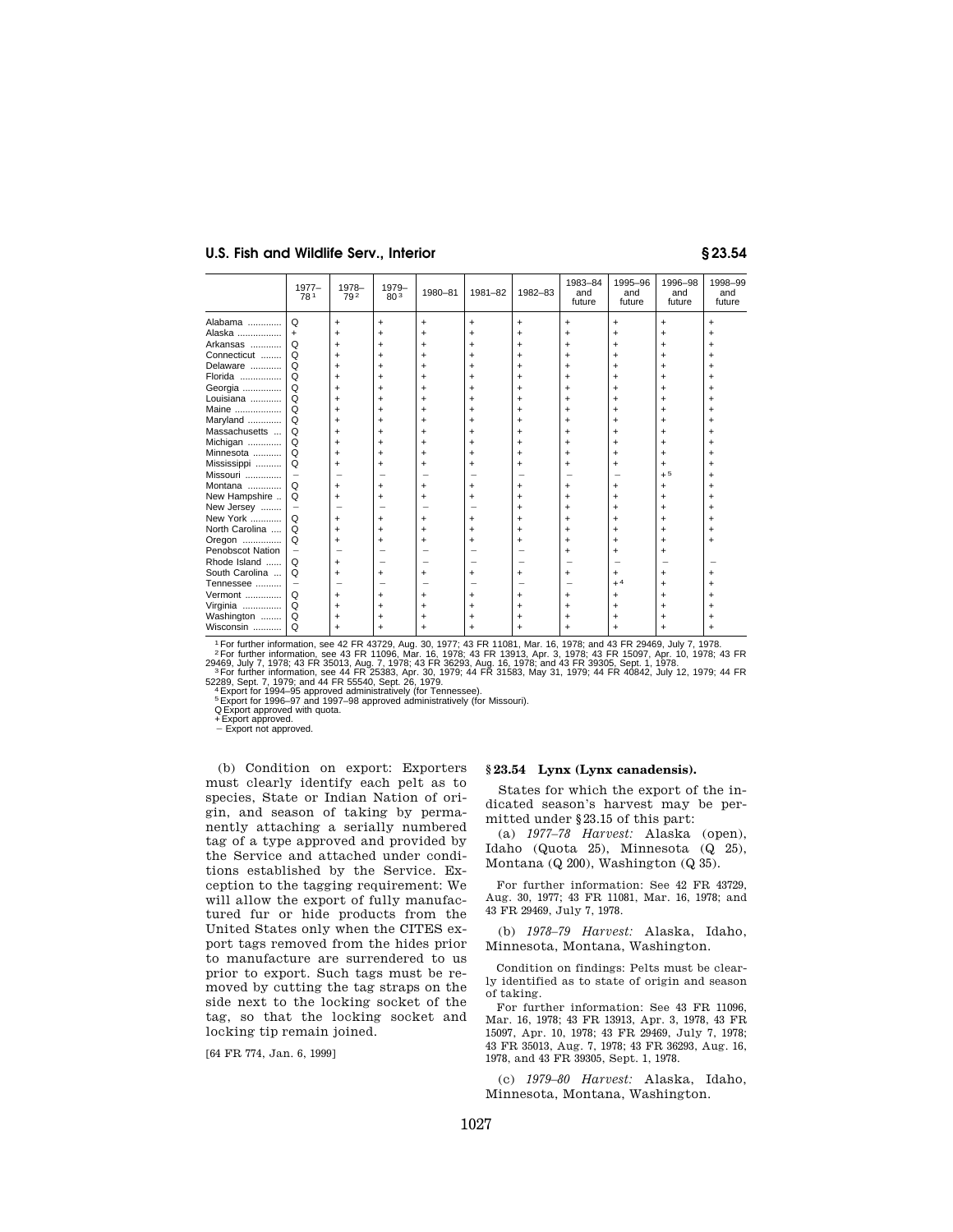Conditions on findings: Pelts must be clearly identified as to state of origin and state of taking, including tagging according to standards and conditions established by the Service.

For further information: See 44 FR 25383, Apr. 30, 1979; 44 FR 31585, May 31, 1979; 44 FR 40842, July 12, 1979; 44 FR 52289, Sept. 7, 1979; and 44 FR 55540, Sept. 26, 1979.

(d) *1980–81 Harvest:* Alaska, Minnesota, Montana.

Condition on finding: Pelts must be clearly identified as to state of origin and season of taking, including tagging according to conditions established by the Service.

(e) *1981–82 Harvest:* Alaska, Idaho, Minnesota, Montana, Washington.

Condition on findings: Pelts must be clearly identified as to state of origin and season of taking, including tagging according to conditions established by the Service.

(f) *1982–83 Harvest:* Alaska, Idaho, Minnesota, Montana, and Washington.

Condition on export: Each pelt must be clearly identified as to state of origin and season of taking by a permanently attached state tag of a type approved by the Service and attached under conditions established by the Service.

(g) *1983–84 and Subsequent Harvests:* Alaska, Idaho, Minnesota, Montana, and Washington.

Condition on export: Each pelt must be clearly identified as to species, State of origin and season of taking by a permanently attached, serially numbered tag of a type approved by the Service and attached under conditions established by the Service. Exception to tagging requirement: for the 1983-84 and previous seasons, finished furs and fully manufactured fur products may be exported from the U.S. when accompanied by the State tags removed in a manner described by the Service from pelts contained in the products, such tags must be removed by cutting the tag strap on the female side next to the locking socket of the tag so that the locking socket and locking tip remain joined, and such tags must be surrendered to the Service prior to export.

[45 FR 80446, Dec. 4, 1980, as amended at 46 FR 50777, Oct. 14, 1981; 47 FR 54970, Dec. 7, 1982; 49 FR 594, Jan. 5, 1984]

## **§ 23.55 Gray wolf (Canis lupus).**

State for which the export of the indicated season's harvest may be permitted under § 23.15 of this part:

(a) *1977–78 Harvest:* Alaska.

# **§ 23.55 50 CFR Ch. I (10–1–01 Edition)**

Condition on findings: Pelts must be tagged as required by the state of Alaska.

(b) *1978–79 Harvest:* Alaska.

Condition on findings: Pelts must be tagged as required by the state of Alaska.

(c) *1979–80 Harvest:* Alaska.

Condition on findings: Pelts must be tagged as required by the state of Alaska.

For further information: See 44 FR 25383, Apr. 30, 1979; 44 FR 31583, May 31, 1979; 44 FR 40842, July 12, 1979; 44 FR 52289, Sept. 7, 1979; and 44 FR 55540, Sept. 26, 1979.

(d) *1980–81 Harvest:* Alaska.

Condition on findings: Pelts must be tagged as required by the state of Alaska.

(e) *1981–82 Harvest:* Alaska.

Condition on findings: Pelts must be tagged as required by the State of Alaska.

(f) *1982–83 Harvest:* Alaska.

Condition on export: Each pelt must be clearly identified as to state of origin and season of taking by a permanently attached state tag of a type approved by the Service and attached under conditions established by the Service.

(g) *1983–84 and Subsequent Harvests:* Alaska.

Condition on export: Each pelt must be clearly identified as to species, State of origin and season of taking by a permanently attached, serially numbered State tag of a type approved and attached under conditions established by the Service. Exception to tagging requirement: for the 1983–84 and previous seasons, finished furs and fully manufactured fur products may be exported from the U.S. when accompanied by the State tags removed in a manner described by the Service from pelts contained in the products, such tags must be removed by cutting the tag strap on the female side next to the locking socket of the tag so that the locking socket and locking tip remain joined, and such tags must be surrendered to the Service prior to export.

[45 FR 80446, Dec. 4, 1980, as amended at 46 FR 50777, Oct. 14, 1981; 47 FR 54970, Dec. 7, 1982; 49 FR 594, Jan. 5, 1984]

## **§ 23.56 Brown bear (Ursus arctos).**

State for which the export of the indicated season's harvest may be permitted under § 23.15 of this part:

(a) *1977–78 Harvest:* Alaska.

Condition on findings: Pelts must be tagged as required by the state of Alaska.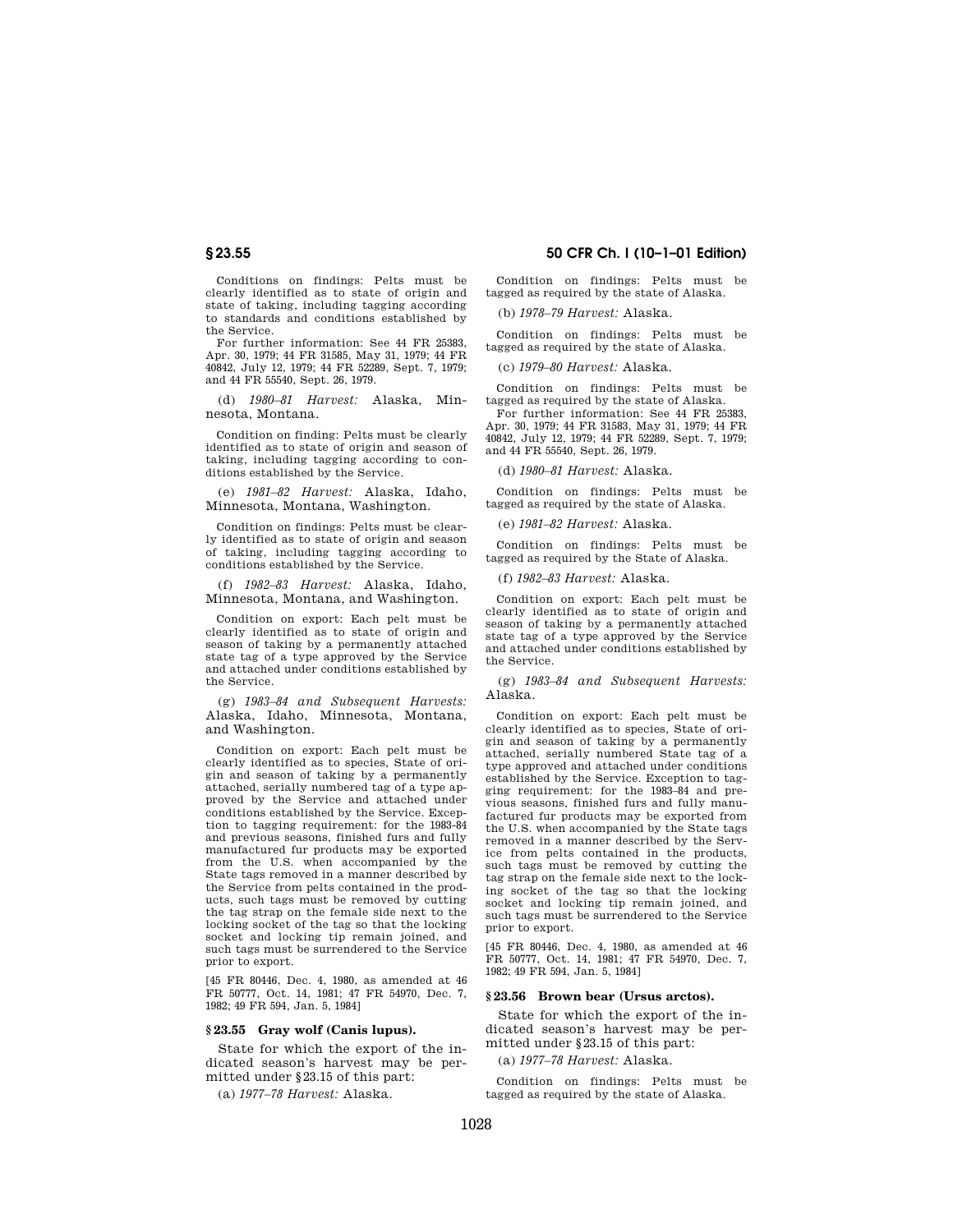(b) *1978–79 Harvest:* Alaska.

Condition on findings: Pelts must be tagged as required by the state of Alaska.

(c) *1979–80 Harvest:* Alaska.

Condition on findings: Pelts must be tagged as required by the state of Alaska.

For further information: See 44 FR 25383, Apr. 30, 1979; 44 FR 31583, May 31, 1979; 44 FR 40842, July 12, 1979; 44 FR 52289, Sept. 7, 1979; and 44 FR 55540, Sept. 26, 1979.

(d) *1980–81 Harvest:* Alaska.

Condition on findings: Pelts must be tagged as required by the state of Alaska.

(e) *1981–82 Harvest:* Alaska.

Condition on findings: Pelts must be tagged as required by the State of Alaska.

(f) *1982–83 Harvest:* Alaska.

Condition on export: Each pelt must be clearly identified as to state of origin and season of taking by a permanently attached

state tag of a type approved by the Service and attached under conditions established by the Service.

(g) *1983–84 and Subsequent Harvests:* Alaska.

Condition on export: Each pelt must be clearly identified as to species, State of origin and season of taking by a permanently attached, serially numbered State tag of a type approved by the Service and attached under conditions established by the Service.

[45 FR 80446, Dec. 4, 1980, as amended at 46 FR 50777, Oct. 14, 1981; 47 FR 54971, Dec. 7, 1982; 49 FR 595, Jan. 5, 1984]

## **§ 23.57 American alligator (Alligator mississippiensis).**

States for which the export of the indicated season's harvest may be permitted under § 23.15 of this part:

(a) 1979–1997 harvests (wild and farmraised for each year unless noted).

|      | AL        | AR. | FL | GA | LA | MS | SC | ТX |
|------|-----------|-----|----|----|----|----|----|----|
| 1979 |           |     |    |    |    |    |    |    |
| 1980 |           |     |    |    |    |    |    |    |
| 1981 |           |     |    |    |    |    |    |    |
| 1982 |           |     |    |    |    |    |    |    |
| 1983 |           |     |    |    |    |    |    |    |
| 1984 |           |     |    |    |    |    |    |    |
| 1985 |           |     |    |    |    |    |    |    |
| 1986 |           |     |    |    |    |    |    |    |
| 1987 |           |     |    |    |    |    |    |    |
| 1988 |           |     |    |    |    |    | +  |    |
| 1989 | $\ddot{}$ |     |    |    |    |    |    |    |
| 1990 | +         |     |    |    |    |    |    |    |
| 1991 | $\ddot{}$ |     |    |    |    |    | +  |    |
| 1992 | $\ddot{}$ |     |    |    |    |    |    |    |
| 1993 | $\ddot{}$ |     |    |    |    |    |    |    |
| 1994 | $\ddot{}$ |     |    |    |    |    | +  |    |
| 1995 | $\ddot{}$ |     |    |    |    |    |    |    |
| 1996 | +         |     |    |    |    |    |    |    |
|      | $\ddot{}$ |     |    |    | ٠  |    | ٠  |    |

= export approved.  $F =$  export approved for farm-raised only.

 $\overline{a}$ export not approved.

(b) *Condition on initial export from the United States.* (1) Each hide (full skin) must be clearly identified by a durable, permanently locking Convention export tag bearing a legend showing the US–CITES logo, State of origin, species, year of take, and a unique serial number. The tag must be inserted through the hide and permanently locked in place using the locking mechanism of the tag and in accordance with State requirements. Hides with broken tags may not be exported. Prior to export and upon submission of

documentation to show legality of the hide, broken tags may be replaced with CITES replacement tags. Hides with valid CITES replacement tags are eligible for export.

(2) US–CITES export tags that were removed from the hides used to manufacture products to be exported must be surrendered to the Service prior to the export of those products.

(3) Meat from legally harvested and tagged alligators shall be packed in State-uniform containers, permanently sealed and labeled as required by State